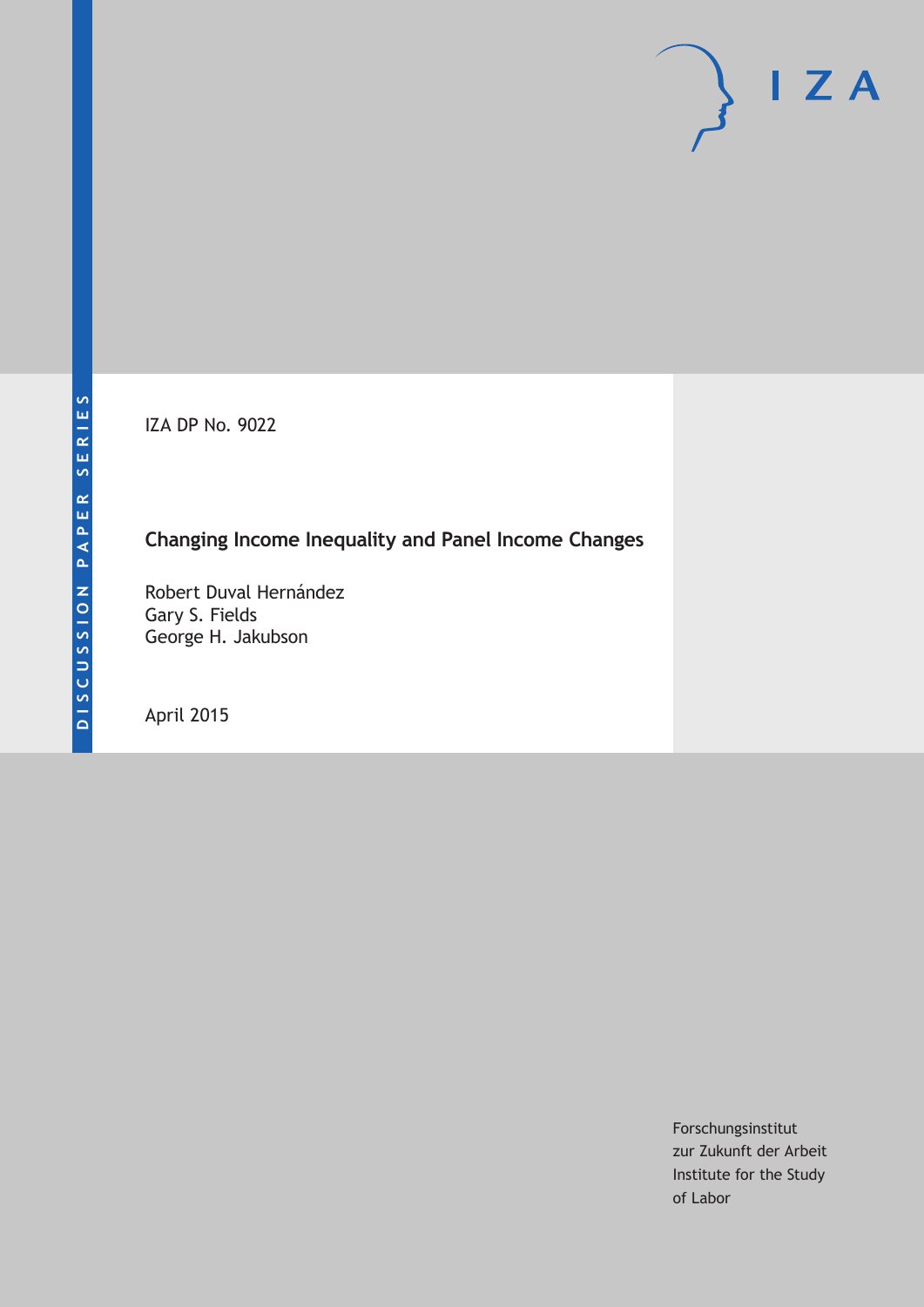# **Changing Income Inequality and Panel Income Changes**

# **Robert Duval Hernández**

*University of Cyprus and CIDE*

# **Gary S. Fields**

*Cornell University and IZA*

# **George H. Jakubson**

*Cornell University*

Discussion Paper No. 9022 April 2015

IZA

P.O. Box 7240 53072 Bonn Germany

Phone: +49-228-3894-0 Fax: +49-228-3894-180 E-mail: iza@iza.org

Any opinions expressed here are those of the author(s) and not those of IZA. Research published in this series may include views on policy, but the institute itself takes no institutional policy positions. The IZA research network is committed to the IZA Guiding Principles of Research Integrity.

The Institute for the Study of Labor (IZA) in Bonn is a local and virtual international research center and a place of communication between science, politics and business. IZA is an independent nonprofit organization supported by Deutsche Post Foundation. The center is associated with the University of Bonn and offers a stimulating research environment through its international network, workshops and conferences, data service, project support, research visits and doctoral program. IZA engages in (i) original and internationally competitive research in all fields of labor economics, (ii) development of policy concepts, and (iii) dissemination of research results and concepts to the interested public.

<span id="page-1-0"></span>IZA Discussion Papers often represent preliminary work and are circulated to encourage discussion. Citation of such a paper should account for its provisional character. A revised version may be available directly from the author.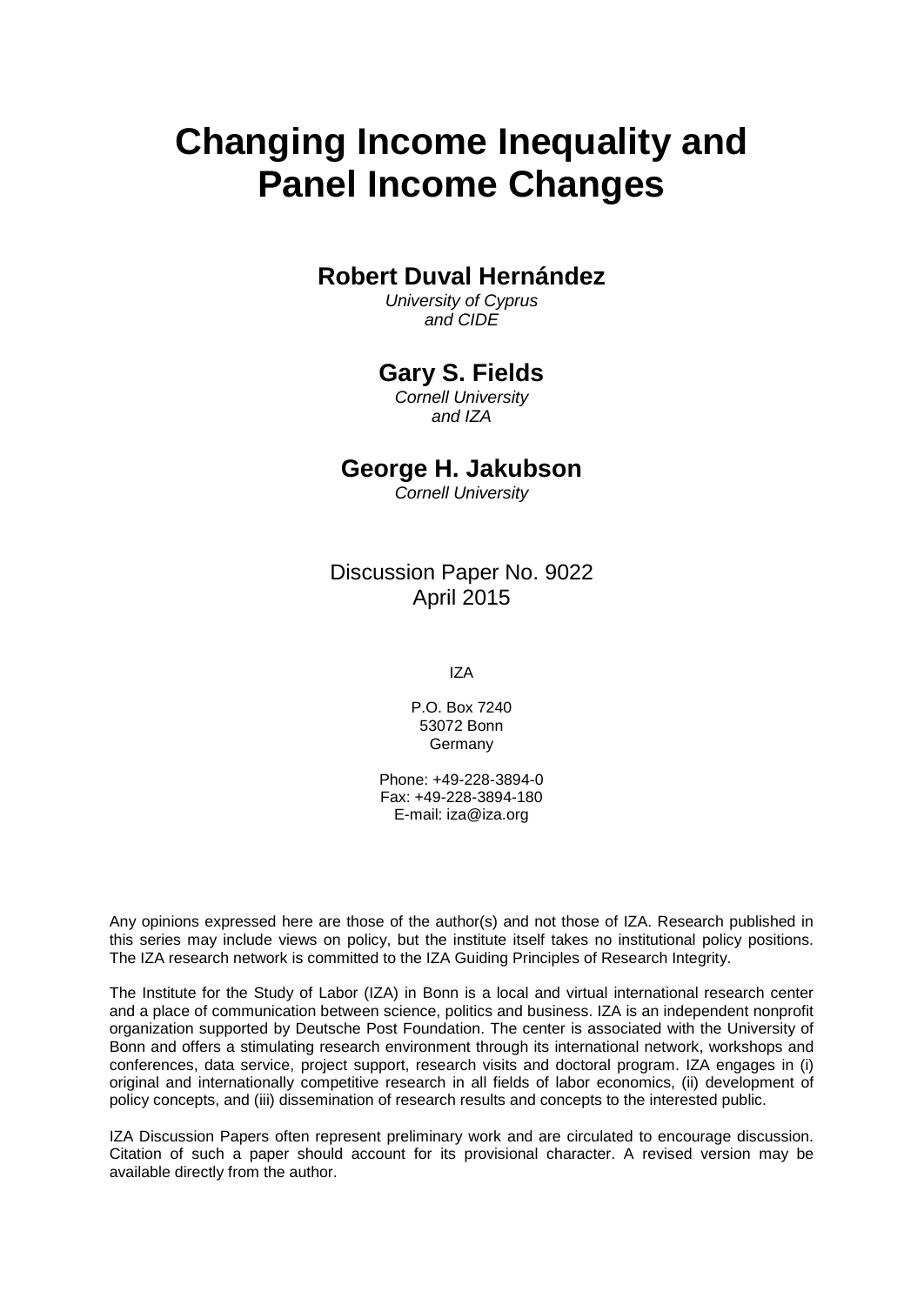IZA Discussion Paper No. 9022 April 2015

# **ABSTRACT**

# **Changing Income Inequality and Panel Income Changes[\\*](#page-1-0)**

When economic growth (or economic decline) takes place, who benefits and who is hurt how much? The more traditional way of answering this question is to compare two or more comparable cross sections and gauge changing income inequality among countries or individuals. A newer way is to utilize data on a panel of countries or a panel of people and assess the pattern of panel income changes. How do these two approaches relate to one another? This paper shows, first, that it is possible to have all four combinations – rising or falling inequality and divergent or convergent panel income changes, and second, under what conditions, for various measures of rising/falling inequality and various measures of divergent/convergent income changes, each of the four possible combinations can arise.

JEL Classification: J31, D63

Keywords: income inequality, economic mobility

Corresponding author:

Gary S. Fields Cornell University 270 Ives Hall Ithaca, NY 14853-3901 USA E-mail: [gsf2@cornell.edu](mailto:gsf2@cornell.edu)

\* We would like to thank David Jaume for excellent research assistance.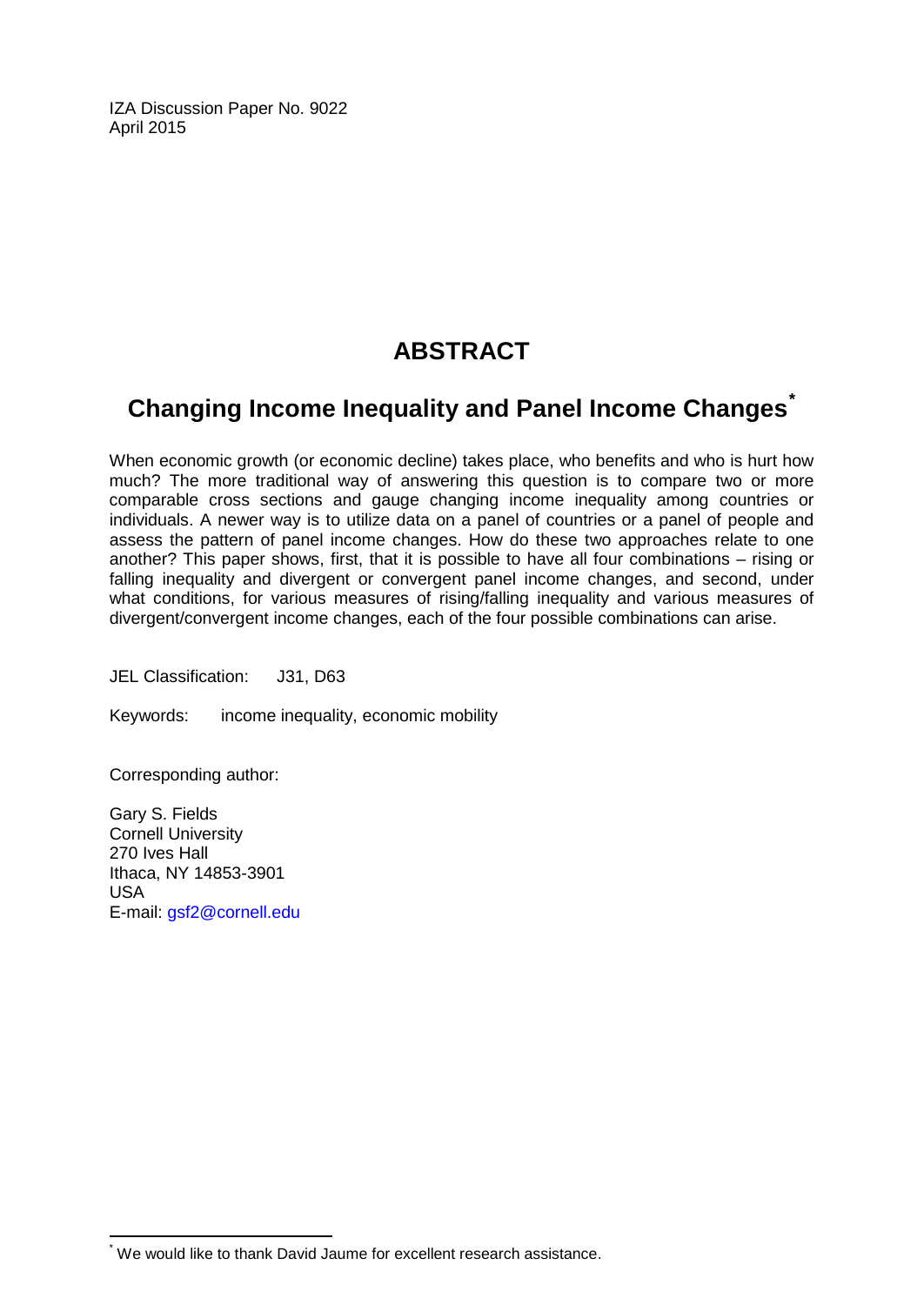# 1 Introduction

Who benefits and who is hurt how much when an economy grows or contracts? The more traditional way of answering this question is to compare data from two or more cross sections and gauge changing income inequality among individuals or households.

A newer way of gauging who benefits and who is hurt is to utilize data on a panel of people and assess the pattern of panel income changes.

A fundamental difference between these two approaches is that the income inequality approach treats people anonymously, while the panel data approach works with the income changes of identified people. More specifically, when looking at income inequality using such familiar tools as Lorenz curves and inequality indices, the analyst looks at the income of whoever is in the p'th position in each distribution regardless of whether that is the same person in one distribution as in the other. By contrast, when looking at panel income changes, the analyst first identifies which individual is in the p'th position in the initial distribution and follows that person over time, even if that person is in a different position later on.

Thus, a statement about the persons in a particular group q say, the richest 1% or poorest 10% - means different things in the two approaches. The standard inequality analysis permits statements of the type "the anonymous richest  $1\%$  got richer while the *anonymous* poorest  $10\%$  got poorer" while the panel data analysis makes a different type of statement: "those who started in the richest 1% experienced income changes of such and such amount while those who *started* in the poorest 10% experienced income changes of a different amount." Both approaches provide true information, but to the extent that people move around within the income distribution, it is not the same information.

Empirical studies have shown that in about half the cases income inequality has increased, and in about half, inequality has decreased (Atkinson and Bourguignon, 2000, 2015). On the other hand, panel data studies show, almost without exception, that regardless of whether income inequality is rising or falling, the panel income changes are on average most positive for the initially lowest income people and least positive (or most negative) for the initially highest income people; these studies are reviewed by Fields (2010) for panel income changes among individuals, by Solon (1999) for differences in incomes between parents and their children, and by Durlauf and Quah  $(1999)$  and Korotayev *et al.*  $(2011)$  for changes in the mean incomes of coun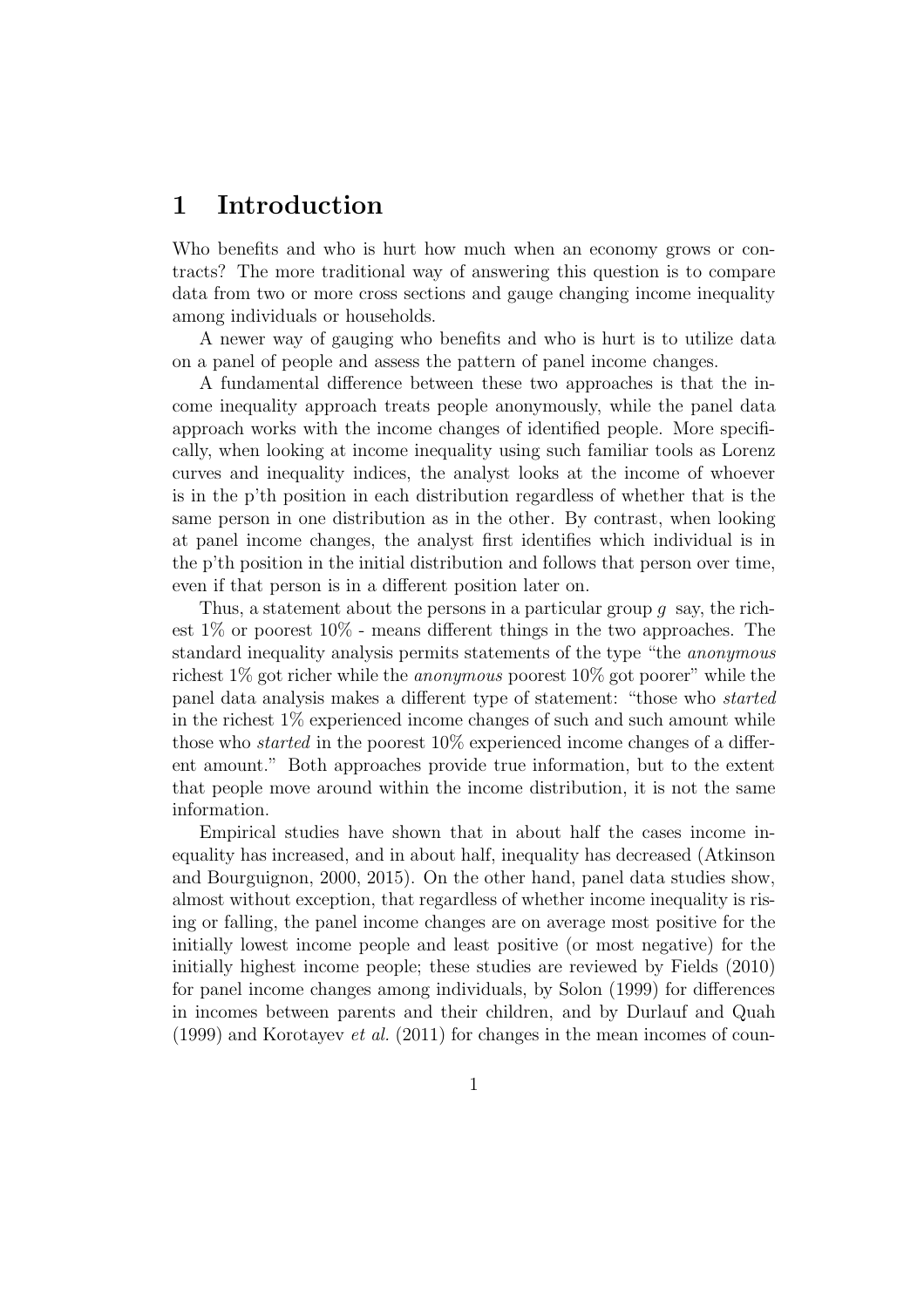tries.

The idea that a pattern of panel changes whereby those at the bottom gain more than those at the top necessarily results in falling inequality was first raised by Francis Galton in 1886. Later scholars demonstrated that no such implication holds, and Galton's assertion has come to be dubbed "Galton's fallacy" (see, for example, Bliss, 1999).

The literature also offers a claim regarding the opposite set of circumstances. Consider a panel of countries with per capita incomes in comparable currency units - Purchasing Power Parity-adjusted dollars, for example. Define  $\beta$ -divergence (convergence) as arising when a regression of final logincome on initial log-income produces a regression coefficient greater than (less than) one. Define  $\sigma$ -convergence (divergence) as arising when the variance of log-incomes falls (rises) from the initial year to the final year. It is proven in the literature that  $\beta$ -divergence measured in this way and  $\sigma$ convergence measured in this way cannot arise simultaneously - more specifically,  $\sigma$ -convergence implies  $\beta$ -convergence, but  $\beta$ -convergence does not imply σ-convergence (Furceri, 2005; Wodon and Yitzhaki, 2006).

Is it possible to have convergent panel income changes, that is, the income changes we see following named individuals over time, and rising income inequality? Is it possible to have divergent panel income changes and falling income inequality? Are the possibilities in times of economic growth different from those in times of economic decline? One purpose of this paper is to derive what is possible and what is impossible. Contrary to the suggestions in the preceding paragraphs, we show that it is indeed possible to have rising or falling inequality along with convergent or divergent mobility, both in times of economic growth and in times of economic decline (see Table 1).

The second purpose of this paper is to derive conditions under which, for various measures of rising/falling inequality and various measures of convergent/divergent income changes, each of the four possibilities can arise. A number of propositions are derived.

Overall, the results in this paper reaffirm what has been known in the literature for some time. Whether income inequality rises or falls in the cross section is one thing. Whether panel income changes are divergent or convergent is another thing. Rising/falling inequality and divergent/convergent income changes are both interesting; they are, however, different.

But the results here are not just a reaffirmation. This paper goes beyond the previous literature in deriving precise conditions under which i) income inequality rises or falls, ii) panel income changes are divergent or convergent,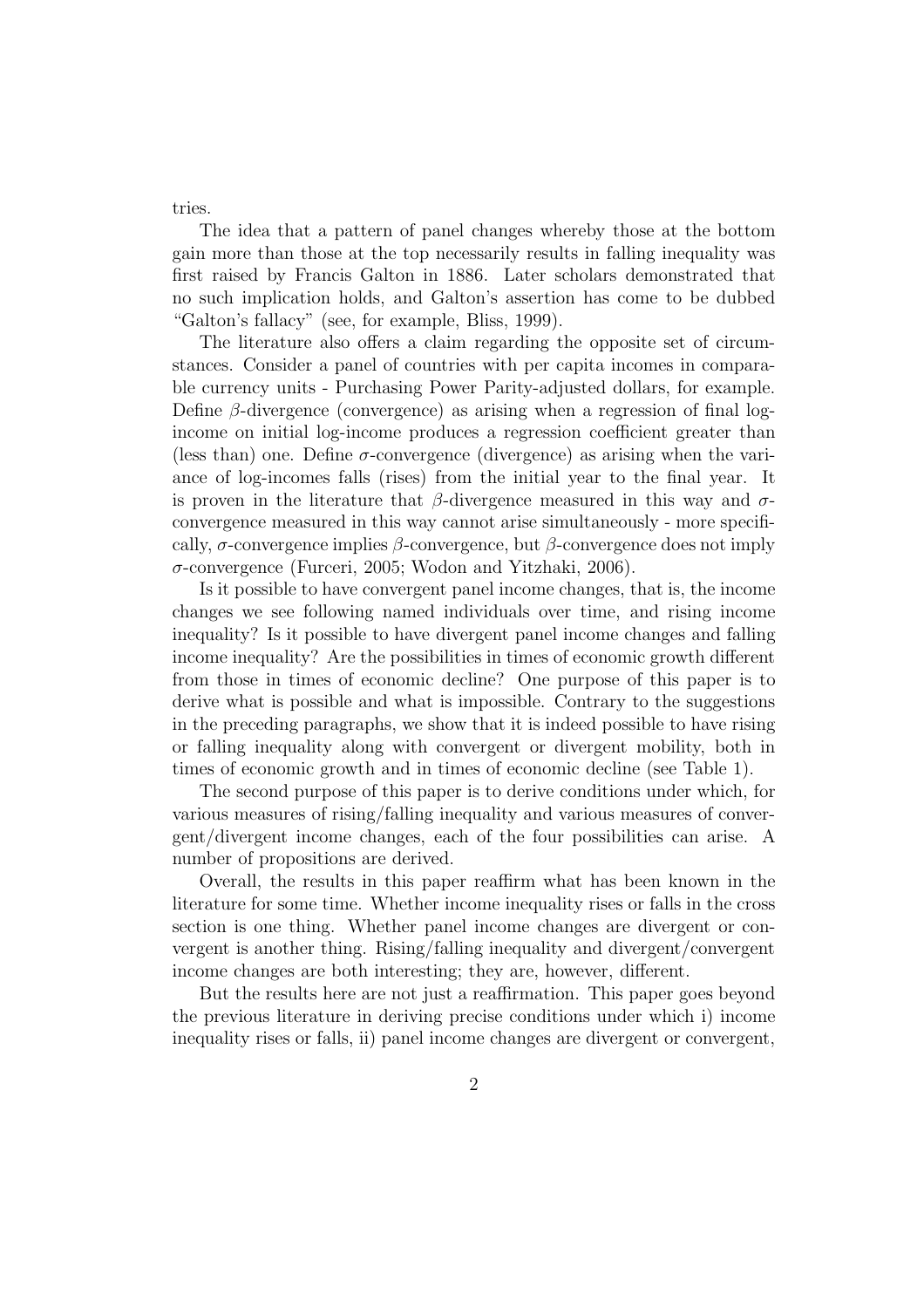Table 1: Possibilities for Rising/Falling Inequality and Convergent/Divergent Panel Income Changes

|            | Rising Inequality | Falling Inequality |  |
|------------|-------------------|--------------------|--|
| Convergent |                   |                    |  |
| Panel      |                   |                    |  |
| Income     |                   |                    |  |
| Changes    |                   |                    |  |
| Divergent  |                   |                    |  |
| Panel      |                   |                    |  |
| Income     |                   |                    |  |
| Changes    |                   |                    |  |

 $\checkmark$ : This cell is possible both in times of economic growth and in times of economic decline.

iii) the four possibilities in Table 1 can arise, and iv) when certain combinations cannot arise for particular measures of changing inequality and convergence/divergence. These conditions are derived in Section 3, catalogued in Table 5, and summarized in Section 4.

# 2 Measurement Issues and Illustrative Examples

The two key variables in this research are income inequality and panel income changes. "Income" is the term used for the economic variable of interest, which could be total income, labor earnings, consumption, or something else. The income recipient will be called a "person", but the results apply equally to households, workers, per capitas, or adult equivalents.

# 2.1 Income Inequality

When is income inequality rising or falling? This question is answered by using a functional or an index to represent the inequality at two points in time and then to compare them.

Income inequality and the change in income inequality are conceptualized and measured in a number of ways. "Relative inequality" is concerned with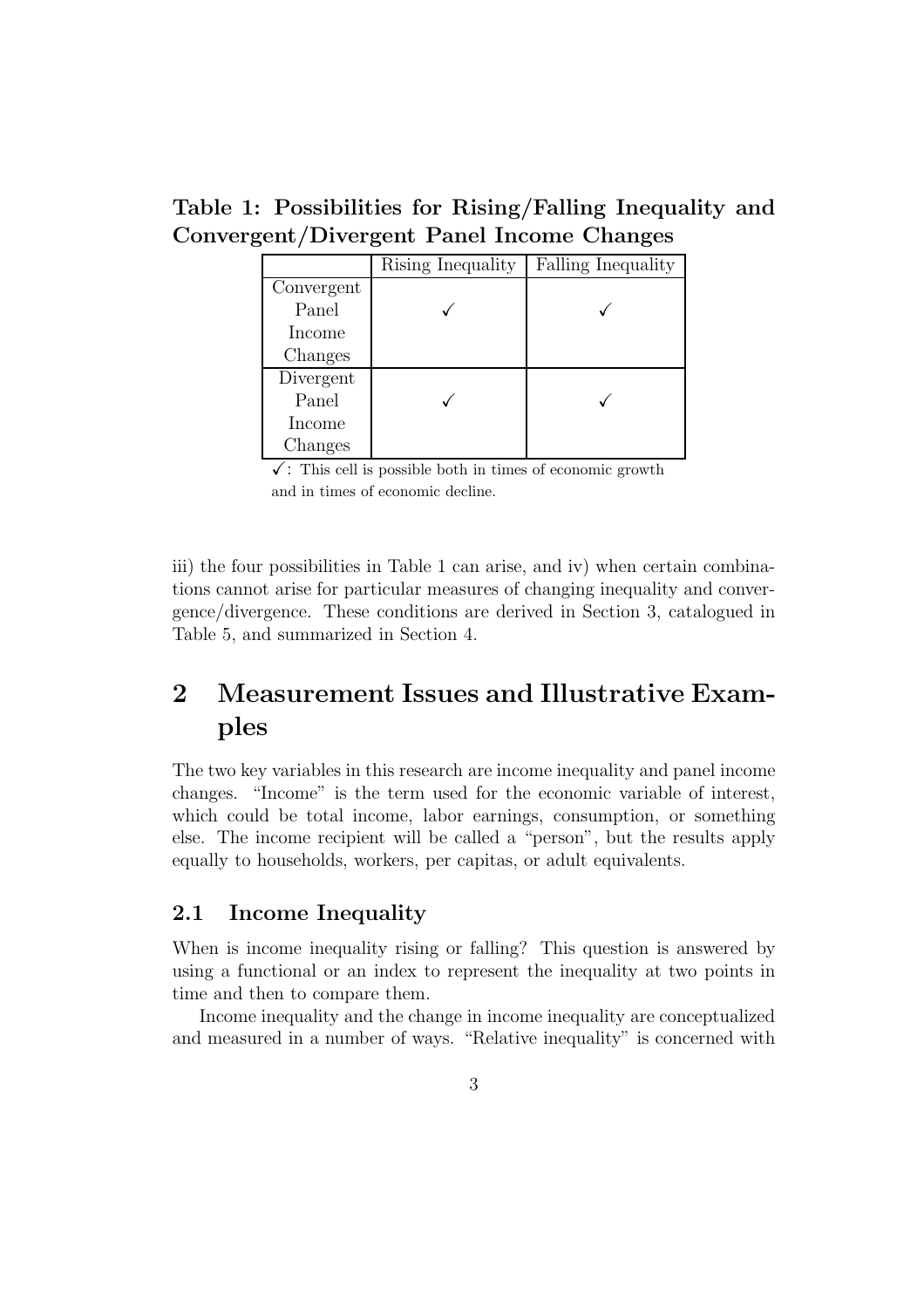income comparisons measured in terms of ratios, "absolute inequality" with income comparisons measured in terms of dollar differences.

A widely-used criterion for determining which of two income distributions is relatively more equal than another is the three-part Lorenz criterion, which states i) if Lorenz curve A lies somewhere above and never below Lorenz curve B, A is more equal than B, ii) if Lorenz curves A and B coincide, then A and B are equally unequal, and iii) if the Lorenz curves of A and B cross, the relative inequalities of A and B cannot be compared using the Lorenz criterion alone. Judging a Lorenz-dominant distribution to be more equal than a Lorenz-dominated one is equivalent to making inequality comparisons on the basis of four commonly-accepted relative inequality axioms: anonymity, scale-independence, population-independence, and the transfer principle (Fields and Fei,  $1978$ ).<sup>1</sup>

Yet, despite its appeal, the Lorenz criterion is not universally used for two reasons: its ordinality and its incompleteness. When the Lorenz criterion does render a verdict about which of two income distributions is more equal than another, it can only say that A is more equal than B but not how much more equal A is than B. And when Lorenz curves cross, the Lorenz criterion cannot render a verdict.

Those analysts who seek a complete cardinal comparison of the inequalities of two income distributions are led to use one or more inequality indices. For present purposes, these indices can be put into three categories:

- 1. Lorenz-consistent relative inequality indices: An inequality index is Lorenz-consistent if, when one Lorenz curve dominates another, the index registers the dominant distribution as (weakly) more equal. A partial listing of Lorenz-consistent relative inequality indices includes the Gini coefficient, income share of the richest  $X\%$ , income share of the poorest  $Y\%$ , Atkinson index, Theil index, the decile ratios, and the coefficient of variation and its square. For details, see Sen (1997) and Cowell (2011).
- 2. Lorenz-inconsistent relative inequality indices: An inequality index is Lorenz-inconsistent if, when one Lorenz curve dominates another, it is ever the case that the index shows the Lorenz-dominant distribution to

 ${}^{1}$ A similar comparison can be made for the measurement of absolute inequality if we replace the axiom of scale-independence, by one of translation-invariance, and work instead with what is known as an absolute Lorenz Curve (see below).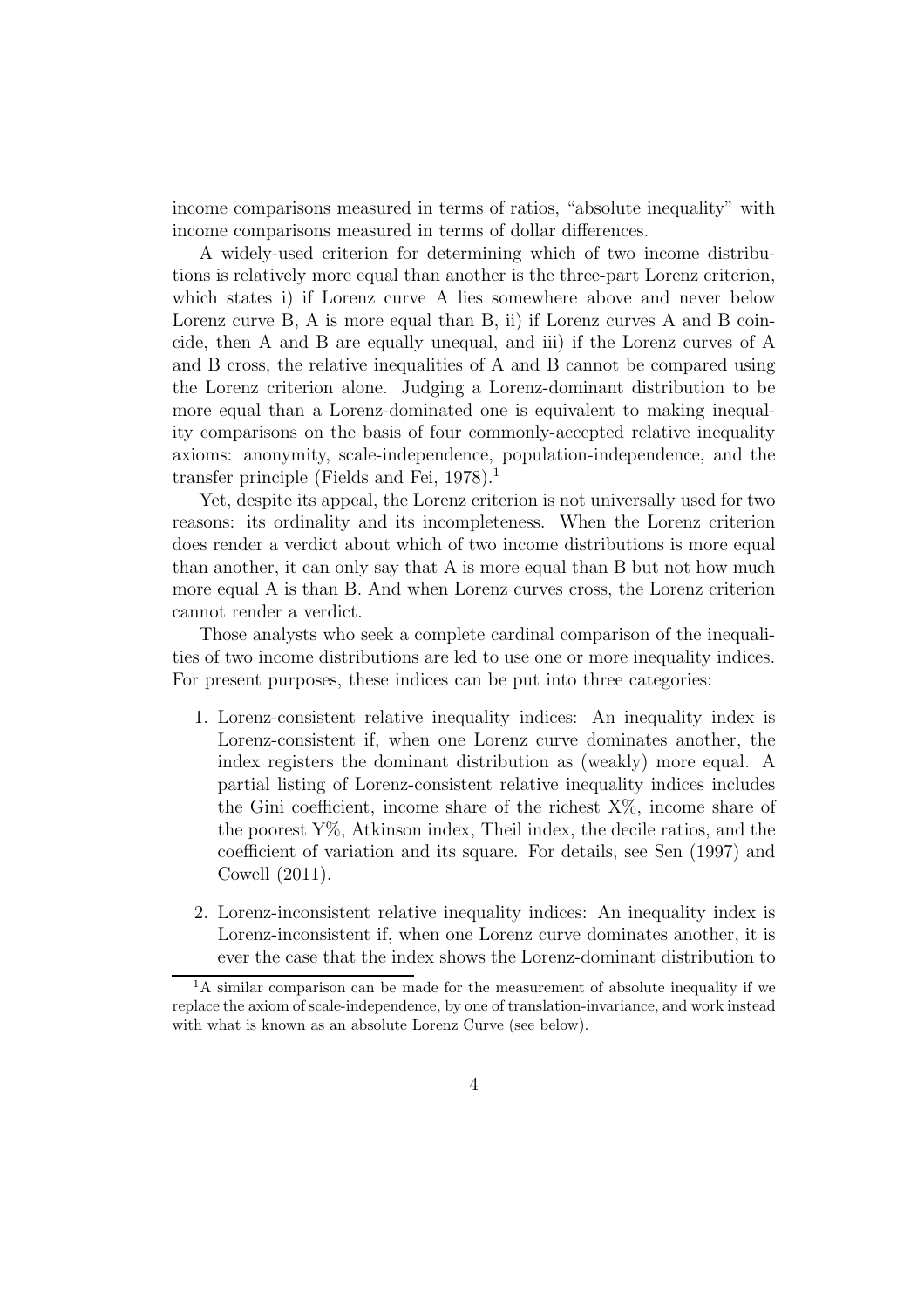be less equal. One commonly-used relative inequality index is Lorenzinconsistent: the variance of the logarithms of income. This index violates the transfer principle - that is, it is possible to make a rankpreserving transfer of income from a relatively rich person to a relative poorer person and yet the index can register an increase in relative inequality (Foster and Ok, 1999; Cowell, 2011).

3. Lorenz-inconsistent absolute inequality indices: All absolute inequality indices are Lorenz-inconsistent because they violate the axiom of scaleindependence. For example, the variance of incomes is not Lorenzconsistent: doubling everyone's income increases inequality by a factor of four.

In our work below, we emphasize Lorenz curve comparisons and Lorenzconsistent inequality indices. However, we also present results pertaining to the measurement of absolute inequality, and we give attention to the variance of incomes and the variance of log-incomes despite their Lorenz-inconsistency, in part because the literature has done so and in part because results can be gotten using them.

# 2.2 Divergent and Convergent Panel Income Changes

By definition, income mobility analysis entails looking at the joint distribution of incomes at two or more points in time. This is an analysis of panel income changes since we follow a particular individual. Our analysis in this paper is limited to income changes between an initial period and a final period.

The income mobility literature distinguishes six mobility concepts: timeindependence, positional movement, share movement, directional income movement, non-directional income movement, and mobility as an equalizer of longer-term incomes relative to initial (Fields, 2008). For purposes of characterizing the pattern of panel income changes in this paper, the relevant concept is directional income movement among panel people - that is, who gains or loses how much, from an initial date to a final one.

Panel income changes are said to be divergent when the income recipients who started ahead on average get ahead faster than those who started behind. It is convergent when those who started ahead on average get ahead more slowly than those who started behind. It is neutral when neither is the case.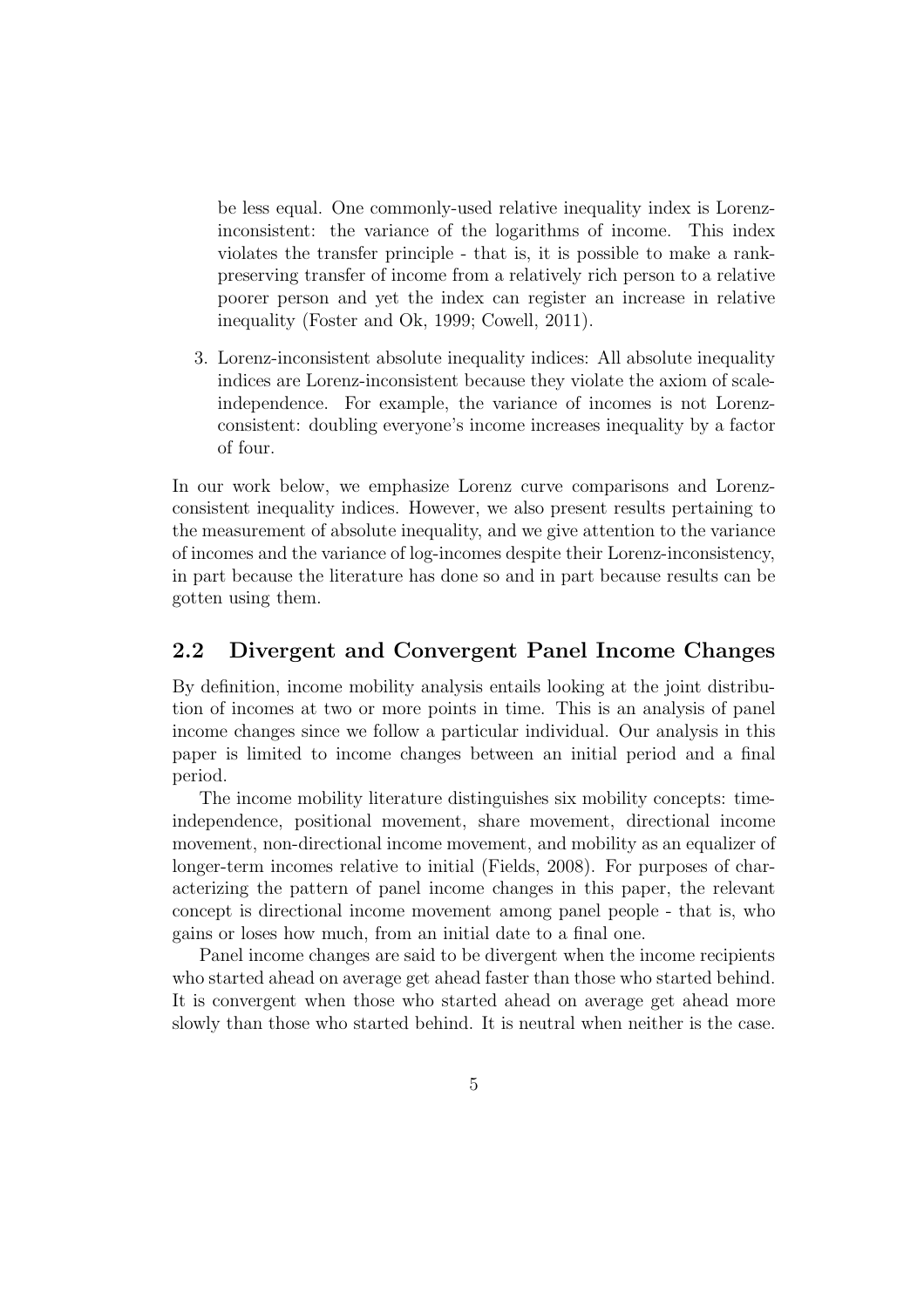What it means to get ahead at a faster, slower, or same rate itself requires careful specification. In the macroeconomics literature, the object of interest is nearly always the growth rate in percentages, often approximated by changes in log-income (see, for example, Barro, 1991; Sala-i-Martin, 1996). On the other hand, the literature on panel income changes among individuals or households presents a more varied picture; some studies use income changes in dollars, while others use changes in log-dollars, percentage changes, changes in income shares, or changes in income quantiles such as deciles or centiles (Jäntti and Jenkins, 2015).

Much of the literature assesses divergence or convergence by assuming a linear relationship between final income and initial income or between income change and initial income. Much but not all of our analysis works with the linearity assumption as well.

Accordingly, we gauge divergence or convergence as follows. Consider a generic income variable  $y$ , which might be dollars, log-dollars, or income shares. We can have the levels-on-levels regression  $y_1 = \alpha_y + \beta_y y_0 + u_y$  or the change-on-initial regression  $\Delta y \equiv y_1 - y_0 = \gamma_y + \delta_y y_0 + u_y$ . The two regressions are linked by the relationship  $\delta_y = \beta_y - 1$ . Divergence is said to arise when  $\beta_y > 1$ , or equivalently, when  $\delta_y > 0$ . Likewise, we have convergence when  $\beta_y < 1 \iff \delta_y < 0$ . We may be interested in divergence or convergence of true proportional changes (as opposed to the logarithmic approximation thereof), in which case we would want to regress the proportional change in dollars on initial dollars: pch d  $\equiv (d_1 - d_0)/d_0 = \phi + \theta d_0 + u_{pch}$ . Proportional changes are divergent or convergent according to whether  $\theta$  is greater or less than zero.

## 2.3 A Matrix of Possibilities

In what came before, we identified three ways of determining the direction of change in relative inequality - i) Lorenz-improvement and Lorenz-worsening, ii) Change in a Lorenz-consistent relative inequality index, and iii) Change in Lorenz-inconsistent relative inequality measures - and four ways of assessing divergence or convergence: i) Dollar changes, ii) Share changes, iii) Log-dollar changes, and iv) Proportional changes.

Can each possible combination of rising or falling relative inequality and divergent or convergent panel income changes arise? The answer is yes, provided they are measured suitably. Table 2 displays examples for each of the possible combinations.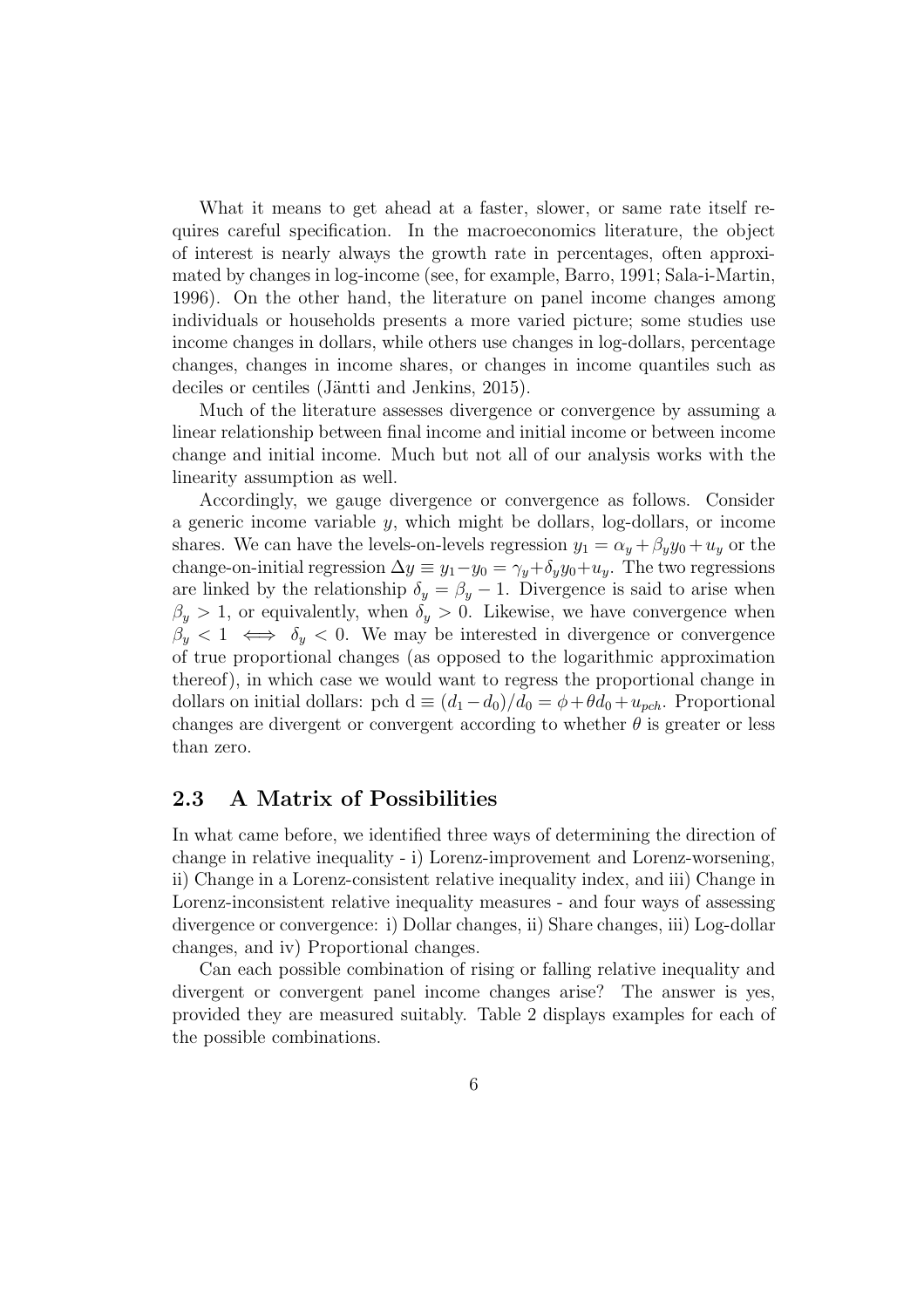Table 2: Examples of Possibilities in Times of Economic Growth and Decline.

Final on Initial Regression:  $y_1 = \alpha_y + \beta_y y_0 + u_y$ <br>Changes Regression:  $\Delta y_1 = \gamma_y + \delta_y y_0 + u_y$ 

Proportional Changes Regression:  $\frac{d_1-d_0}{d_0}$  $=\phi + \theta d_0 + u_{pch}$ 

|                                  |                                     |                                                                   | <b>Economic Growth Positive</b>             |                                                                     | <b>Economic Growth Negative</b>           |                                                                                                         |
|----------------------------------|-------------------------------------|-------------------------------------------------------------------|---------------------------------------------|---------------------------------------------------------------------|-------------------------------------------|---------------------------------------------------------------------------------------------------------|
|                                  |                                     |                                                                   | Rising<br>Relative<br>Inequality            | Falling<br>Relative<br>Inequality                                   | Rising<br>Relative<br>Inequality          | Falling<br>Relative<br>Inequality                                                                       |
|                                  | coefficient<br>regression<br>linear | Convergent<br>Dollar changes<br>$(\beta_d < 1 \iff \delta_d < 0)$ | $[5,\!20]\!\!\rightarrow\![25,\!5]^{LD}$    | $[5,20] \rightarrow [10,20]^{LD}$                                   | $[7,\!23]\!\rightarrow\![20,\!5]^{LD}$    | $[5,25] \rightarrow [5,20]^{LD}$                                                                        |
| $\mathbf{c}$                     |                                     | Share changes<br>$(\beta_s < 1 \iff \delta_s < 0)$                | $[5,20] \rightarrow [25,5]^{LD}$            | $[5,20]{\rightarrow}[10,20]^{LD}$                                   | $[7,\!23]\!\!\rightarrow\![20,\!5]^{LD}$  | $[5,\!25]\!\!\rightarrow\![5,\!20]^{LD}$                                                                |
|                                  |                                     | Log-dollar changes<br>$(\beta_{\ln} < 1 \iff \delta_{\ln} < 0)$   | $[5,20] \rightarrow [25,5]^{LD}$            | $[5,20] \rightarrow [10,20]^{LD}$                                   | $[7,\!23]\!\!\rightarrow\![20,\!5]^{LD}$  | $[5,25] \rightarrow [5,20]^{LD}$                                                                        |
|                                  |                                     | Proportional changes<br>$(\theta < 0)$                            | $[5,20] \rightarrow [25,5]^{LD}$            | $[5,20] \rightarrow [10,20]^{LD}$                                   | $[7,\!23]\!\!\rightarrow\![20,\!5]^{LD}$  | $[5,\!25]\!\!\rightarrow\![5,\!20]^{LD}$                                                                |
| Convergence/divergence according |                                     | Divergent<br>Dollar changes<br>$(\beta_d > 1 \iff \delta_d > 0)$  | $[5,20] \rightarrow [5,25]^{LD}$            | $[5,20] \rightarrow [7,23]^{LD}$                                    | $[10,\!20]\!\!\rightarrow\![5,\!20]^{LD}$ | $[20,90,180] \rightarrow$<br>$[20,61,180]^*$                                                            |
|                                  |                                     | Share changes<br>$(\beta_s > 1 \iff \delta_s > 0)$                | $[5,\!20]\!\!\rightarrow\!\! [5,\!25]^{LD}$ | $[1,5,10] \rightarrow$<br>$[2,4,25]^*$                              | $[10,20] \rightarrow [5,20]^{LD}$         | $[60,320,1000] \rightarrow$<br>$[54, 150, 876]$ *                                                       |
|                                  |                                     | Log-dollar changes<br>$(\beta_{\ln} > 1 \iff \delta_{\ln} > 0)$   | $[5,\!20]\!\!\rightarrow\!\! [5,\!25]^{LD}$ | $[1,1,1,1,1,1,1,1,6,9] \rightarrow$<br>$[1,1,1,1,1,1,1,1,7,8]^{LD}$ | $[10,20] \rightarrow [5,20]^{LD}$         | $[1,\!1,\!1,\!1,\!1,\!1,\!1,\!1,\!1,\!6,\!9]\mathbin{\rightarrow}$<br>$[1,1,1,1,1,1,1,1,6.1,8.89]^{LD}$ |
|                                  |                                     | <b>Proportional changes</b><br>$(\theta > 0)$                     | $[5,20] \rightarrow [5,25]^{LD}$            | $[1,5,10] \rightarrow$<br>$[2,4,25]^*$                              | $[10,20] \rightarrow [5,20]^{LD}$         | $[60,320,1000] \rightarrow$<br>$[54, 150, 876]$ *                                                       |

Notes: LD: Lorenz-Dominance

\*: If measure changing inequality by income share of the poorest tercile, because Lorenz curves cross.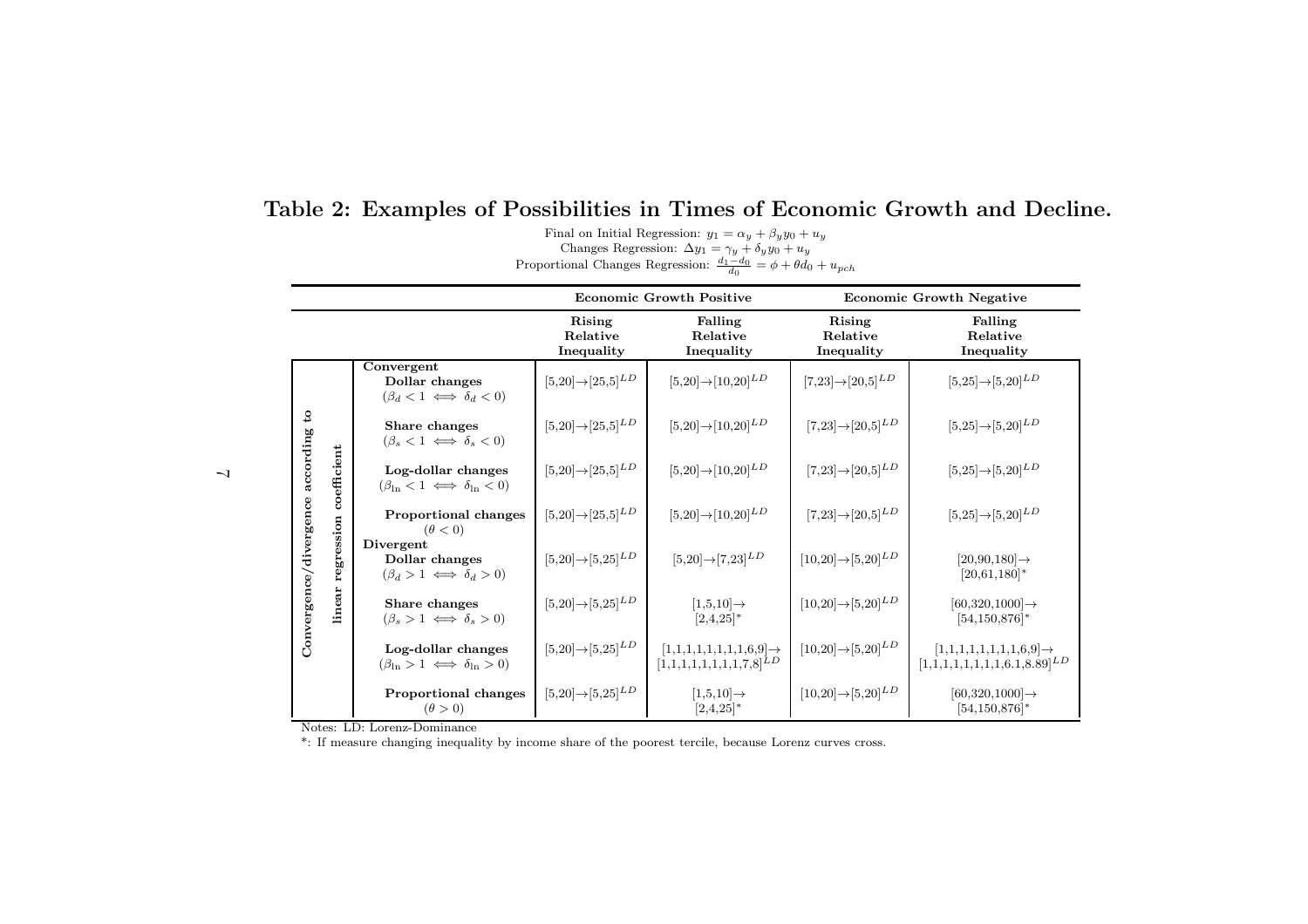To demonstrate the possibilities of most of the combinations, just two people are needed. But to get the remaining combinations, we need to complicate the examples by adding more people and choosing our measures carefully.

Examples prove possibilities; they do not produce exact conditions. In the next section, we derive a number of necessary and sufficient conditions for the various possibilities.

# 3 Mathematical Results

In this section we analytically develop a set of results that establish the connection between changes in relative inequality and our several income change concepts. First, we establish some common notation and definitions, then in sections 3.2-3.4 we derive conditions on possibilities and impossibilities for different ways of measuring inequality and income changes. In everything that follows we consider regressions done on population and abstract from all issues of inference.

# 3.1 Notation and Definitions

Consider an economy with n individuals observed over two time periods, initial (or 0), and final (or 1).

Denote by  $d_{it}$  the income of individual i in period t measured in constant monetary units (e.g., real dollars). Whenever possible we will avoid expressing the individual subindex i to avoid clutter. Vectors are denoted by bold fonts, e.g.,  $\mathbf{d_t} = (d_{1t}, d_{2t}, \dots, d_{nt})'$ .

The basic building block of panel data analysis is the data matrix D,

$$
\mathbf{D} = \begin{bmatrix} \mathbf{d_0} & \mathbf{d_1} \end{bmatrix} = \begin{bmatrix} d_{10} & d_{11} \\ d_{20} & d_{21} \\ \vdots & \vdots \\ d_{n0} & d_{n1} \end{bmatrix} \qquad \text{in which } d_{10} \leq d_{20} \leq \ldots \leq d_{n0}.
$$

Each row of the  **matrix includes the incomes of individual**  $i$  **in the initial** year  $d_{i0}$  and final year  $d_{i1}$ . These rows are sorted in ascending order of initial income.

Let each column of  **be transformed by dividing the incomes by mean** income in that year  $\mu_t$ . The resulting share matrix can be written as  $S =$  $|\mathbf{s_0} \ \mathbf{s_1}|.$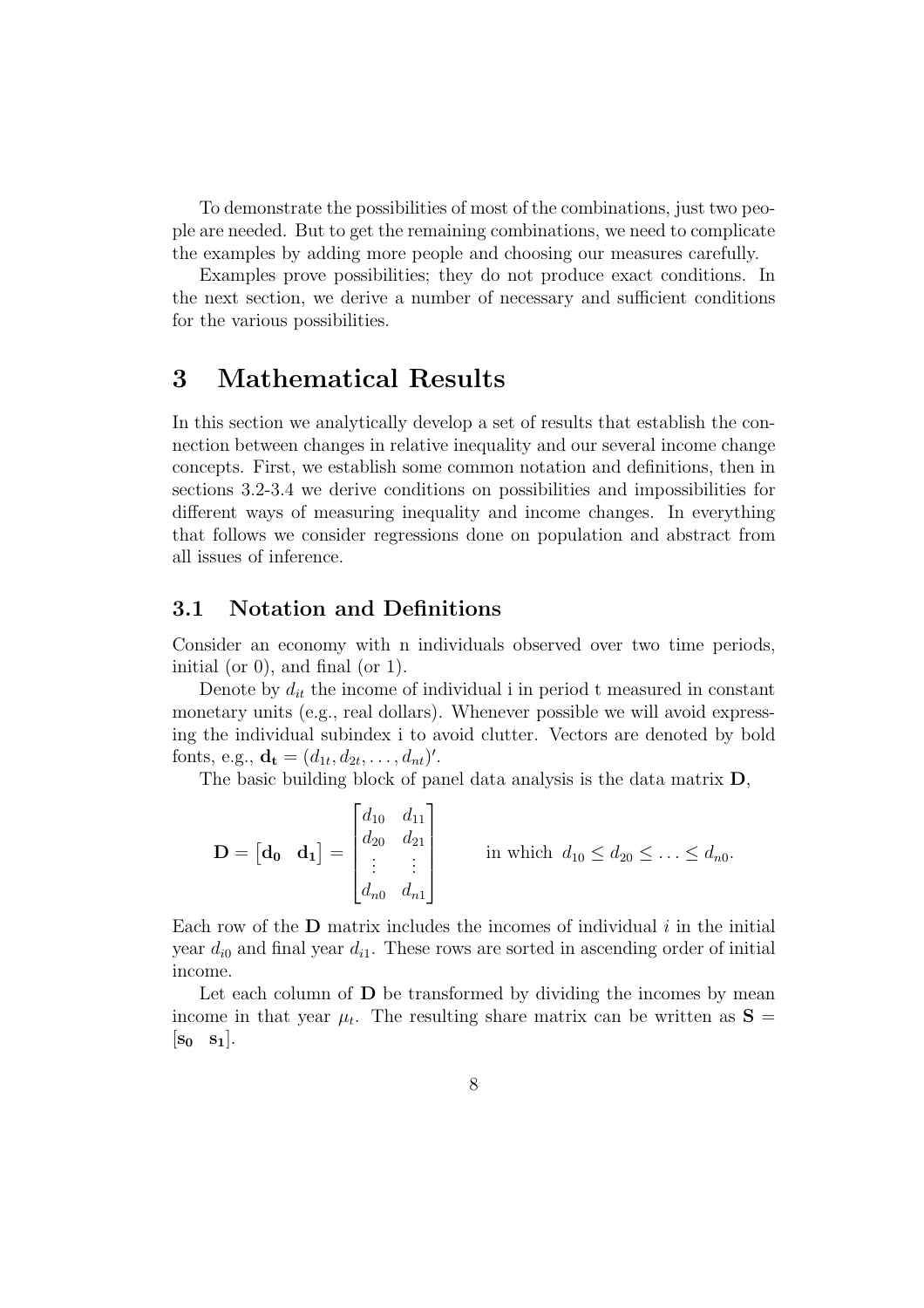In addition to income shares, we will also deal with other strict monotonic transformations of income, like log-incomes, ln d.

More generically, when a result can be derived both for income in dollars and for a transformation of it, we will denote by  $y_t = f(d_t)$  the income variable transformed by the strictly monotonically increasing function  $f(.)^2$ .

For the most part, income vectors and their transformations are sorted in ascending order of individuals' initial-period incomes. An exception to this is the final income-share vector  $s_c$ , where the sorting is ascending in *final-period* income; such sorting is important for Lorenz curve calculations.

#### Definition. Vector of Final Shares in Ascending Order.

Let  $P(\cdot)$  be a permutation operator. Then, define  $\mathbf{s_c} = (s_{1c}, \ldots, s_{nc})$  as the final income-share vector when incomes are sorted in ascending order of final income, i.e.

$$
\mathbf{s}_{\mathbf{c}} \equiv P(\mathbf{s}_{1}) \quad \text{such that} \quad s_{ic} \leq s_{jc} \ \forall \ i \leq j. \tag{1}
$$

With this notation we can now define the Lorenz Dominance criterion.

#### Definition. Lorenz Dominance.

Let  $s_{i0}$  be the initial income-share of the individual in position j, when shares are sorted in ascending order of initial income. Let  $s_{ic}$  be the final incomeshare of the individual in position j, when shares are sorted in ascending order of final income. The final income distribution Lorenz-dominates the initial one whenever

$$
s_{1c} + s_{2c} + \ldots + s_{jc} \ge s_{10} + s_{20} + \ldots + s_{j0} \text{ for } j = 1, 2, \ldots, n - 1 \text{ and } s_{1c} + s_{2c} + \ldots + s_{jc} > s_{10} + s_{20} + \ldots + s_{j0} \text{ for some } j < n.
$$
 (2)

In other words, having the final period distribution Lorenz-dominate the initial one means that the final distribution is more equally distributed than the initial one according to this criterion. This situation is sometimes also referred as a "Lorenz-improvement" when going from  $\mathbf{d}_0$  to  $\mathbf{d}_1$ . Similarly, if the previous inequalities are reversed we talk of a "Lorenz-worsening".<sup>3</sup>

<sup>&</sup>lt;sup>2</sup>Since the identity function  $x=f(x)$  is a strictly increasing monotonic function too, y can include income in dollars as well.

<sup>3</sup>The literature usually expresses condition (2) using income as a share of total income. In order to make an easier link with the regressions involving share changes we express it in terms of shares of mean income. It is obvious that the Lorenz curves are the same in the two cases, and hence the inequality comparisons using the Lorenz criteria are also the same.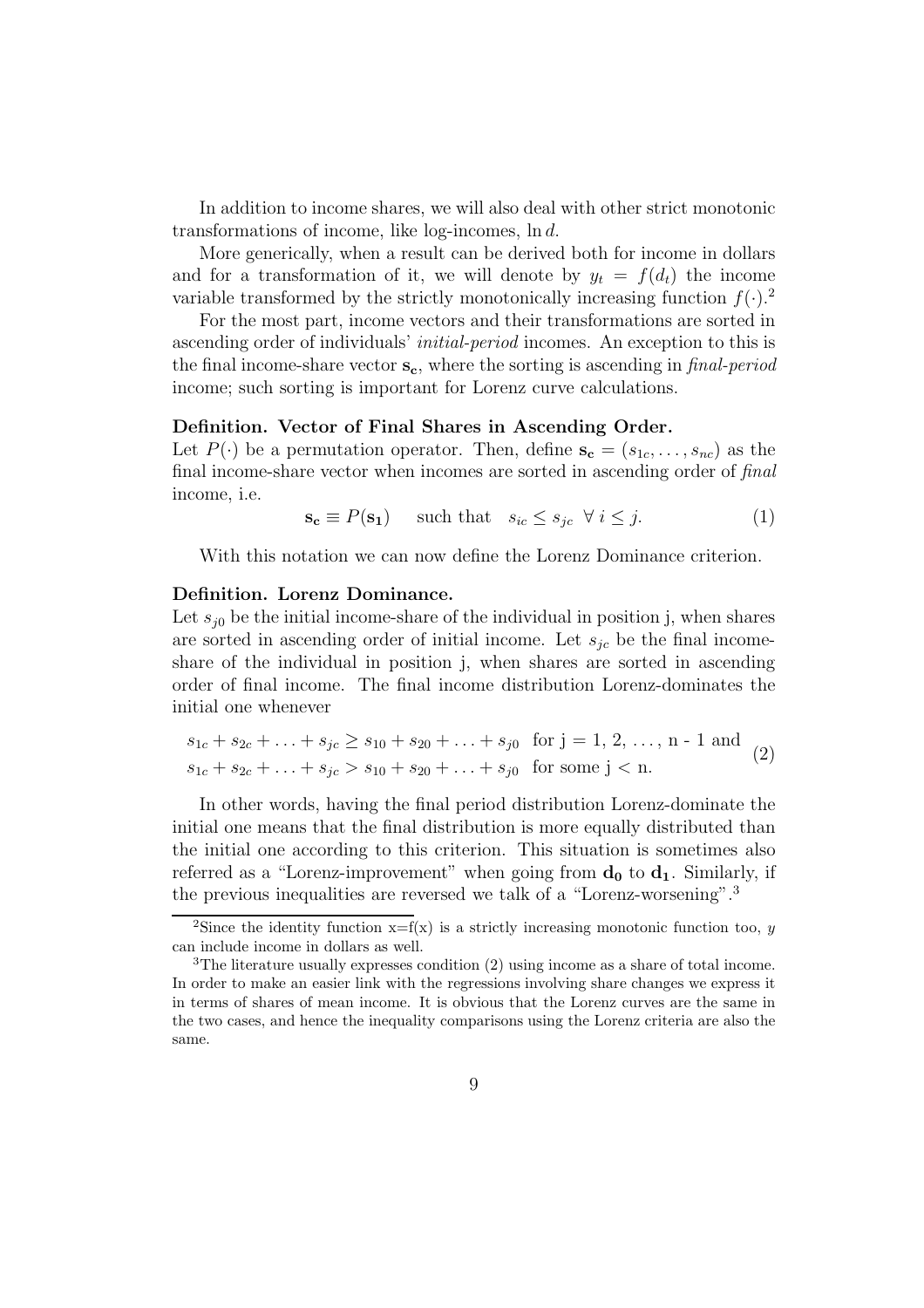Following standard notation, we will denote the Lorenz Curve of income in period t by  $LC_t$ , and  $LC_1 \succ LC_0$  means that the Lorenz curve in period 1 dominates that of period 0, namely incomes in period 1 are more equally distributed than the ones in period 0 according to the Lorenz-criterion. If the domination is weak we denote it as  $LC_1 \succeq LC_0$ , which means that incomes in period 1 are at least as equally distributed as those in period 0 by the Lorenz criterion.  $I(\cdot)$  will be used to denote an arbitrary relative inequality measure.

Another concept that we will need throughout the paper is that of a Rank-Preserving Transfer, defined next.

#### Definition. Equalizing Rank-Preserving Transfer.

A rank-preserving equalizing transfer  $h > 0$  is a transfer of income between two individuals with ranks i and j for  $i > j$ , such that:

$$
d_{k0} = d_{k1} \qquad \text{for } k \neq i, j,
$$
  
\n
$$
d_{i1} = d_{i0} - h,
$$
  
\n
$$
d_{j1} = d_{j0} + h,
$$
 where:  
\nif  $i = j + 1$ ,  $h < (d_{i0} - d_{j0})/2;$   
\nif  $i > j + 1$ ,  $h < \min[(d_{j+1,0} - d_{j0}), (d_{i0} - d_{i-1,0})].$ 

A rank-preserving disequalizing transfer is defined similarly.

Finally, recall the definitions of divergence and convergence and the accompanying notation. For a generic income variable y, which might be dollars, log-dollars, or income shares, we can have the levels-on-levels regression  $y_1 = \alpha_y + \beta_y y_0 + u_y$  or the change-on-initial regression  $\Delta y \equiv y_1 - y_0 =$  $\gamma_y + \delta_y y_0 + u_y$ . These two regressions are linked by the relationship  $\delta_y = \beta_y - 1$ . Divergence is said to arise when  $\beta_y > 1$ , or equivalently, when  $\delta_y > 0$ . Likewise, we have convergence when  $\beta_y < 1 \iff \delta_y < 0$ . Alternatively, we can regress the exact proportional change in dollars on initial dollars: pch  $d \equiv (d_1 - d_0)/d_0 = \phi + \theta d_0 + u_{\text{peh}}$ . Proportional changes are divergent or convergent according to whether  $\theta$  is greater or less than zero.

# 3.2 Lorenz Dominance and Income Changes

We begin by presenting results on the relationship between income changes and changes in inequality as gauged by the Lorenz Dominance criterion. As mentioned in section 2, this criterion is the most accepted way of judging whether relative inequality has risen or fallen.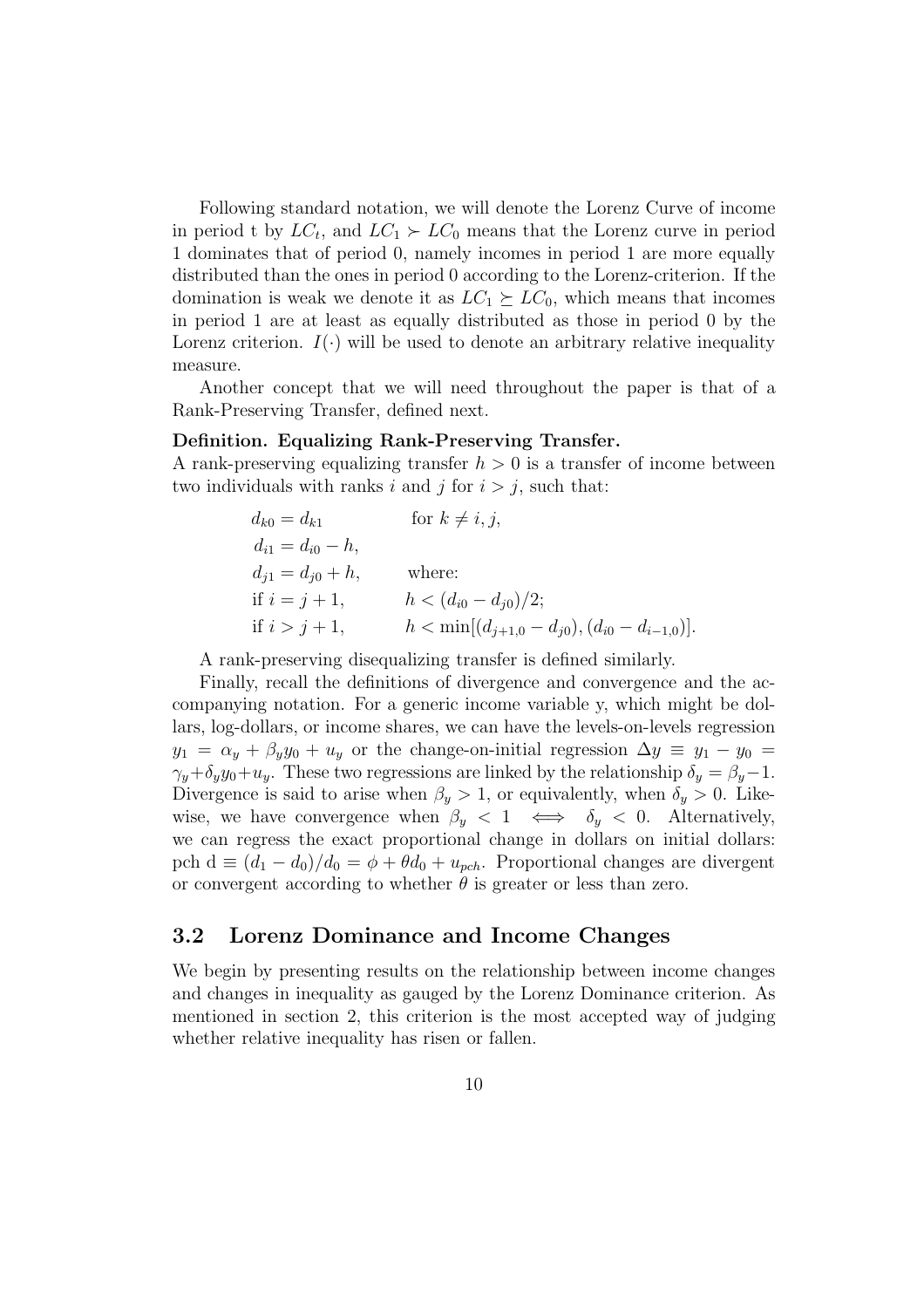#### 3.2.1 Lorenz Dominance and Share Changes

Since the Lorenz criterion (2) is formulated in terms of income shares, the natural way to link it with a change regression like the ones used in mobility studies is to compare it to a regression also expressed in shares. In particular, in this section we derive a connection between the Lorenz Dominance criterion (2) and a share-change regression

$$
\Delta s \equiv s_1 - s_0 = \gamma_s + \delta_s s_0 + u_s. \tag{3}
$$

Both equations (2) and (3) involve initial and final income-shares. However, the final period shares appear sorted differently in the two expressions. More specifically, in condition (2), final shares  $s_c$  are sorted in ascending of order of final shares, while in equation (3) final shares  $s_1$  are sorted in ascending order of initial shares.

It is easy to show that the sign of the coefficient  $\delta_s$  in regression (3) is determined by the sign of the covariance

$$
cov(\Delta s, s_0) = \frac{\sum_{i}(s_{i1} - s_{i0})s_{i0}}{n}.
$$

Using vector  $s_c$  as defined in (1), we can decompose this covariance as

$$
cov(\Delta s, s_0) = \frac{\sum_i [(s_{i1} - s_{ic}) + (s_{ic} - s_{i0})]s_{i0}}{n}.
$$

That is, whether share changes are convergent or divergent is determined by the sum of two terms:

$$
W = \frac{\sum_{i}(s_{ic} - s_{i0})s_{i0}}{n}
$$
  

$$
X = \frac{\sum_{i}(s_{i1} - s_{ic})s_{i0}}{n}.
$$
 (4)

W captures the component of the covariance associated with changes in the shape of the income distribution if positions remain unchanged, and X captures the component of the covariance associated with positional change, under a fixed marginal distribution.<sup>5</sup> These are sometimes called "structural mobility" and "exchange mobility", respectively.

We can derive the following two key Lemmas for these terms.

<sup>4</sup>Recall average share changes are zero by construction.

<sup>&</sup>lt;sup>5</sup>This is so because if positions were to remain unchanged  $s_c - s_0$  would be the share change due to a change in the shape of the distribution.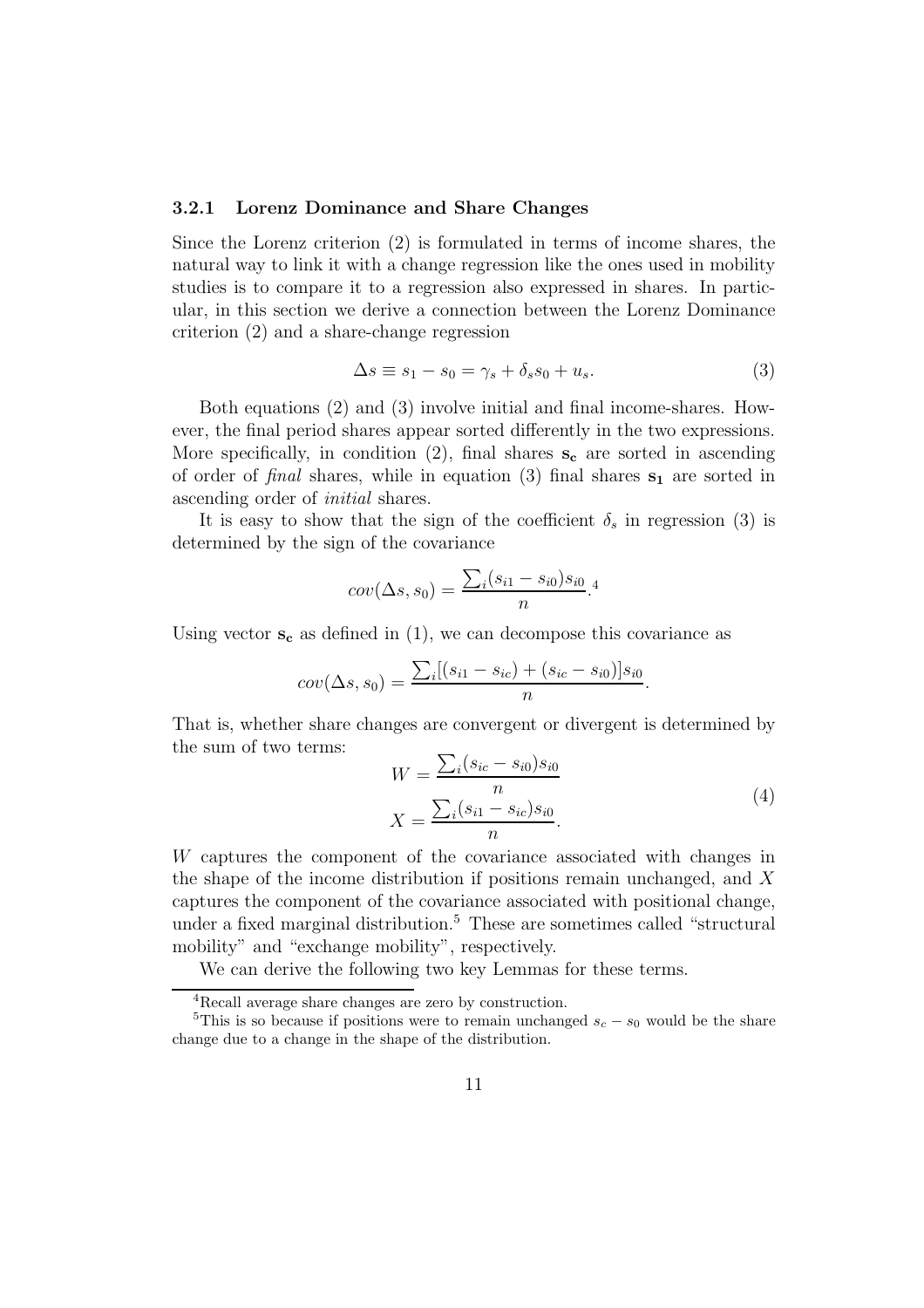**Lemma 1.** Let W be given by equation  $(4)$ , then:

i) A Lorenz-improvement  $(LC_1 \succ LC_0)$  implies  $W < 0$ .

ii) A Lorenz-worsening  $(LC_1 \prec LC_0)$  implies  $W > 0$ .

Proof: See Appendix.

In other words, in the absence of Lorenz-crossings, the sign of  $W$  fully reflects whether there has been a fall or a rise in inequality judged by the Lorenz-criterion.

As previously mentioned, when looking at income changes we care not only about how the distribution of income evolves, but also about who moved to a different position across periods. This is reflected by the transition from  $s_c$  to  $s_1$ . In this transition, share changes will be convergent, since in the reranking of individuals there will always be a positive transfer of income shares from a relatively richer individual to a poorer one.

**Lemma 2.** Let X be given by equation (4), then  $X \leq 0$ .

Proof: See Appendix.

With these two results we can proceed to analyze the connection between share mobility and changes in inequality as measured by Lorenz comparisons. For simplicity, let us begin by analyzing the case when there are no positional changes between initial and final periods.

#### The case of no change in positions

If all individuals keep their same rank in the initial and final distribution, this is called zero positional change, or synonymously, zero positional mobility. In this case, vector  $s_c$  will equal the final share vector  $s_1$ , and the sign of  $\delta_s$  is determined exclusively by  $W$ . Given Lemma 1 and the connection between W and  $\delta_s$ , in the absence of positional changes, the next Proposition follows immediately.

### Proposition 1. Lorenz Dominance and Convergent/Divergent Share Changes Without Positional Change.

Suppose that when the income vector goes from  $d_0$  to  $d_1$ , the transition involves no change in positions. Then:

i) A Lorenz-improvement  $(LC_1 \succ LC_0)$  implies convergence in shares  $(\delta_s$ 0)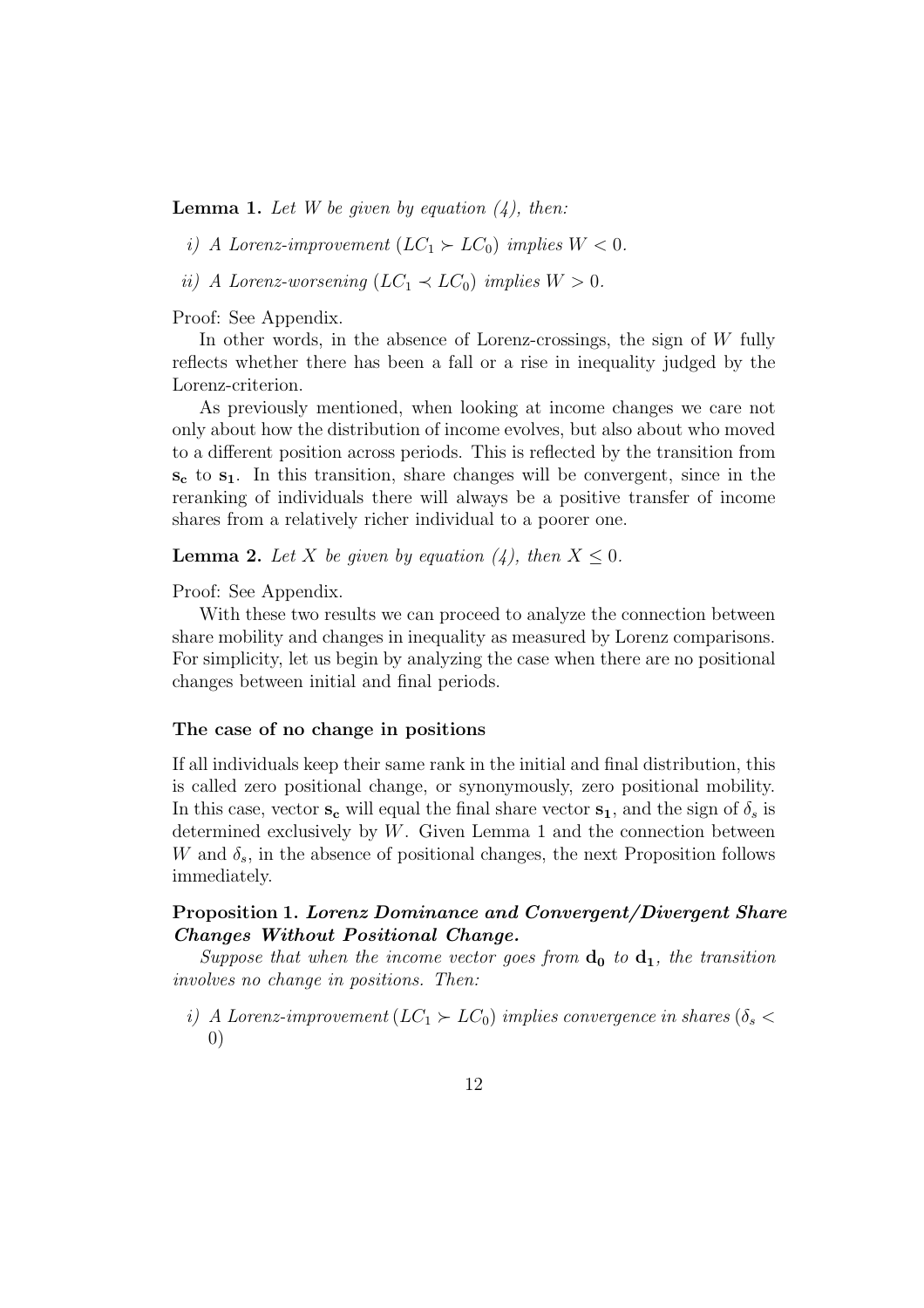ii) A Lorenz-worsening  $(LC_1 \prec LC_0)$  implies divergence in shares  $(\delta_s > 0)$ .

Proof: See Appendix.

The intuition (and proof) behind this proposition is related to a wellknown result in the inequality literature stating that a disequalization in the Lorenz sense can be achieved by a series of income transfers from poorer to richer individuals that keep unaltered the individual ranks between the initial and the final periods (see for instance Fields and Fei, 1978). These transfers generate by construction divergent share changes. The exact opposite occurs when there is a Lorenz improvement (i.e. a fall in inequality) and positions remain unchanged.

In other words, as long as we restrict ourselves to the case of no positional mobility and no crossings of Lorenz curves, share mobility and changes in inequality fully align, in the sense that rising inequality only occurs with divergent share-changes and falling inequality only occurs with convergent share-changes.

### The case of positional changes

Once we allow for positional changes we need to consider not only the transition from  $s_0$  to  $s_c$ , but also from  $s_c$  to  $s_1$ . In this last step the shape of the income distribution remains unchanged and pairs of individuals swap incomes and therefore positions.

In other words, when going from  $s_0$  to  $s_1$  in the presence of positional changes (but not of Lorenz-crossings) there are two forces at play. The first one, change in the distribution shape with fixed positions, can lead to convergent or divergent share changes, depending on whether there is equalization or disequalization of the anonymous income distribution. The second one, positional rearrangement with a fixed marginal distribution, leads to convergent share-changes always.

In the case of a Lorenz-improvement both components go in the same direction, and share changes are convergent. However, if the income distribution becomes more unequal by the Lorenz-criterion, the two components will move in opposite directions, and depending on which force is dominant there will be convergence or divergence in shares as measured by  $\delta_s$  in equation (3).

Proposition 2 gives the relation between Lorenz-dominance and share income changes, while Table 3 gives the precise conditions under which each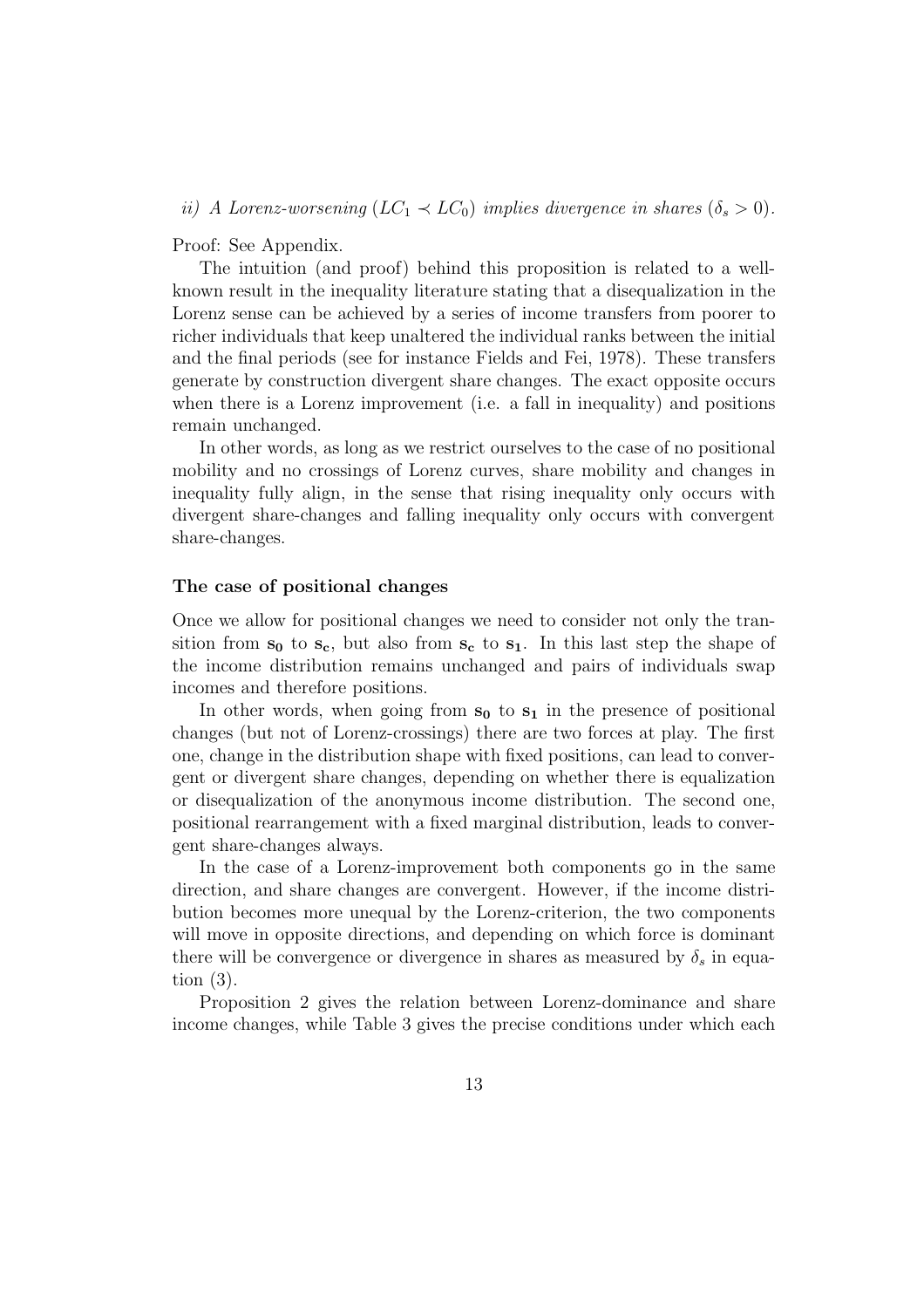combination of convergent/divergent share changes can occur under Lorenzdominance.<sup>6</sup>

# Proposition 2. Lorenz Dominance and Convergent/Divergent Share Changes With Positional Change

- i) A Lorenz-improvement  $(LC_1 \succ LC_0)$  implies share convergence  $(\delta_s < 0)$ .
- ii) If share changes are non-convergent  $(\delta_s \geq 0)$  then either a weak Lorenzworsening has taken place  $LC_0 \succeq LC_1$ , or the Lorenz curves of incomes in periods 0 and 1 cross.

Proof: See Appendix.

When share changes are divergent, the share of the rich grows relative to that of the poor. This should lead to disequalization. Hence by part ii) of the Proposition, the only possible way to register a fall in inequality in this instance is for Lorenz curves to cross.<sup>7</sup>

# Table 3: Conditions for Convergent/Divergent Share Changes under Lorenz Dominance

|               | Lorenz-Worsening | Lorenz-Improvement |
|---------------|------------------|--------------------|
| Convergent    | X  > W > 0       | W<0                |
| Share Changes |                  |                    |
| Divergent     | $W >  X  \geq 0$ | Impossible         |
| Share Changes |                  |                    |

For X and W defined in equation  $(4)$ .

To reiterate in intuitive terms the results derived so far: When inequality falls, both the transfers involved for the anonymous equalization and the positional re-ranking are convergent (i.e. from richer to poorer). Yet when inequality rises, there will be disequalizing transfers that change the shape of the income distribution together with equalizing transfers due to the positional swap. Whether there will be convergence or divergence in shares according to equation (3) will depend on which force dominates.

 ${}^{6}$ The proof of the other cells in Table 3 is very similar to the one of Proposition 2.

<sup>7</sup>As is well known, when Lorenz curves cross, a Lorenz-consistent measure can always be found showing rising inequality and another Lorenz-consistent measure can be found showing falling inequality.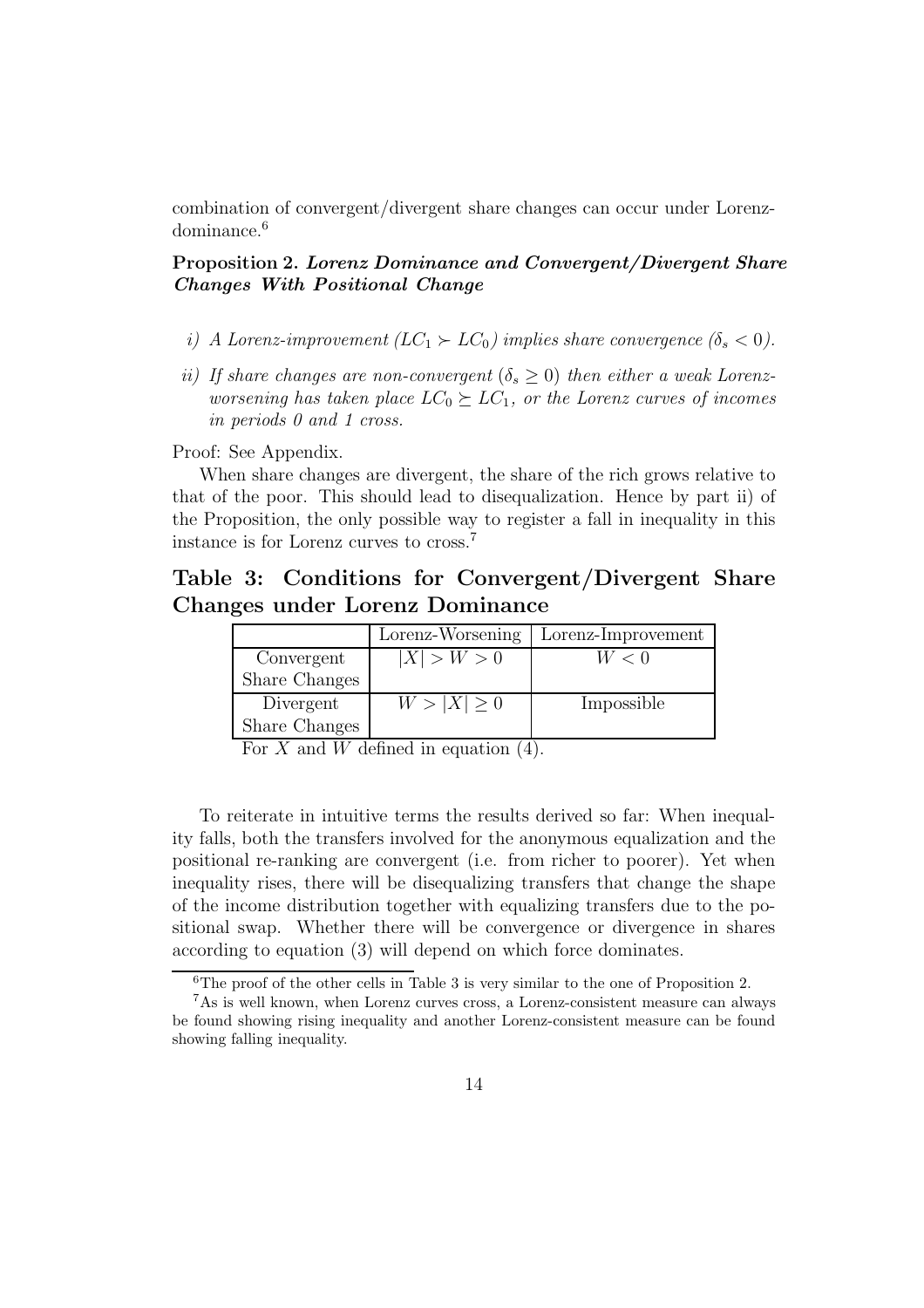### 3.2.2 Lorenz Dominance, Absolute Lorenz Dominance, and Changes in Dollars

While the previous section establishes a clear connection between change in inequality as gauged by the Lorenz criterion and share changes, on many occasions our interest is not the changes in shares but the changes in dollars. In particular, often when someone is interested in finding out whether "the rich got richer and the poor, poorer" the reference is to changes in dollars and not merely in shares.

In this section we establish a condition relating changes in inequality under Lorenz-dominance and a dollar-change regression

$$
\Delta d = \gamma_d + \delta_d d_0 + u_d. \tag{5}
$$

In order to derive such a connection, it is useful to express the dollarchange regression (5) in its final-on-initial form (6)

$$
d_1 = \alpha_d + \beta_d d_0 + u_d \tag{6}
$$

and to recall that in such a case convergence will occur whenever  $\beta_d < 1$  (or  $\delta_d$  < 0). Similarly, we can define a final-on-initial share regression

$$
s_1 = \alpha_s + \beta_s s_0 + u_s. \tag{7}
$$

Using these regressions we can establish the following result.

**Lemma 3.** Let  $\mu_t$  denote the mean income in period t,  $\beta_d$  and  $\beta_s$  denote the convergence coefficients given by regressions (6) and (7) in dollars and in shares, respectively, and g denote the economy-wide growth rate in incomes between year 0 and year 1. Then

$$
\beta_d = \beta_s \frac{\mu_1}{\mu_0} = \beta_s (1+g).
$$

Proof: See Appendix.

As before, we can derive a necessary condition relating dollar-changes and Lorenz Dominance, as long as there is negative growth (i.e.,  $g < 0$ ).

Proposition 3. Lorenz Dominance and Convergent/Divergent Dollar Changes Under Negative Growth.

In the case of negative growth  $(g < 0)$ , then: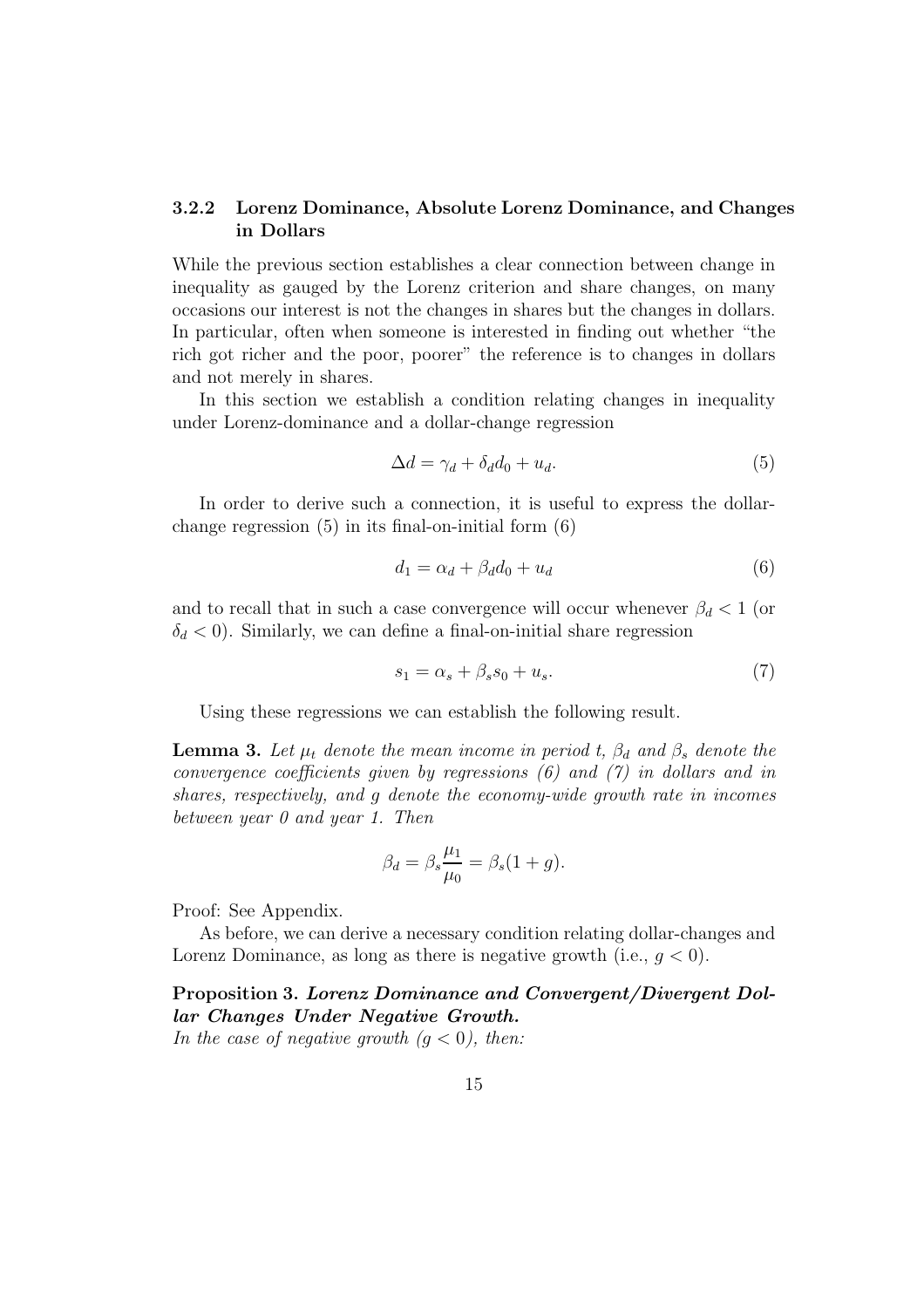- i) A Lorenz-improvement  $(LC_1 \succ LC_0)$  implies convergence in dollars  $(\delta_d < 0).$
- ii) If dollar changes are non-convergent  $(\delta_d \geq 0)$  then either a weak Lorenzworsening has taken place  $LC_0 \succeq LC_1$ , or the Lorenz curves of incomes in periods 0 and 1 cross.

Proof: See Appendix.

Similarly to the previous section, we can derive a series of conditions under which each combination of convergent/divergent dollar-changes can occur along with Lorenz improvement/worsening. These conditions are summarized in Table 4 for each growth scenario.<sup>8</sup>

# Table 4: Conditions for Convergent/Divergent Dollar Changes under Lorenz Dominance

| A: Economic Growth $(g > 0)$ |                    |                      |  |
|------------------------------|--------------------|----------------------|--|
| Lorenz-Worsening             |                    | Lorenz-Improvement   |  |
| Convergent                   | X  > W > 0         | W<0                  |  |
| Dollar                       | and                | and                  |  |
| Changes                      | $\beta_s(1+g) < 1$ | $\beta_s(1+g) < 1$   |  |
| Divergent                    | W>0                | W<0                  |  |
| Dollar                       | and                | and                  |  |
| Changes                      | $1 < \beta_s(1+g)$ | $1 < \beta_s(1 + g)$ |  |

| B: Economic Decline $(q < 0)$ |                             |                    |  |
|-------------------------------|-----------------------------|--------------------|--|
|                               | Lorenz-Worsening            | Lorenz-Improvement |  |
| Convergent                    | W>0                         |                    |  |
| Dollar                        | and                         | W<0                |  |
| Changes                       | $\beta_s(1+g) < 1$          |                    |  |
| Divergent                     | $W >  \overline{X}  \geq 0$ |                    |  |
| Dollar                        | and                         | Impossible         |  |
| Changes                       | $1 < \beta_s(1+g)$          |                    |  |

For X and W defined in equation  $(4)$ .

<sup>&</sup>lt;sup>8</sup>The conditions can be easily derived from Lemmas 1-3 and Proposition 2. A proof is available from the authors upon request.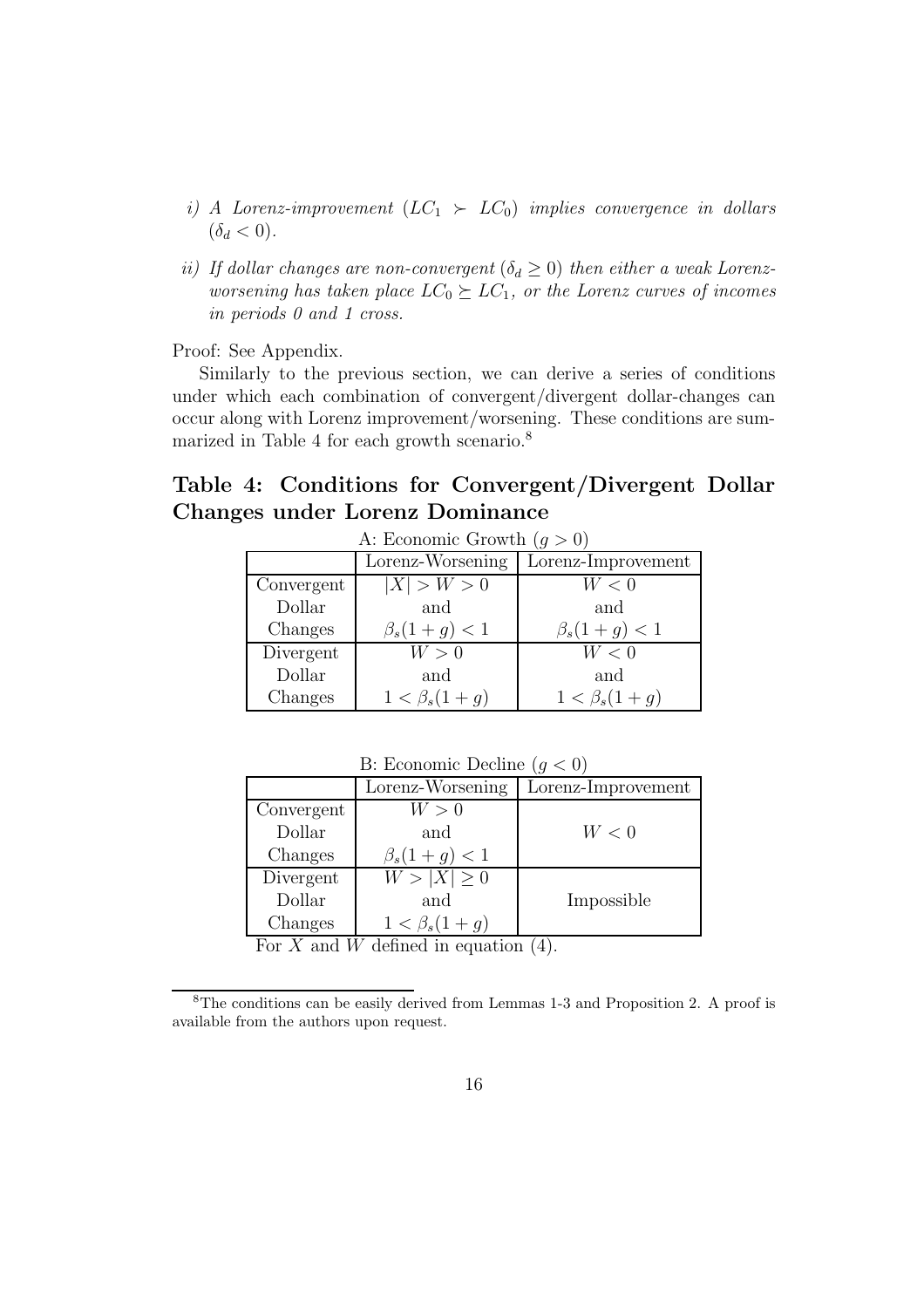The  $(1, 1)$  cell in part A states that in periods of economic growth, in order to have convergent dollar changes together with Lorenz-worsening, we need to have income changes large enough such that the convergence brought by the positional changes  $(X < 0)$  dominates the divergence brought by the widening distribution  $(W > 0)$ .

If during periods of economic decline the dollar losses of the poor are larger than those of the rich, i.e., if there is divergence in dollars, then the income share of the rich will grow and so will inequality. This accounts for the impossibility result in cell (2,2) in part B of Table 4.

What if economic growth is positive and dollar changes are divergent? In that case the dollar gains of the initially poor can be smaller than those of the initially rich, yet the share gains of the initially poor can be higher than the share gains of the initially rich (in which case there would be a fall in relative inequality). An example is  $[1, 5] \rightarrow [3, 8]$ .

In more precise terms, since a regression of dollar change on initial dollars is not scale independent, in the case of positive economic growth, falling relative inequality will lead to convergence in dollars only if the convergence in shares  $(\beta_s < 1)$  is stronger than the diverging impact of proportionally rising incomes  $(1+q)$ .

Suppose that instead of analyzing relative inequality by comparing income ratios, one was interested in analyzing absolute inequality by looking at dollar differences. In this case we can define an absolute Lorenz curve similar to the one defined in section 3.1 (see for instance, Moyes, 1999). More precisely we can define:

#### Definition. Vector of Final Dollars in Ascending Order.

Let  $P(\cdot)$  be a permutation operator. Then, define  $\mathbf{d_c} = (d_{1c}, \ldots, d_{nc})$  as the final dollar vector when incomes are sorted in ascending order of final income, i.e.

 $\mathbf{d_c} \equiv P(\mathbf{d_1})$  such that  $d_{ic} \leq d_{ic} \ \forall i \leq j$ 

#### Definition. Absolute Lorenz Dominance.

Let  $d_{i0}$  be the initial income in dollars of the individual in position j, when incomes are sorted in ascending order of initial income. Let  $d_{ic}$  be the final income in dollars of the individual in position j, when incomes are sorted in ascending order of final income. Furthermore, express these incomes in deviations from their respective means, i.e.  $d_{j0} = d_{j0} - \mu_0$  and  $d_{jc} = d_{jc} - \mu_1$ . The final income distribution *absolutely* Lorenz-dominates the initial one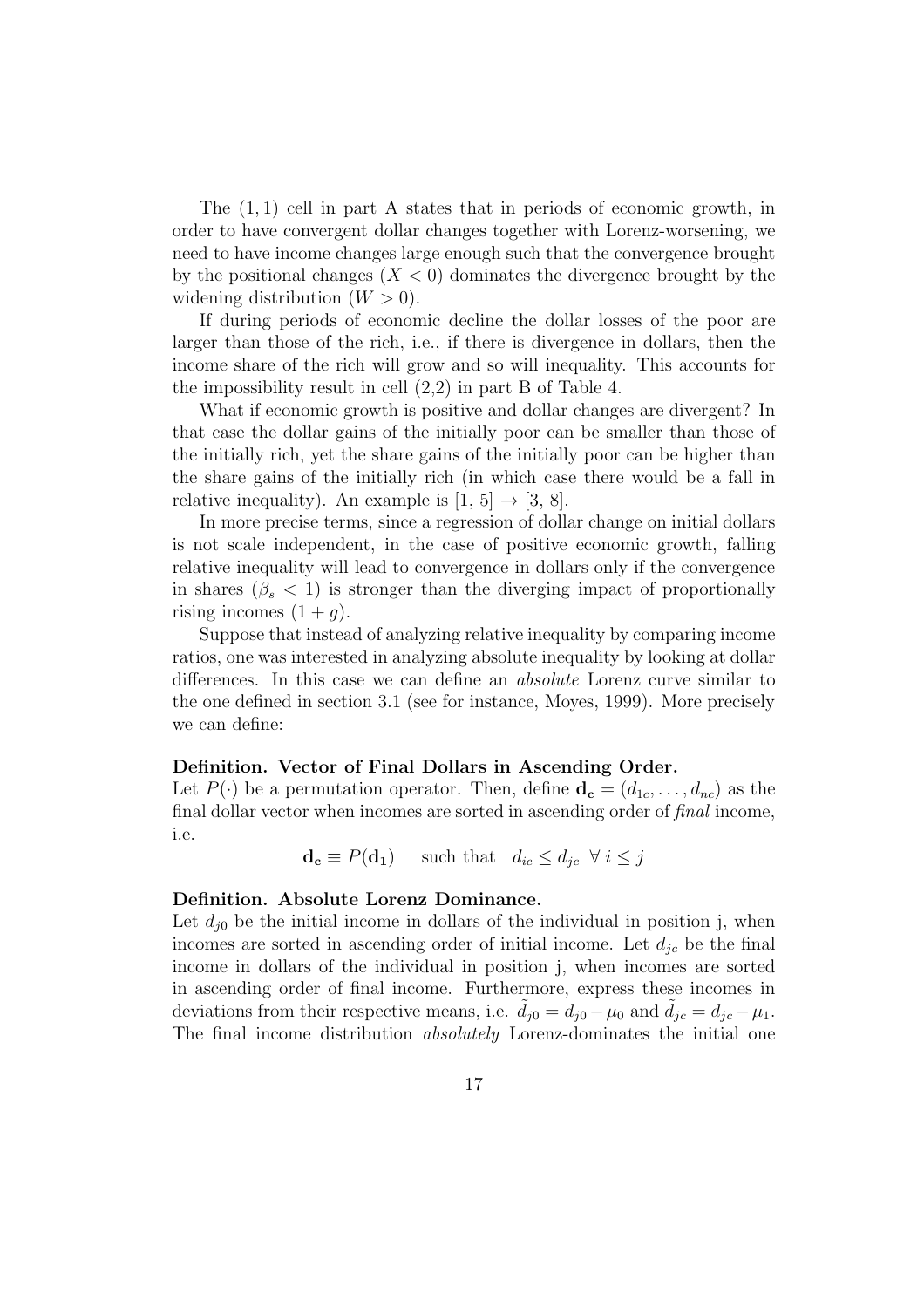whenever

$$
\tilde{d}_{1c} + \tilde{d}_{2c} + \ldots + \tilde{d}_{jc} \ge \tilde{d}_{10} + \tilde{d}_{20} + \ldots + \tilde{d}_{j0} \text{ for } j = 1, 2, \ldots, n - 1 \text{ and}
$$
  

$$
\tilde{d}_{1c} + \tilde{d}_{2c} + \ldots + \tilde{d}_{jc} > \tilde{d}_{10} + \tilde{d}_{20} + \ldots + \tilde{d}_{j0} \text{ for some } j < n.
$$
 (8)

Absolute Lorenz curves will be denoted by  $ALC_t$ , and absolute Lorenz dominance of incomes in period 0 by those in period 1 will be denoted by  $ALC_1 \succ ALC_0$ .

In spite of not having a relation of necessity between Lorenz-improvements and convergent dollar changes under all growth scenarios, we can establish such a relation between absolute Lorenz-improvements and convergence in dollars. More specifically, when absolute inequality falls, as judged by the absolute Lorenz-criterion, then it must be the case that the changes in dollars are convergent. This result is stated next.

### Proposition 4. Absolute Lorenz Dominance and Convergent/Divergent Dollar Changes

- i) An absolute Lorenz-improvement  $(ALC_1 \succ ALC_0)$  implies dollar convergence  $(\delta_d < 0)$ .
- ii) If dollar changes are non-convergent  $(\delta_d \geq 0)$  then either a weak absolute Lorenz-worsening has taken place  $ALC_0 \succeq ALC_1$ , or the absolute Lorenz curves of incomes in periods 0 and 1 cross.

Proof: See Appendix.

In this paper we will make no further use of absolute Lorenz Dominance, and instead focus solely on relative inequality comparisons.

### 3.2.3 Lorenz Dominance and Proportional Income Changes

In many applications economists have been interested in studying whether proportional income changes are convergent or divergent. In particular they have studied whether on average initially rich individuals had proportional income changes larger than those of initially poor individuals.

Convergence in dollars and divergence in proportional changes cannot coexist in periods of economic growth, since if the initially poor gain more in dollars than the initially rich (i.e., there is convergence in dollars) then proportional changes are necessarily convergent as well. However, the same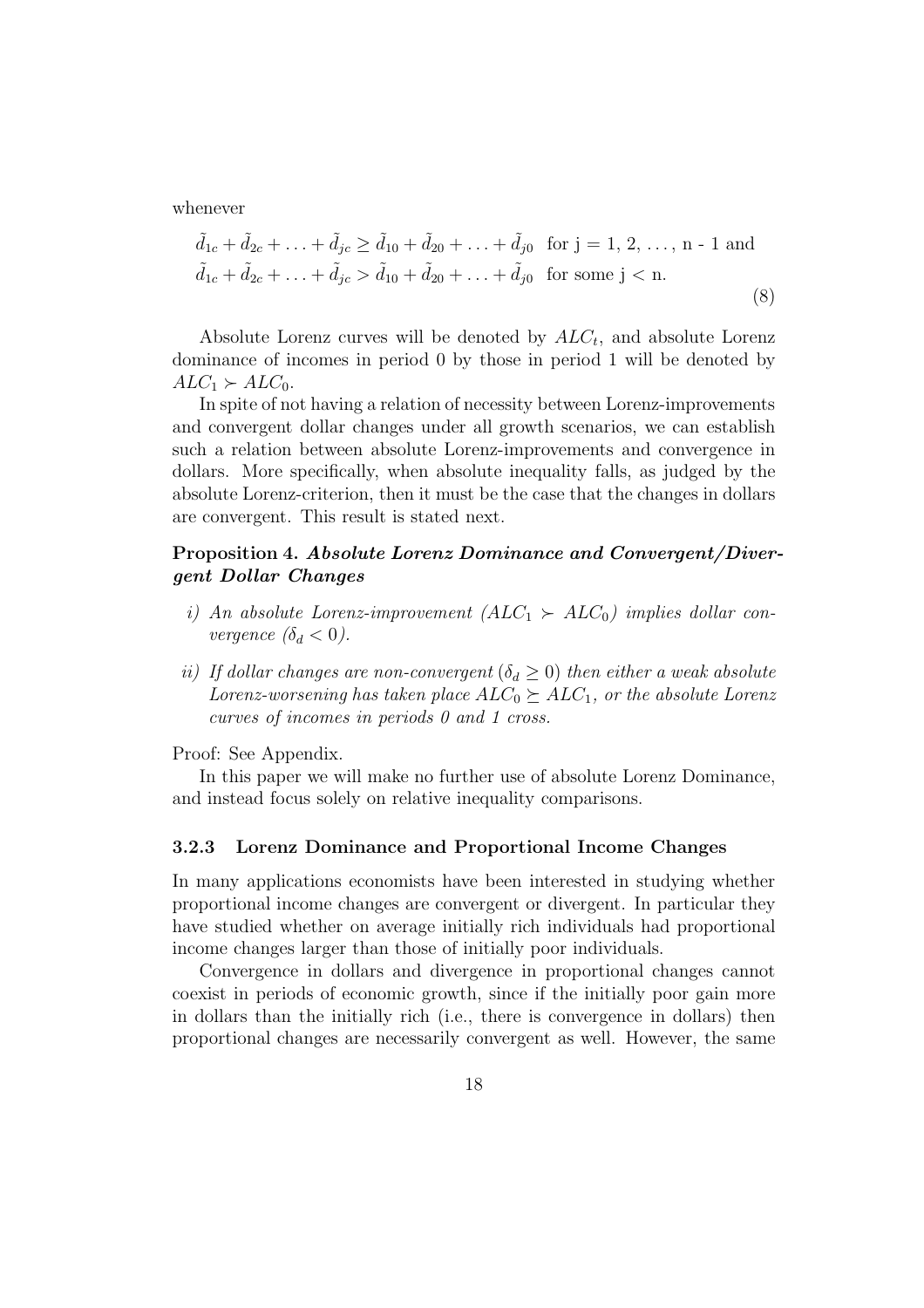is not true in periods of economic decline. To appreciate this, consider a hypothetical two-person economy with the following income transition

$$
[2, 50] \rightarrow [1, 45]
$$

where the poor individual lost 1 dollar while the rich one lost 5 dollars. By our definition there is convergence in dollars. Yet the 1-dollar loss represented half of the poor individual's income, while the 5-dollar loss represented only a 10% loss for the rich individual. Hence, in this example there was convergence in dollars but divergence in proportional changes.

In this section we explore the relationship between proportional changes in income and Lorenz-improvement/worsening.

#### Log-Income Approximation

.

The most common way to measure proportional convergence is by approximating proportional changes by changes in log-income and estimating a double-log regression

$$
\Delta \ln d = \gamma_{\ln} + \delta_{\ln} \ln d_0 + u_{\ln} \tag{9}
$$

or its equivalent final-on-initial form  $\ln d_1 = \alpha_{\ln} + \beta_{\ln} \ln d_0 + u_{\ln}$ . Similarly a common way of determining whether inequality is increasing or decreasing is to look at the variance of log-incomes.

As we now show, doing things in these ways can be seriously misleading. Consider the following example:

$$
[1, 1, 1, 1, 1, 1, 1, 1, 6, 9] \rightarrow [1, 1, 1, 1, 1, 1, 1, 1, 7, 8]
$$

The richest person (call him Bill Gates) has transferred \$1 to the next richest person (call him Carlos Slim), which is a clear Lorenz-improvement. Inequality therefore falls by the Lorenz criterion and accordingly for any Lorenz-consistent inequality measure. However, the variance of log-incomes is not Lorenz-consistent (Foster and Ok, 1999; Cowell, 2011), and it shows an increase from 0.716 to 0.721 despite the Lorenz-improvement. Moreover, by the transfer principle, a rank-preserving transfer of income from the richest person to anyone lower down in the income distribution should be deemed convergent, and yet if we regress final log-dollars on initial log-dollars, we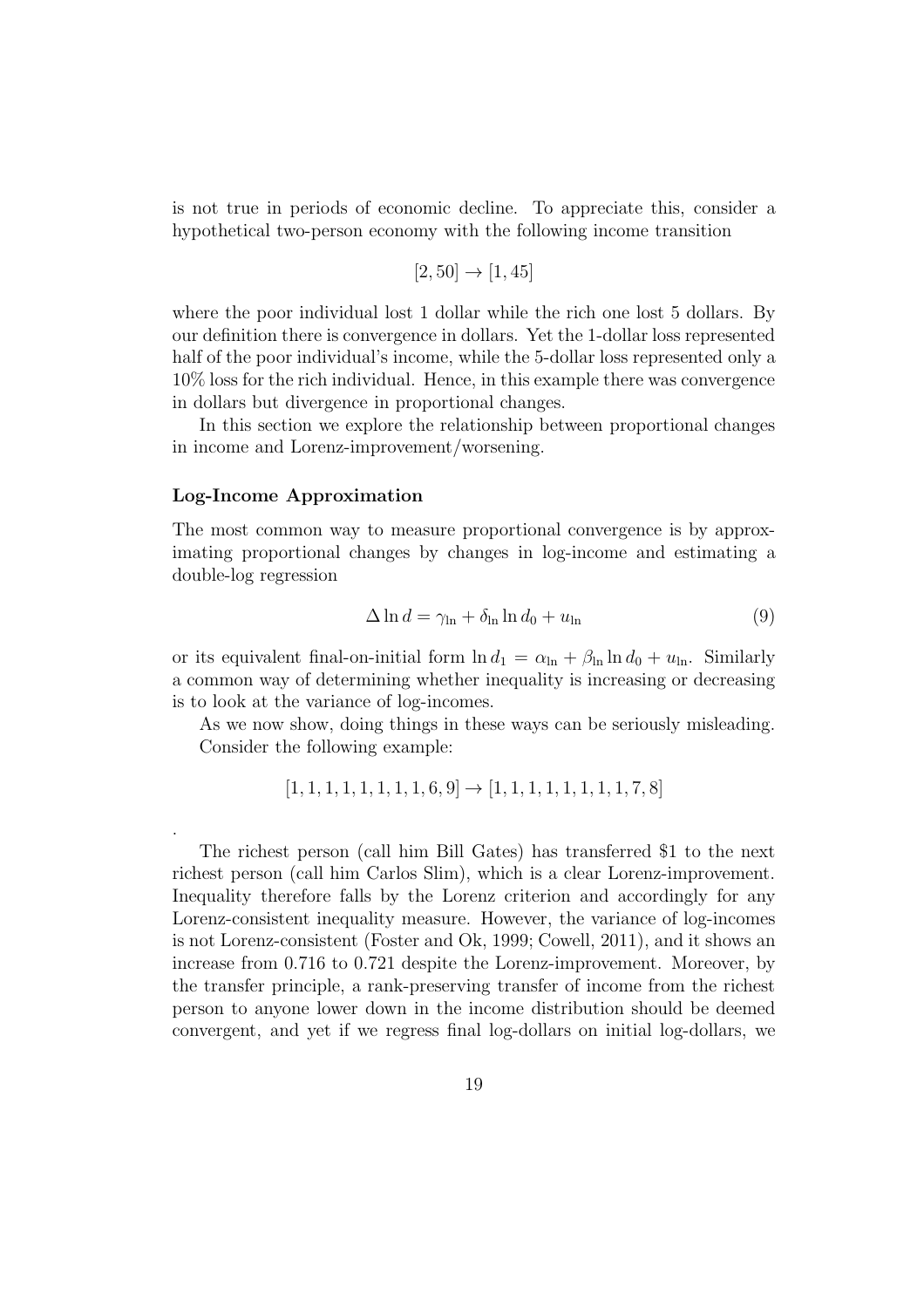obtain  $\beta_{\text{ln}} = 1.00045 > 1$ , and hence find divergence in log-dollars. Thus, in this example, a Lorenz-improvement has taken place and yet the regression of final log-income on initial log-income registers divergence and the variance of log-incomes increases (which it must by the Furceri, Wodon-Yitzhaki theorem). The reader is hereby forewarned to be cautious about using logincomes and their variances.

As shown in Table 2, we can find all possible combinations of falling/rising inequality with convergent/divergent log-income changes. In particular, contrary to the share-change case, we can find examples that make compatible falling inequality as gauged by a Lorenz-improvement and divergent logincome changes.

The previous examples illustrate a more general point: that log-incomes can be divergent if a progressive transfer occurs sufficiently high up in the income distribution.

More precisely, we can show the following lemma for a single rank-preserving transfer that is sufficiently small:

### Lemma 4. A Single Rank-Preserving Transfer and Convergence/ Divergence of Log-income Changes.

Let qm denote the geometric mean of income at period 0, and  $\exp(1) = 2.718$ . Consider two individuals i and j such that  $d_{0i} > d_{0j} > gm * \exp(1)$ . Let  $h > 0$ be a sufficiently small rank-preserving transfer between i and j.

- a) If such a transfer h is equalizing, it produces a Lorenz-improvement  $LC_1 \succ$  $LC_0$ , rising inequality as gauged by the log-variance  $(V(\ln d_1) > V(\ln d_0)),$ and a divergent regression coefficient  $(\delta_{\ln} > 0)$ .
- b) If such a transfer h is disequalizing, it produces a Lorenz-worsening  $LC_1 \prec$  $LC_0$ , falling inequality as gauged by the log-variance  $(V(\ln d_1) < V(\ln d_0)),$ and a convergent regression coefficient  $(\delta_{\ln} < 0)$ .

Proof: See Appendix.

Lemma 4 suggests why it would be easy to misinterpret a log-change regression like (9). The log-change regression can indicate divergence, as we define it, even when the income changes lead to a Lorenz-improvement. Rank-preserving equalizations which occur sufficiently high up in the income distribution can lead to divergence in log-dollars. This is an unappealing property of log-income regressions such as (9).<sup>9</sup>

<sup>&</sup>lt;sup>9</sup>It can be shown that if incomes follow a log-normal or a Pareto distribution then such misinterpretations by (9) cannot arise. A proof is available from the authors upon request.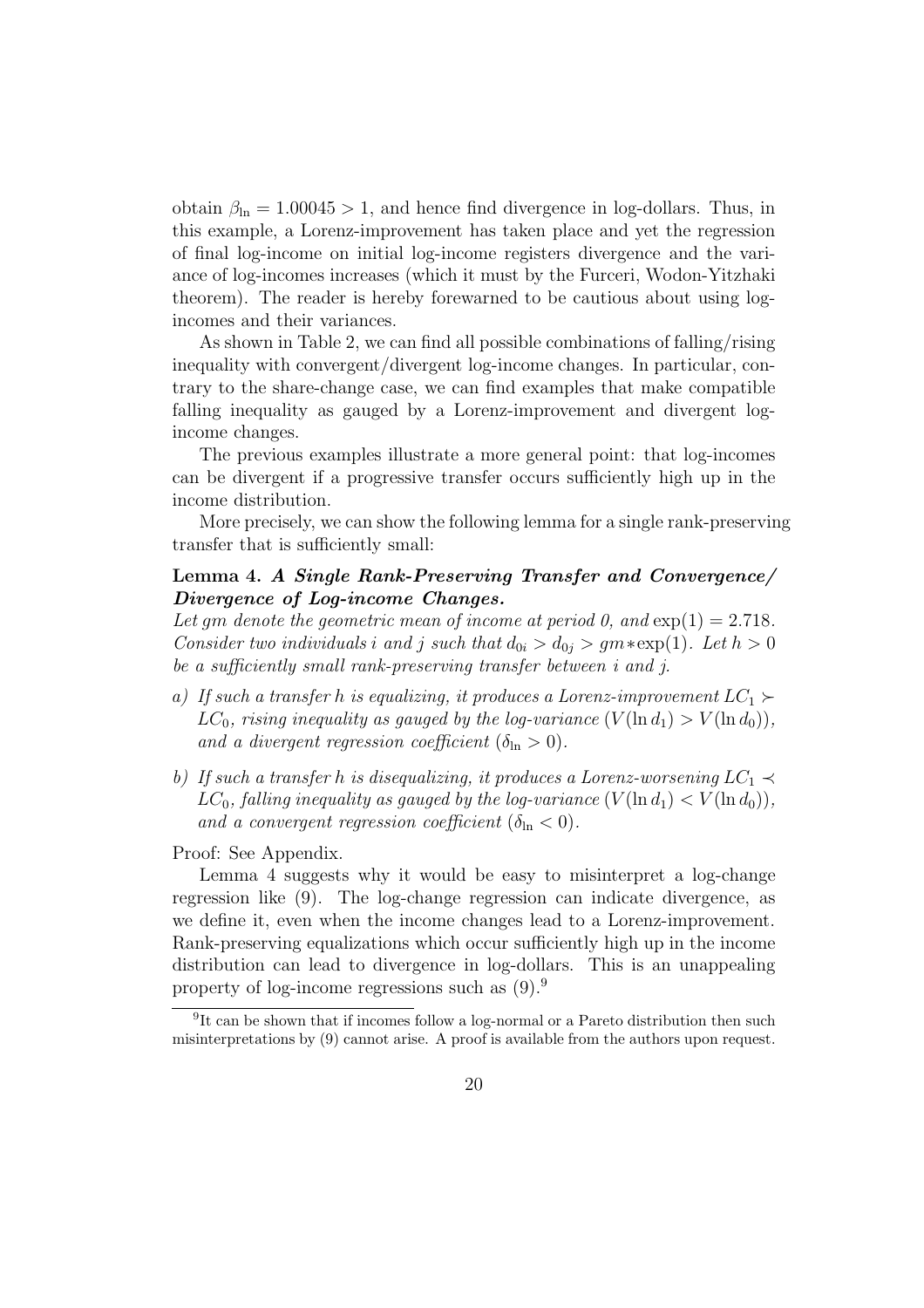#### True Proportional Changes

One alternative to the log-income changes regression (9) is to regress the true proportional change in incomes on initial income, namely

$$
\text{pch} \equiv (d_1 - d_0)/d_0 = \phi + \theta d_0 + e. \tag{10}
$$

In this case, if  $\theta$  is positive we will say there is divergence in proportions, if  $\theta$  is negative we will say there is convergence in proportions, and if  $\theta$  equals zero we will say the proportional changes are equal with respect to initial income.

In the case of regression (10) we can show the following results linking inequality changes and true proportional changes.

### Proposition 5. Lorenz Dominance and Convergence/Divergence of True Proportional Changes.

- i) A Lorenz-improvement  $(LC_1 \succ LC_0)$  implies convergence in true proportional changes  $(\theta < 0)$ .
- ii) If the true proportional changes are non-convergent  $(\theta \geq 0)$  then either a weak Lorenz-worsening has taken place  $(LC_0 \succeq LC_1)$ , or the Lorenz curves of incomes in periods 0 and 1 cross.

Proof: See Appendix.

Furthermore, we can establish a precise condition for when there will be a Lorenz-worsening despite the existence of convergent proportional changes.

Corollary 1. Lorenz-Worsening and Convergent Proportional Chan**ges.** Let  $s_c$  be defined as in (1). Assume there is Lorenz-worsening (LC<sub>0</sub> $\succeq$  $LC_1$ ). If

$$
\frac{1}{n} \sum_{i} \frac{s_{i1} - s_{ic}}{s_{i0}} > \left| \frac{1}{n} \sum_{i} \frac{s_{ic} - s_{i0}}{s_{i0}} \right|,
$$

then proportional changes will be convergent.

Proof: See Appendix.

The intuition is the same as before: if income changes are large enough, and in a suitable pattern, we can have positional changes, rising inequality, and convergent proportional changes all taking place at the same time.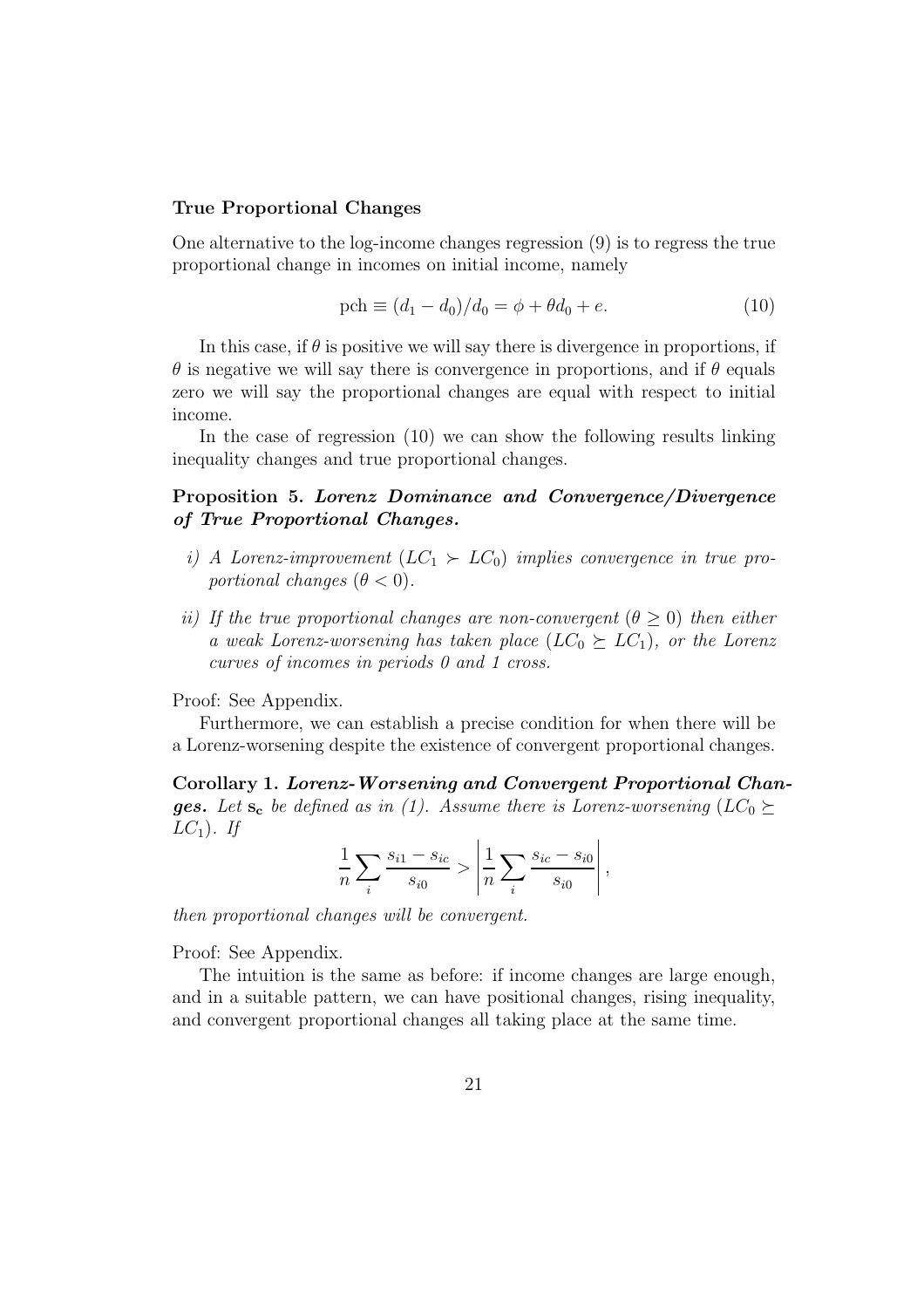# 3.3 Relative Inequality Measures and Income Changes

As mentioned in section 2 researchers often turn to specific inequality measures instead of just comparing Lorenz curves across distributions because of the incompleteness and lack of cardinality of the Lorenz-criterion. For that reason, in this section we present results pertaining to specific commonly used inequality measures.

#### 3.3.1 Lorenz-Consistent Inequality Measures and Income Changes

Researchers often use Lorenz-consistent inequality measures like the Gini, Theil, and other indices because whenever the Lorenz-criterion provides an ordering of the inequalities of two distributions, they agree with such ordering.

In section 3.2 we derived a set of results relating income changes with Lorenz Dominance, hence all those results also apply to Lorenz-consistent inequality indices whenever there are no crossings of Lorenz curves. In other words, the results in section 3.2 implicitly apply as well to this family of indices whenever the Lorenz-criterion provides an ordering between distributions.<sup>10</sup>

The study of the relationship between income changes and changes in inequality that involve crossing Lorenz-curves is deferred until section 3.4.

In addition to the previous results, we also derive a relation between the Coefficient of Variation and income changes measured in dollars.

## Proposition 6. Convergent/Divergent Dollar Changes, Changing Coefficient of Variation, and Economic Growth.

Let  $\beta_d$  be defined by the final-on-initial dollar regression (6), and denote the correlation coefficient from this regression by  $r_l$ . Let  $CV(\mathbf{d_t})$  denote the coefficient of variation of income at period t, and let g denote the economywide growth rate in incomes between year  $\theta$  and year 1. Then there is divergence/convergence in dollars (i.e.  $\beta_d \geq 1$  or  $\delta_d \geq 0$ ) as:

$$
r_l \frac{CV(\mathbf{d_1})}{CV(\mathbf{d_0})} (1+g) \geqslant 1.
$$
\n<sup>(11)</sup>

<sup>10</sup>Wodon and Yitzhaki (2006) derive a relation between changes in the Gini and a convergence coefficient in a so-called "Gini-regression" of final on initial income. The structure of their result is similar to the one of Proposition 3, in that under negative growth a falling Gini index implies convergence in the Gini-regression coefficient, and divergence in this coefficient implies a rising Gini index.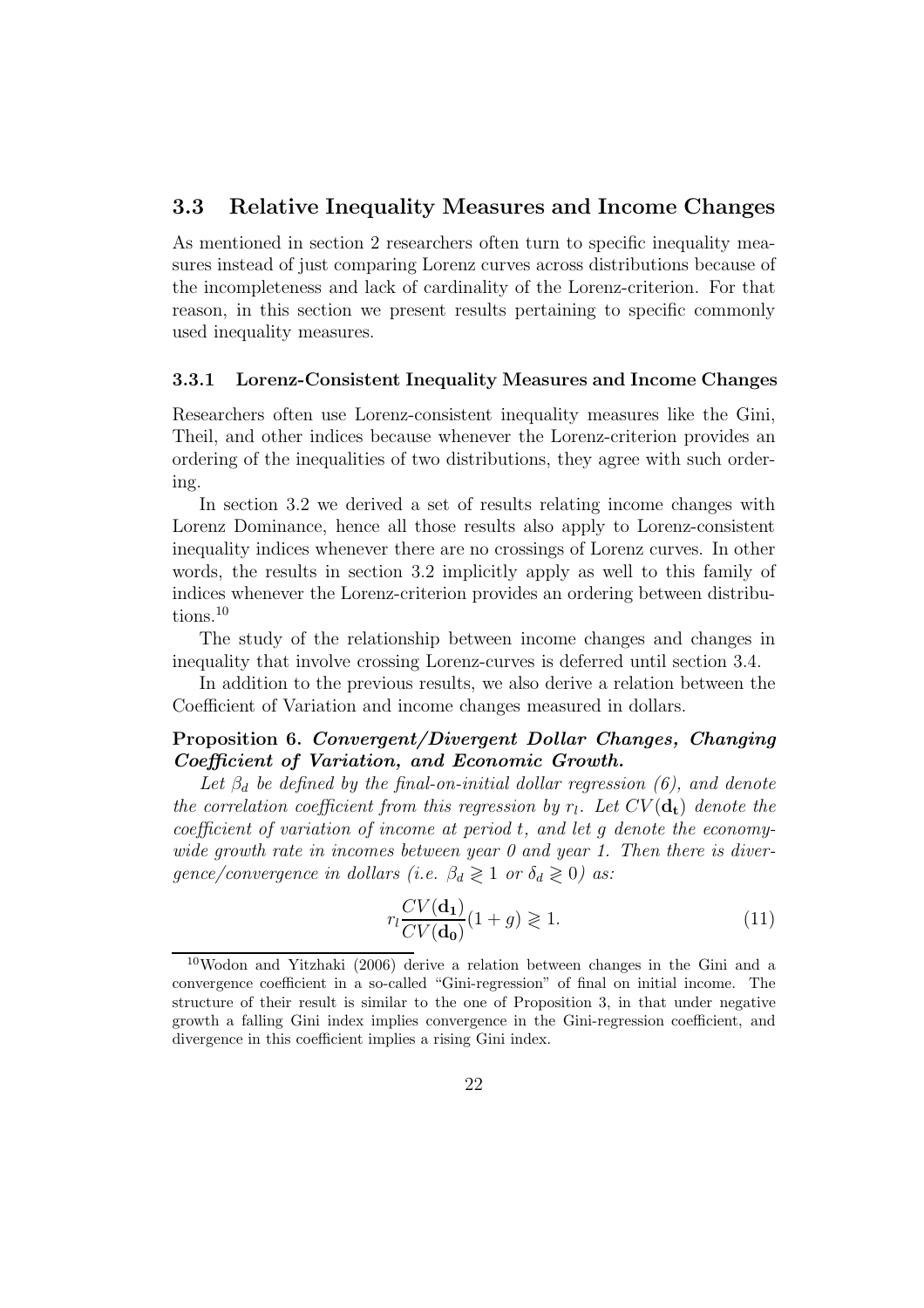Proof: See Appendix.

Equation (11) shows that to make rising inequality as measured by the coefficient of variation compatible with convergent dollar changes we must either have economic decline  $(g < 0)$  or a low  $r_l$ . In particular, under economic growth  $(q > 0)$  and rising coefficients of variation,  $r_l$  must be small or negative in order to have convergence. In practice, empirical studies find  $0 < r<sub>l</sub> < 1$ . These properties give us the following corollary to Proposition 6.

### Corollary 2. Imperfect Fit, Rising Inequality, and Convergent Dollar Changes With Positive Growth.

In order for rising inequality as measured by the coefficient of variation and convergent dollars changes to coexist in times of positive growth, the correlation between final income in dollars  $\mathbf{d}_1$  and initial income in dollars  $d_0$  must be a sufficiently small positive number or negative. In particular, rising inequality and convergence in dollars can coexist as long as

$$
r_l < \frac{CV(\mathbf{d_0})}{(1+g)CV(\mathbf{d_1})} < 1.
$$

The condition of a low  $r_l$  reflects what we knew from before, namely that convergence and rising inequality occur when there are large income changes, such that people switch positions as their incomes change from one period to the other.

Equation (11) also serves to illustrate what we already have seen in Tables 2 and 4, namely that it is possible for divergent dollar changes ( $\beta_d > 1$ ) and falling relative inequality (i.e.  $CV(\mathbf{d_0}) > CV(\mathbf{d_1})$ ) to coexist when income growth  $q$  is strong enough, due to the scale-dependence of dollar change regressions.

### 3.3.2 Lorenz Inconsistent Inequality Measures and Income Changes: The Case of the Variance.

In the macro and labor literatures, it is common to assess changes in relative inequality by focusing on the variance of log-incomes. In spite of its Lorenzinconsistency, the variance of logs remains quite popular in the literature. In this section we present the basic relationship between changes in inequality as measured by the variance of logs and the coefficient in a log-change regression (9). This result was derived independently by Furceri (2005) and Wodon and Yitzhaki (2006), and we present it next.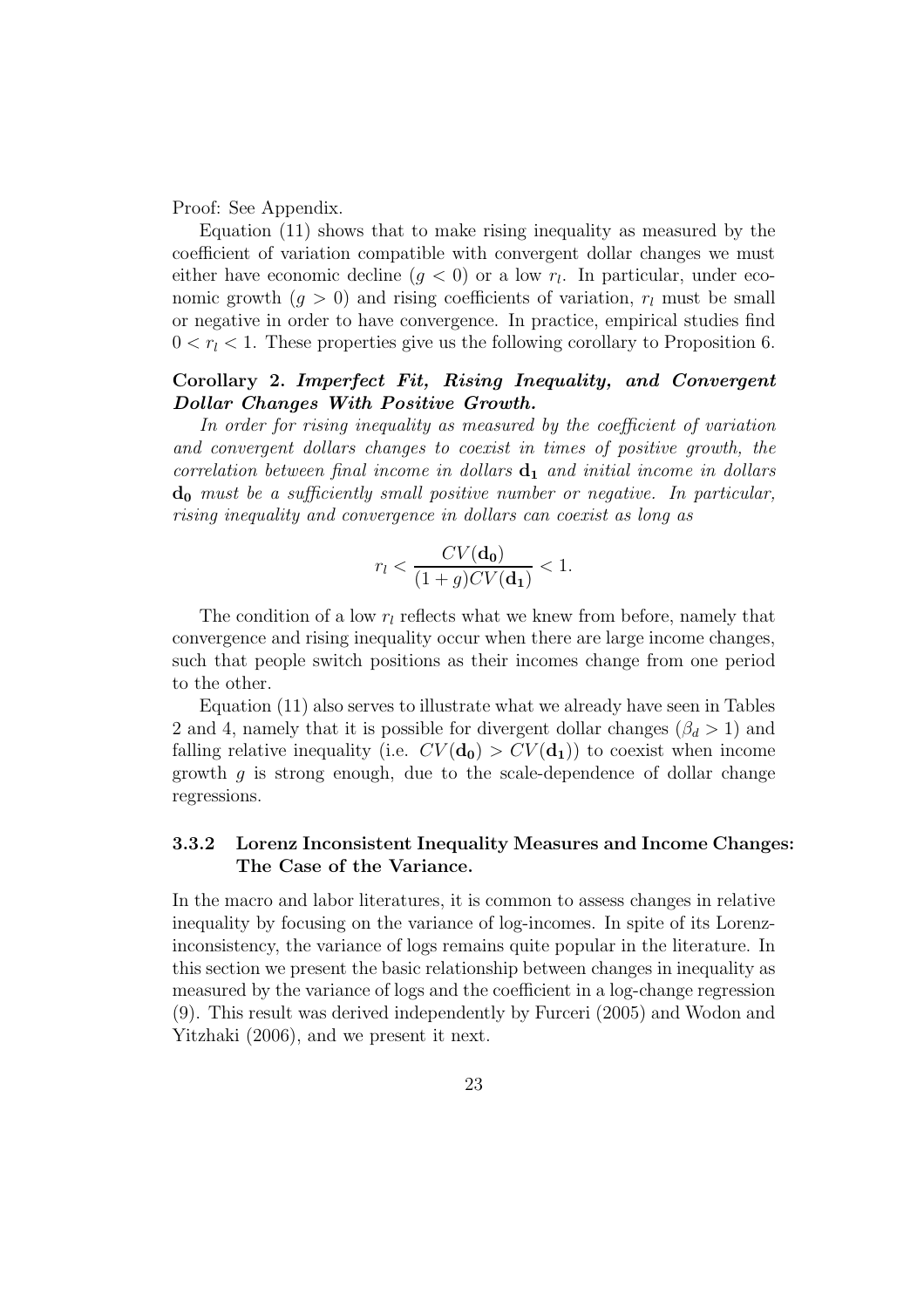Lemma 5. Log-Income Convergence and Variance of Log-Income. If  $\Delta V(\ln d) < 0$ , then  $\delta_{\ln} < 0$ , where  $\delta_{\ln}$  is defined by the regression coefficient in (9).

Rather than presenting a proof of this result, we include a slightly more general result linking the variance of any monotonically increasing function of income  $y = f(d)$  (e.g. logarithms, shares, dollars, etc.) and the coefficient of a regression of the changes in this generic variable y on its initial level  $y_0$ . Namely, we present a result concerning the relationship between the changes in  $V(y) = V(f(d))$  and the coefficient  $\delta_y$  in a regression of  $\Delta y$  on  $y_0$ 

$$
\Delta y = \gamma_y + \delta_y y_0 + u_y. \tag{12}
$$

Proposition 7. Linear Convergence and Changes in Variance for the Class of Monotonic Transformations of Income in Dollars.

Let  $f(d)$  be any monotonically increasing function of income in dollars and denote the value of this function by y. Consider the change regression given by  $(12)$ . Then:

- i) If  $\Delta V(y) < 0$ , then  $\delta_y < 0$ .
- ii) If  $\delta_y \geq 0$  then  $\Delta V(y) \geq 0$ .

Proof: See Appendix.

Proposition 7 shows that divergence in the changes of a monotonically increasing function of income  $y = f(d)$  implies a rising variance of this function, (or alternatively a falling variance of  $\eta$  implies convergent changes of  $y$ ). However, as before convergence does not imply a falling variance:  $\delta_y < 0 \Rightarrow \Delta V(y) < 0.$ 

We can also establish a precise condition for when we can observe rising inequality, as measured by the variance of  $y$ , and convergent changes in  $y$ .

Corollary 3. Convergent Changes, Rising Variance, and Variance of Changes.

If

$$
0 < \Delta V(y) < V(\Delta y),
$$

then  $\delta_y < 0$ .

Proof: See Appendix.

To reemphasize, these results pertain to any monotonically increasing function of income, as long as we use the same function  $y = f(d)$  as dependent and independent variables, i.e. as long as we run share-changes on initial shares, log-income changes on initial log-incomes, etc.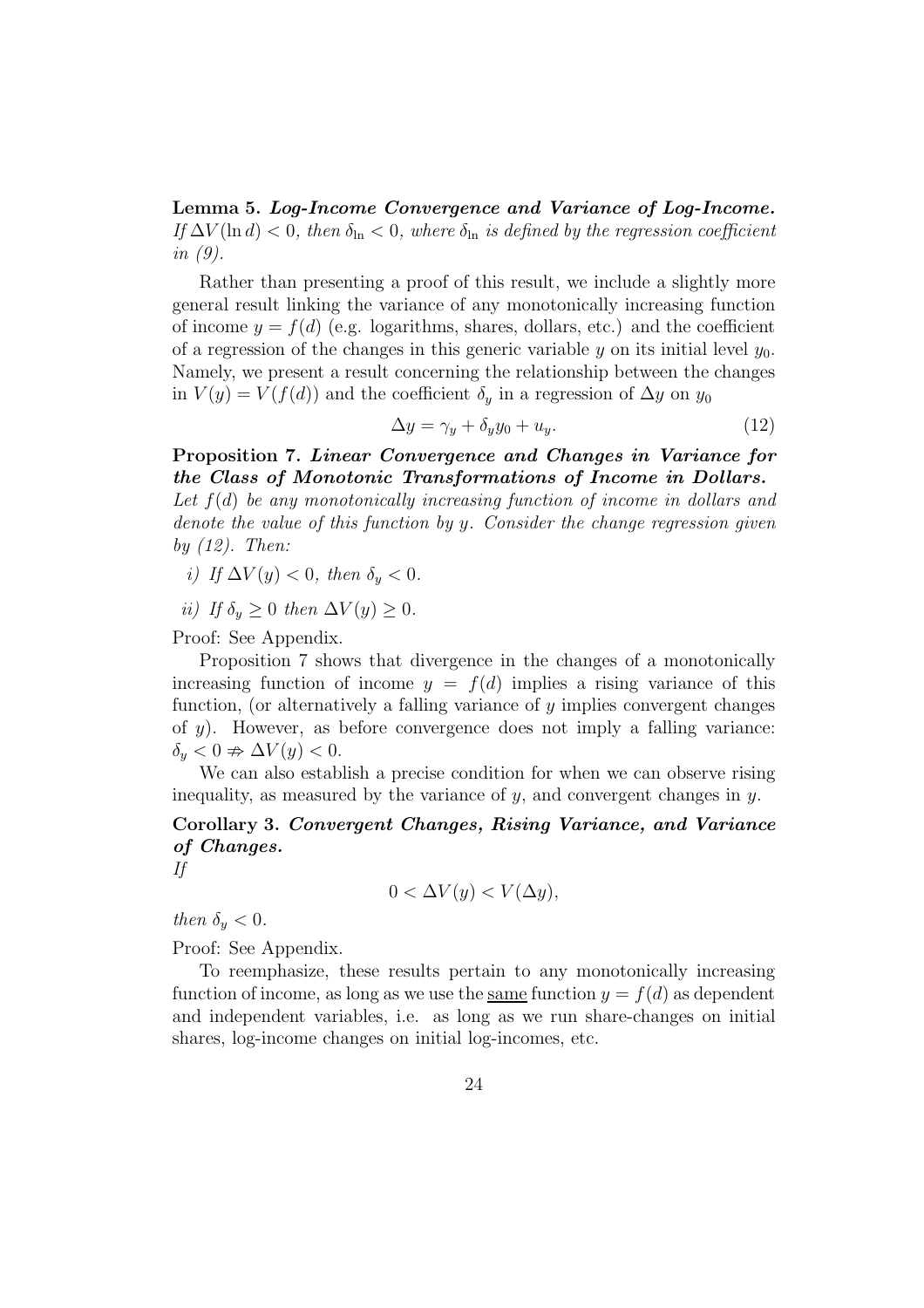# 3.4 Extensions to Cases of a Single-Lorenz Crossing from above

So far, many of our results have been derived by analyzing rising or falling inequality as judged by Lorenz-worsenings or improvements. Theoretically, it is possible for the Lorenz curves of two distributions to cross, which often happens in practice.

As some of the previous counter-examples have shown, the extension of our results to cases of Lorenz-crossings is not straightforward, since several ambiguities could arise. However, we can still find a relationship between convergence coefficients  $\delta$  and certain inequality measures under a particular type of Lorenz-crossing. In particular, we will focus on a single crossing from above as defined next.

#### Definition. Single Lorenz Crossing From Above.

Denote by  $LC(\mathbf{d}; p)$  the Lorenz curve ordinate corresponding to the lowest 100p% of income recipients, for  $p \in [0, 1]$ . The Lorenz curve for a distribution **d** is said to intersect that of **d'** once from above iff there exists  $p^* \in (0,1)$ and intervals  $P \equiv [0, p^*]$  and  $P' \equiv [p^*, 1]$  such that

$$
LC(\mathbf{d}; p) \ge LC(\mathbf{d}'; p) \quad \forall p \in P \quad \text{and} \quad \text{for some } p \in P
$$
\n
$$
LC(\mathbf{d}; p) \le LC(\mathbf{d}'; p) \quad \forall p \in P' \quad \text{and} \quad \text{for some } p \in P'.
$$

To better understand the welfare properties of the inequality assessments under this type of crossing we need to define the property of "transfer sensitivity" of an inequality measure.

## Definition. Transfer-Sensitive Inequality Measures (Shorrocks and Foster, 1987)

An inequality measure  $I()$  is transfer sensitive (TS) iff  $I(d_0) > I(d_1)$  whenever  $\mathbf{d}_1$  is obtained from  $\mathbf{d}_0$  by a series of transfers whereby at each stage i) a progressive transfer occurs at lower income levels, ii) a regressive transfer occurs at higher income levels, iii) ranks remain unchanged, and iv) the variance of incomes remains unchanged.

Intuitively speaking, a transfer-sensitive inequality measure is one that records a fall in inequality whenever there is a progressive transfer at the lower part of the income distribution in tandem with a regressive transfer at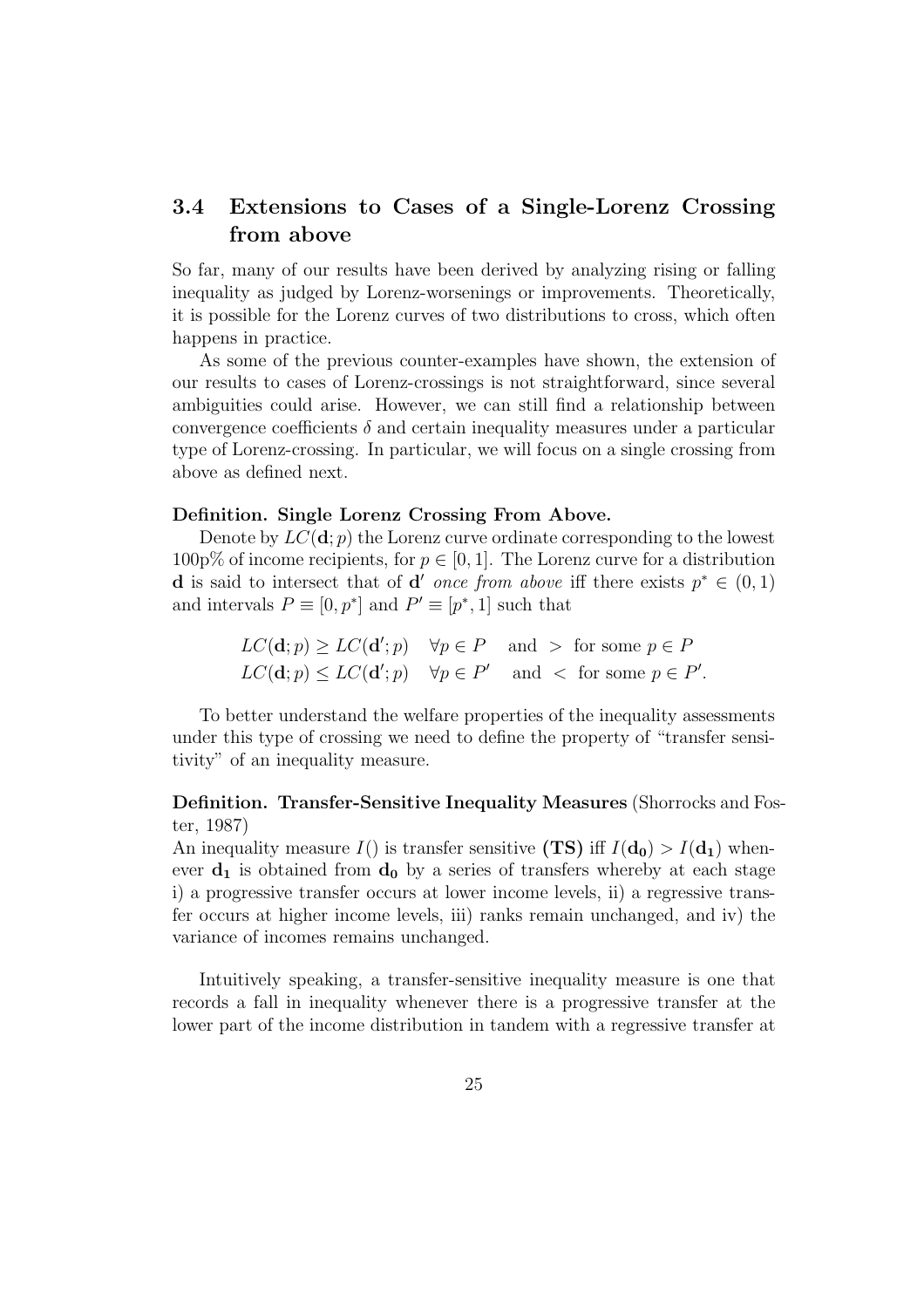higher income levels, to the extent that the transfers are comparable in the sense required by condition iv) in the above definition.<sup>11</sup>

In other words, transfer-sensitive inequality measures can rank certain pairs of distributions in the presence of Lorenz-crossings by giving greater weight to transfers that occur in the lower part of the income distribution. Shorrocks and Foster (1987) show that the Atkinson family and the Generalized Entropy class with parameter less than two satisfy the transfer-sensitive property, but the Gini coefficient does not.

An important result due to Shorrocks and Foster (1987) provides a relation between transfer-sensitive inequality indices and the Coefficient of Variation, CV. For the sake of completeness we reproduce it next without proof.

# Proposition 8. Single Lorenz Crossing from Above, Transfer Sensitive Inequality Indices and the Coefficient of Variation. (Shorrocks and Foster, 1987)

If the Lorenz curve of  $\mathbf{d}_1$  intersects that of  $\mathbf{d}_0$  once from above, then:

- a)  $I(\mathbf{d_0}) > I(\mathbf{d_1})$  for all inequality measures  $I_{TS}()$  satisfying transfer sensitivity  $(TS)$ , scale-independence  $(S)$ , and population-independence  $(P)$
- if and only if
- b)  $CV(\mathbf{d_0}) > CV(\mathbf{d_1})$ .

Since the  $CV^2$  is the variance of shares,<sup>12</sup> we can use Propositions 7 and 8 to establish a result linking the coefficient in a regression of changes in shares on initial share (i.e.  $\delta_s$ ), to the changes in Transfer Sensitive inequality indices,  $I_{TS}$ , when there is a single-crossing from above in Lorenz curves.

### Proposition 9. Single Lorenz-Crossing from Above, Transfer Sensitive Inequality Indices, and Convergent Share Changes

Let the Lorenz curve of  $\mathbf{d}_1$  intersect that of  $\mathbf{d}_0$  once from above. For all  $I_{TS}()$  as defined in Proposition 8, if  $CV(\mathbf{d_0}) \geq CV(\mathbf{d_1})$ , then both  $\delta_s \leq 0$ and  $I_{TS}(\mathbf{d_0}) > I_{TS}(\mathbf{d_1}).$ 

Proof: See Appendix.

This result is weaker than Proposition  $(2i)$ , because it does not say that a single crossing from above will imply share-convergence. Instead it states

<sup>&</sup>lt;sup>11</sup>A formal statement together with a careful discussion of the concept is presented in Shorrocks and Foster (1987).

<sup>12</sup>This is shown in the proof of Proposition 9.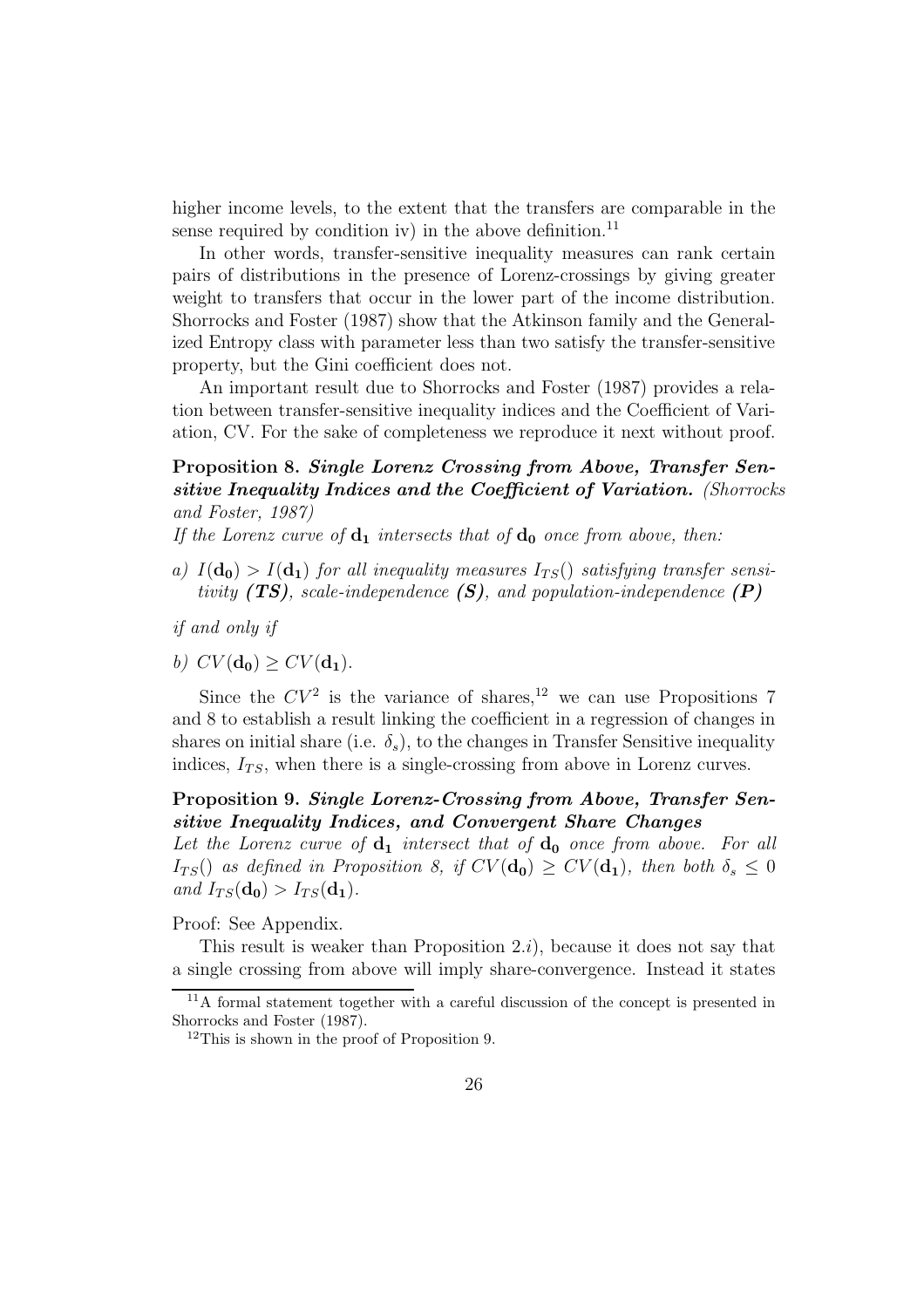that if the Lorenz curve of final-period incomes crosses that of initial incomes once from above and the Coefficient of Variation falls, then there will be both share-convergence and a fall in inequality according to all relative inequality measures that satisfy transfer sensitivity  $(TS)$ , scale independence  $(S)$ , and population independence (P).

To illustrate empirically Proposition 9 consider the transition

$$
\mathbf{d_0} = [1, 5, 10, 11] \rightarrow \mathbf{d_1} = [2, 4, 9, 12].
$$

In this case the conditions of the Proposition are satisfied, namely there is: i) a single-crossing from above in the Lorenz curves, and ii) a falling CV. In this case it is readily verified that commonly used indices like the Atkinson family and Generalized Entropy with parameter < 2 will mark a reduction in inequality, and there is share convergence as well. In this case, the Atkinson index with parameter 0.5 falls from 0.126 to 0.096 and the Generalized Entropy index with parameter 1 falls from 0.218 to 0.184. There is share convergence as well: in this situation,  $\delta_s = -0.046$ .

To appreciate the importance of having a falling Coefficient of Variation in Proposition 9, consider the example  $\mathbf{d_0} = [1, 5, 10] \rightarrow \mathbf{d_1} = [2, 4, 25]$ . In this case the Lorenz curve of  $\mathbf{d}_1$  crosses that of  $\mathbf{d}_0$  once from above, yet the Coefficient of Variation does not fall, and we cannot appeal to Proposition 9.

Finally, notice that Proposition 9 and Lemma 3 could be combined to derive conditions relating changes in Transfer-Sensitive inequality measures to income changes in dollars.

This concludes our derivation of results. We turn now to a summary of the results and a concluding discussion.

# 4 Summary of Results and Concluding Observations

This paper has explored mathematically the relationship between changing income inequality in the cross section and panel income changes. All four combinations rising inequality and convergent panel income changes, rising inequality and divergent panel income changes, falling inequality and convergent panel income changes, and falling inequality and divergent panel income changes - have been shown possible (Table 2). Conditions for the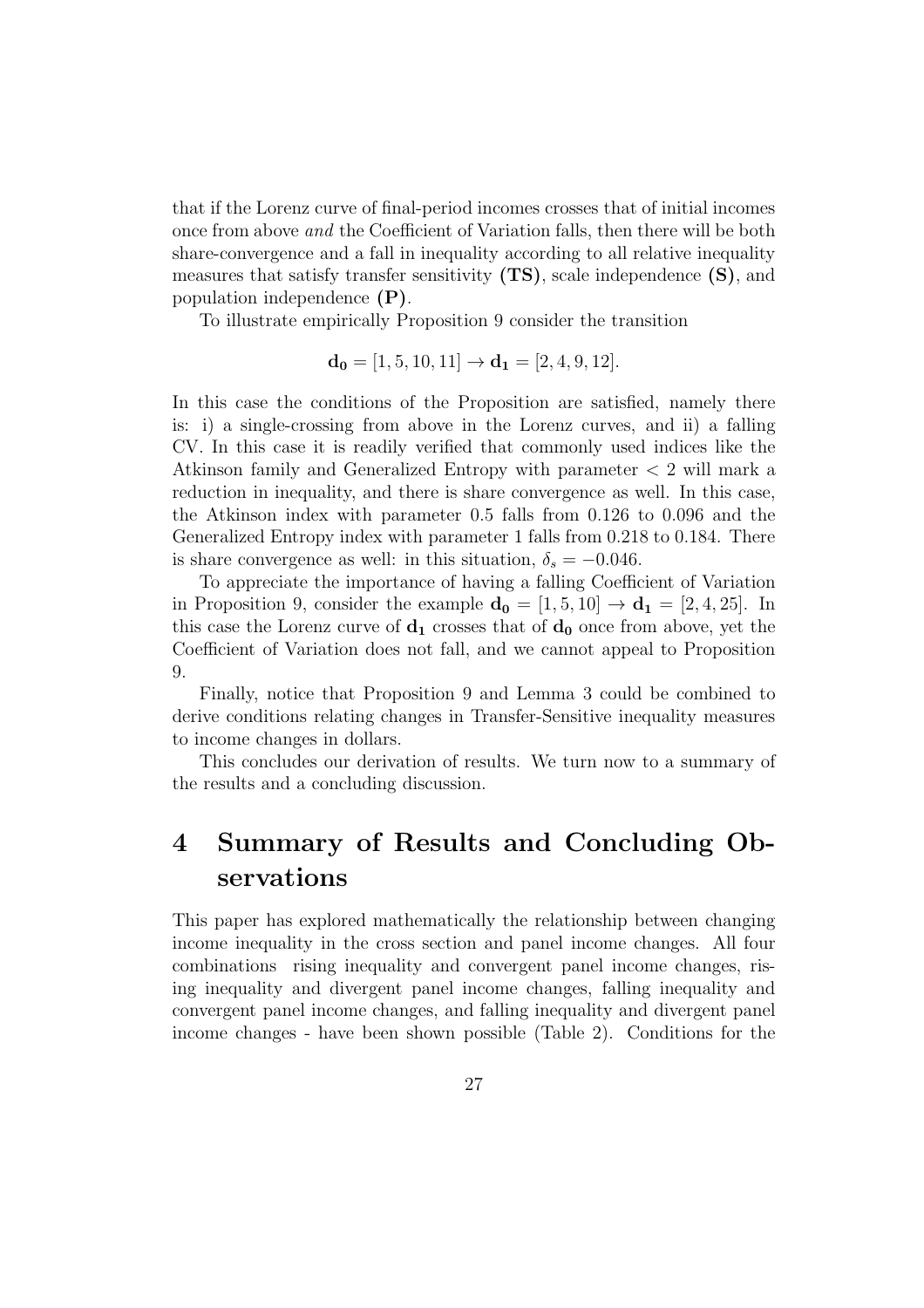various possibilities have been derived in Section 3. The sources of results for each combination of rising or falling income inequality, convergent or divergent panel income changes, and positive or negative economic growth, are summarized for convenience in Table 5. Each cell of the table refers to the proposition, corollary, or lemma where the result is derived.

Three observations about the results are particularly trenchant.

First, the great majority of results are derived measuring inequality change by Lorenz-improvements and Lorenz-worsenings, which are particularly powerful criteria for making inequality comparisons. Thus, all who agree on the desirability of using Lorenz criteria would feel confident that the various combinations involve "good" ways of measuring inequality.

Second, some of the results require Lorenz crossings or hold for a carefully chosen inequality index but not for all Lorenz-consistent indices. Consequently, these results are weaker than those based on Lorenz-dominance.

And third, some combinations are impossible, but there are only a few of them. One impossibility is the one previously proved by Furceri (2005) and Wodon and Yitzhaki (2006), namely that it is impossible to have divergent log-dollar changes and falling relative inequality as measured by the variance of logs. However, it is possible to have divergent log-dollar changes and a Lorenz-improvement, hence falling inequality as measured by any Lorenzconsistent index. The prior impossibility result is due to the authors' use of an inequality index which is not Lorenz-consistent. The other impossibilities are ones which we have proven here and were not previously in the literature (Propositions 2 - 5 and Tables 3-4). One is that we cannot simultaneously have divergent panel income changes in shares and a Lorenz-improvement, either in times of economic growth or in times of economic decline. Another is that in times of economic decline we cannot simultaneously have divergent panel income changes in dollars and a Lorenz-improvement. Furthermore, we cannot simultaneously have divergent dollar changes and an absolute Lorenzimprovement, either in times of growth or decline. Finally, we cannot have divergent true proportional changes and a Lorenz-improvement, either in times of economic growth or in times of economic decline.

Every other combination of rising or falling income inequality, divergent or convergent panel income changes, and economic growth or decline is possible, and we have displayed the conditions under which each arises.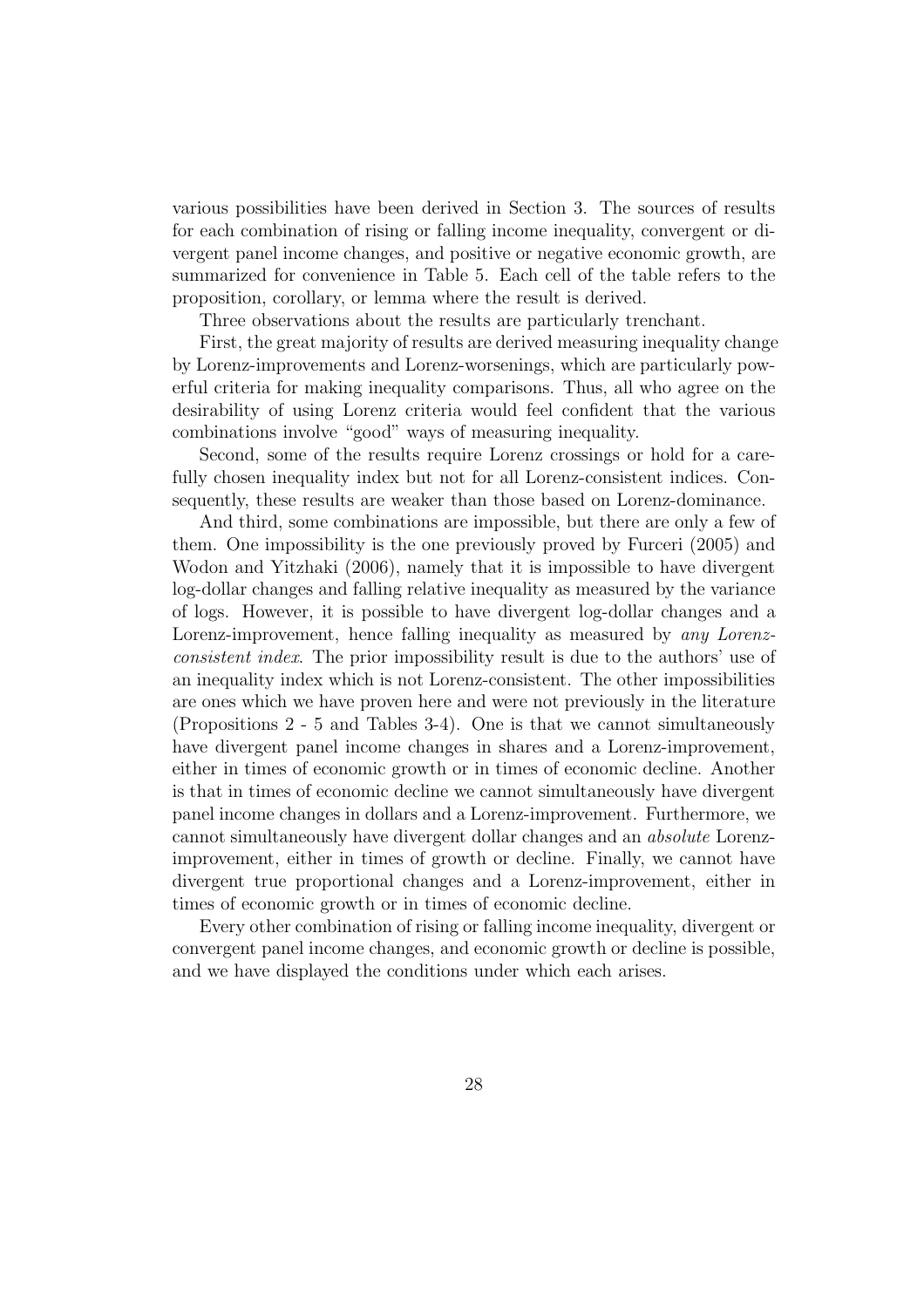|                        |                                      |                              | <b>Economic Growth Positive</b>                  |                                               | <b>Economic Growth Negative</b>                |                                             |  |
|------------------------|--------------------------------------|------------------------------|--------------------------------------------------|-----------------------------------------------|------------------------------------------------|---------------------------------------------|--|
|                        |                                      |                              | Rising<br>Relative<br>Inequality                 | Falling<br>Relative<br>Inequality             | Rising<br>Relative<br>Inequality               | Falling<br>Relative<br>Inequality           |  |
|                        |                                      | Convergent<br>Dollar changes | Prop. $6 \& \text{Cor. } 2$<br>Table 4.A $(1,1)$ | Props. $4 \& 6$<br>Table 4.A $(1,2)$          | Prop. 6<br>Table 4.B $(1,1)$                   | Props. 3.i), $4 \& 6$<br>Table 4.B $(1,2)$  |  |
| according              |                                      | Share changes                | Table 3 $(1,1)$ & Cor. 3                         | Props. 1.i) $\& 2.i) \& 9$<br>Table 3 $(1,2)$ | Table 3 $(1,1)$ & Cor. 3                       | Props. 1.i) & 2.i) & 9<br>Table 3 $(1,2)$   |  |
|                        | coefficient                          | Log-dollar changes           | Lemma 4.b) $& Cor. 3$                            | Lemma 5                                       | Lemma 4.b) $& Cor. 3$                          | Lemma 5                                     |  |
| Convergence/divergence | regression<br>linear<br>$\mathbf{c}$ | <b>Proportional changes</b>  | Cor. 1                                           | Prop. $5.i$ )                                 | Cor. 1                                         | Prop. $5.i$ )                               |  |
|                        |                                      | Divergent<br>Dollar changes  | Props. $4 \& 6$<br>Table 4.A $(2,1)$             | Props. $4 \& 6$<br>Table 4.A $(2,2)$          | Props. 3.ii), $4 \& 6$<br>Table 4.B $(2,1)$    | Props. 3.ii), $4 \& 6$<br>Table 4.B $(2,2)$ |  |
|                        |                                      | Share changes                | Props. $1 \& 2 \text{.}ii)$<br>Table $3(2,1)$    | Table 3 $(2,2)$<br>Prop. $2.ii)$              | Props. $1 \& 2 \text{.}ii)$<br>Table 3 $(2,1)$ | Table 3 $(2,2)$<br>Prop. $2.ii)$            |  |
|                        |                                      | Log-dollar changes           | Prop. $7.ii)$                                    | Lemma $4.a)$<br>Prop. $7.ii)$                 | Prop. $7.ii)$                                  | Lemma $4.a)$<br>Prop. 7.ii)                 |  |
|                        |                                      | <b>Proportional changes</b>  | Prop. $5.ii)$                                    | Prop. $5.ii)$                                 | Prop. $5.ii)$                                  | Prop. $5.ii)$                               |  |

# Table 5: Roadmap of Results

Notes: Prop. refers to Proposition, Cor. refers to Corollary

Table # (i,j) refers to cell (i,j) of the pane<sup>l</sup> within the Table.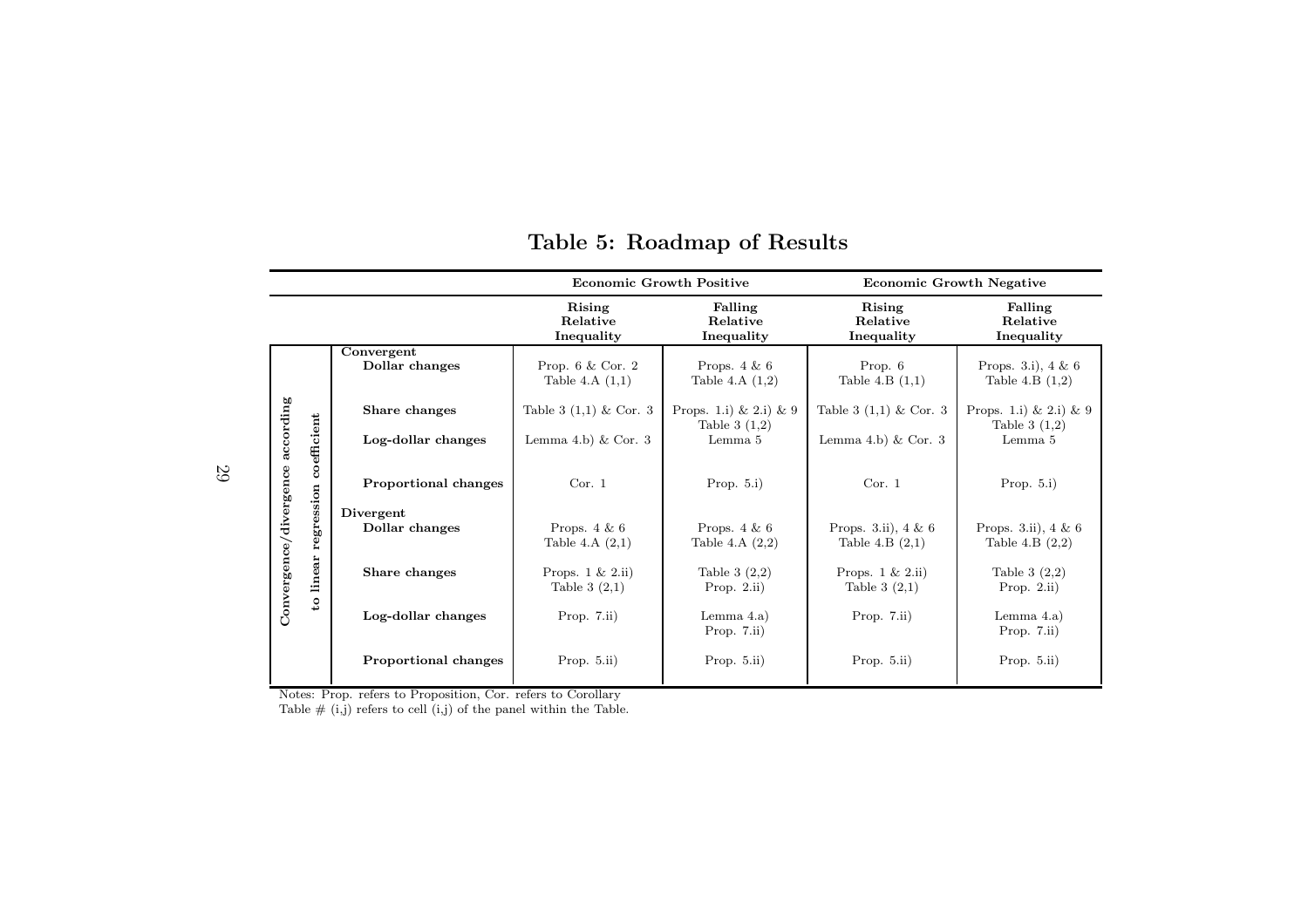To conclude let us return to where we started; namely with the reconciliation between i) convergent panel income changes and rising inequality, and between ii) divergent panel income changes and falling inequality.

The reason that convergence can occur in spite of rising inequality, is that panel income changes can be large enough such that some initially lowearners become high earners in a widening distribution. In fact, it is precisely because panel studies abandon the property of cross-sectional anonymity that such pattern can be identified.

In addition, the coexistence of divergent panel income changes and falling inequality depends crucially on the way inequality and divergence are measured. In particular, we show that dollar changes can be divergent in conjunction with Lorenz-improvements if income growth is positive and large enough. The reason for this is that a regression of dollar change on initial dollars is not scale independent; while relative inequality measures are. However, the impossibility of simultaneous having divergent dollar changes and falling inequality reappears if we focus on absolute inequality and if there is an absolute Lorenz-improvement. Researchers who consider a desirable property to have convergence whenever there is a narrowing of the dispersion of the income distribution, should then be careful when choosing the inequality measures and income change regressions they pair together.

The other instance where we can have divergence together with Lorenzimprovements occurs for regressions in log-dollars. More specifically, we showed that equalizing transfers that occur sufficiently high up in the income distribution will lead to a reduction in inequality by any measure that satisfies the transfer principle, yet the log-dollar regression will register divergence.

The results derived in this paper open up additional questions as to the nature of individual income changes. For instance, when rising inequality is observed together with convergent panel income changes, is this finding driven by a few individuals experiencing large changes, or by many individuals experiencing moderate changes, or are both important? Exploring the precise way in which these large individual changes occur is an important question for future research.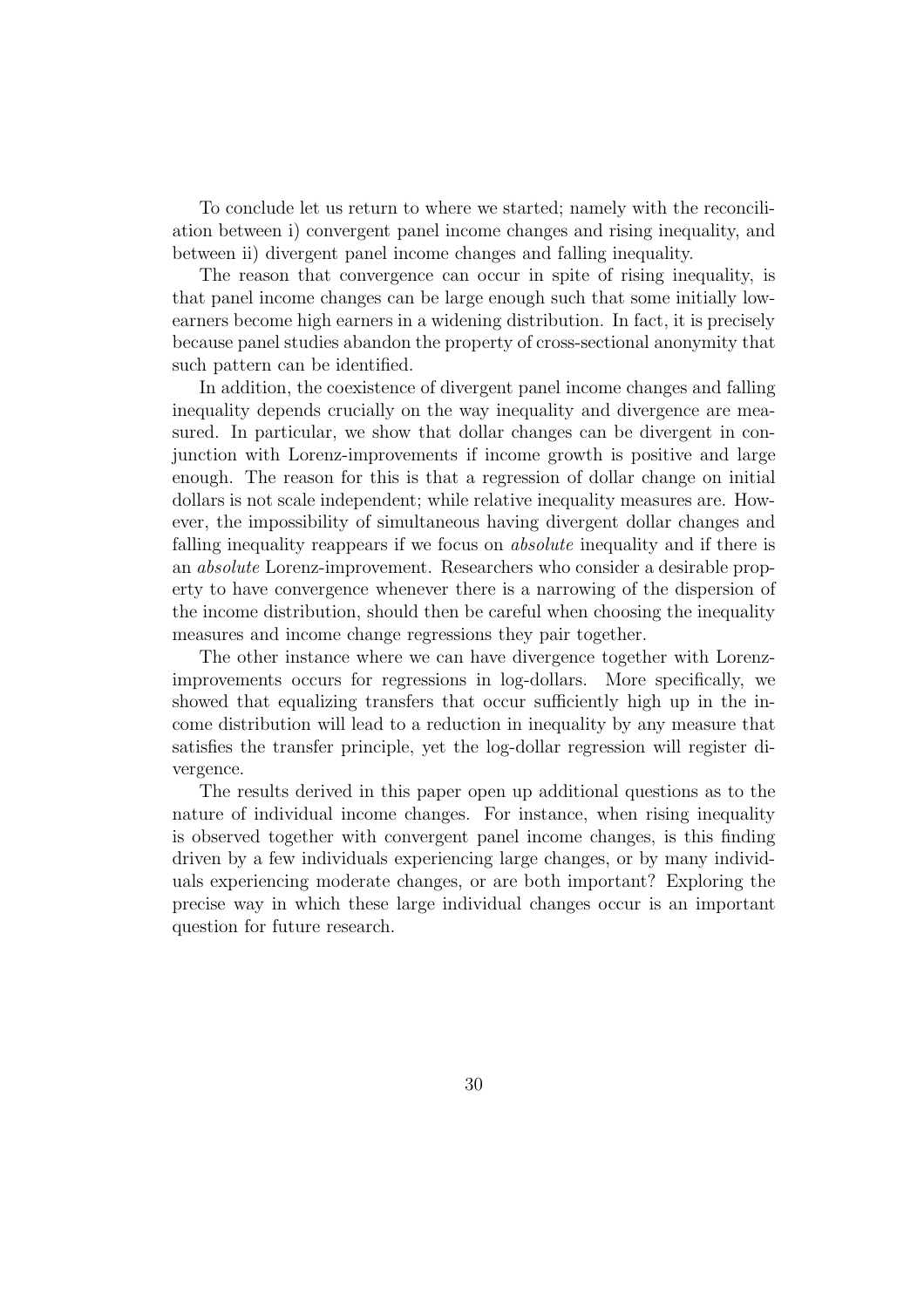# References

- Atkinson, A. B. and F. Bourguignon (eds.) (2000), Handbook of Income Distribution, vol. 1, Amsterdam: Elsevier.
- Atkinson, A. B. and F. Bourguignon (eds.) (2015), Handbook of Income Distribution, vol. 2, Amsterdam: Elsevier.
- Barro, R. J. (1991), "Economic Growth in a Cross Section of Countries", Quarterly Journal of Economics, vol. 106(2): 407–443.
- Bliss, C. (1999), "Galton's Fallacy and Economic Convergence", Oxford Economic Papers, vol. 51(1):  $4-14$ .
- Cowell, F. A. (2011), Measuring Inequality, Oxford: Oxford University Press, 3rd edn.
- Durlauf, S. N. and D. Quah (1999), "The New Empirics of Economic Growth", in Handbook of Macroeconomics, (eds.) J. Taylor and M. Woodford, Elsevier, vol. 1, pp. 235–308.
- Fields, G. S. (2008), "Income Mobility", in The New Palgrave Dictionary of Economics, (eds.) L. Blume and S. Durlauf, Palgrave Macmillan.
- Fields, G. S. (2010), "What We Know (and Want to Know) about Earnings Mobility in Developing Countries", In World Bank "Earnings Mobility Analysis".
- Fields, G. S. and J. C. Fei (1978), "On Inequality Comparisons", Economet*rica*, vol. 46(2): 303-316.
- Foster, J. E. and E. A. Ok (1999), "Lorenz Dominance and the Variance of Logarithms", Econometrica, vol. 67(4): 901–907.
- Furceri, D. (2005), "β and  $σ$ -convergence: A mathematical relation of causality", Economics Letters, vol. 89: 212–215.
- Jäntti, M. and S. P. Jenkins (2015), "Income Mobility", in Handbook of Income Distribution, (eds.) A. Atkinson and F. Bourguignon, Elsevier, vol. 2, pp. 807–935.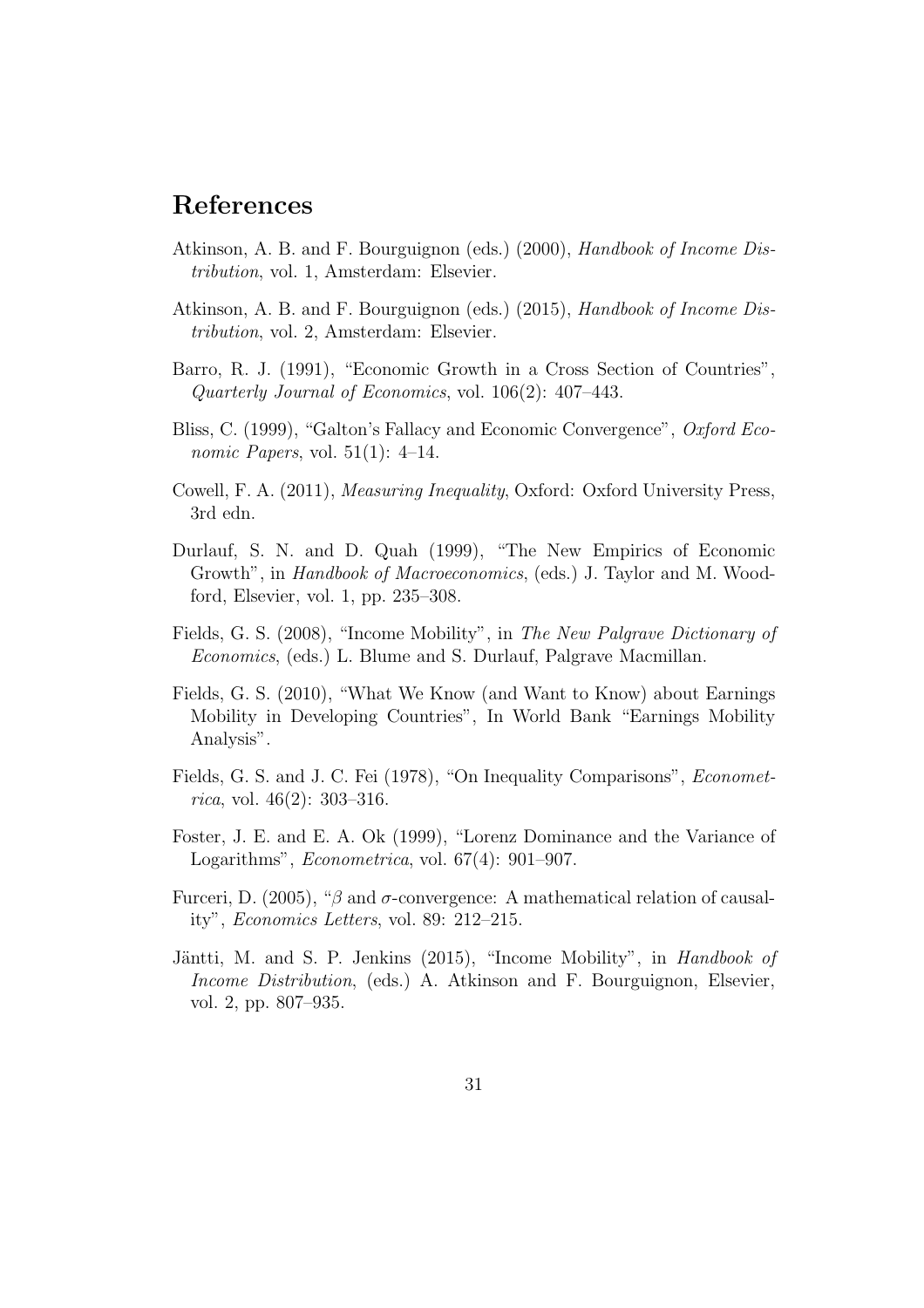- Korotayev, A., J. Zinkina, J. Bogevolnov, and A. Malkov (2011), "Global Unconditional Convergence among Larger Economies after 1998?", Journal of Globalization Studies, vol. 2(2): 25–62.
- Moyes, P. (1999), "Stochastic Dominance and the Lorenz Curve", in Handbook of Income Inequality Measurement, (ed.) J. Silber, Springer Netherlands, vol. 71 of Recent Economic Thought Series, pp. 199–225.
- Sala-i-Martin, X. (1996), "The Classical Approach to Convergence Analysis", Economic Journal, vol. 106: 1019–1036.
- Sen, A. (1997), On Economic Inequality, Oxford: Oxford University Press, expanded edition with a substantial annexe by James E. Foster and Amartya Sen.
- Shorrocks, A. and J. E. Foster (1987), "Transfer Sensitive Inequality Measures", The Review of Economic Studies, vol. LIV: 487-497.
- Solon, G. (1999), "Intergenerational Mobility in the Labor Market", in Handbook of Labor Economics, (eds.) O. Ashenfelter and D. Card, Amsterdam: Elsevier, vol. 3, chap. 29, pp. 1761–1800.
- Wodon, Q. and S. Yitzhaki (2006), "Convergence forward and backward?", Economics Letters, vol. 92: 47–51.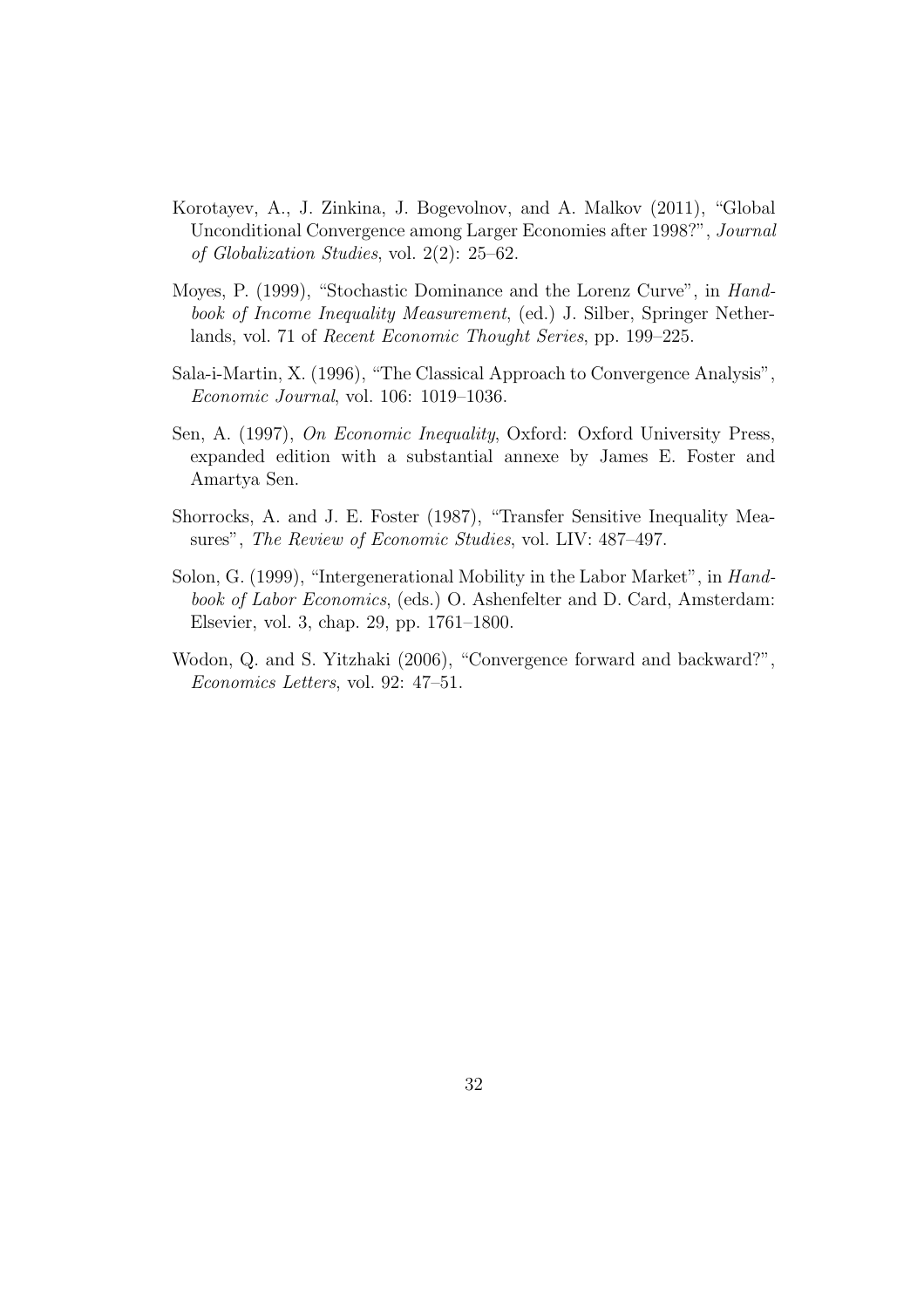# Appendix

# Proofs of Propositions

### Lemma 1. Proof of part ii)

Lorenz Worsening implies  $W > 0$ .

Let  $s_0$  be the initial vector of shares and  $s_c$  be defined in (1).

Theorem 2.1 in Fields and Fei (1978) implies that if the distribution of  $s_0$  Lorenz-dominates that of  $s_c$ , i.e. if  $LC_0 \succ LC_c$ , then it is possible to go from  $s_0$  to  $s_c$  by means of a series of rank-preserving disequalizing transfers.

One convenient way of representing such transfers is by indexing them as  $h_{ij}$  where the first index, i, indicates who is making a transfer and the second one, j, who is receiving it.

Since the transfers are disequalizing, and no one makes a transfer to himself, they satisfy the conditions:

$$
h_{ij} = 0 \quad \text{for } i \geq j
$$
  
\n
$$
h_{ij} \geq 0 \quad \text{for } i < j \quad \text{with strict inequality for some } \{i,j\}.
$$

The total transfers made by individual i will be the sum over the second index j, namely

$$
h_{i\cdot} = \sum_{j=1}^n h_{ij\cdot}
$$

Similarly, the total transfers received by this same individual will be the sum over the first index, namely

$$
h_{\cdot i} = \sum_{j=1}^{n} h_{ji}.
$$

Hence, the change in this person's income share can be expressed as the difference in the two previous quantities, i.e.

$$
s_{ic} - s_{i0} = h_{\cdot i} - h_{i\cdot} = \sum_{j=1}^{n} h_{ji} - \sum_{j=1}^{n} h_{ij}.
$$

By construction, the sum of the share changes over all individuals is zero, hence each person's share loss is somebody else's share gain, and also each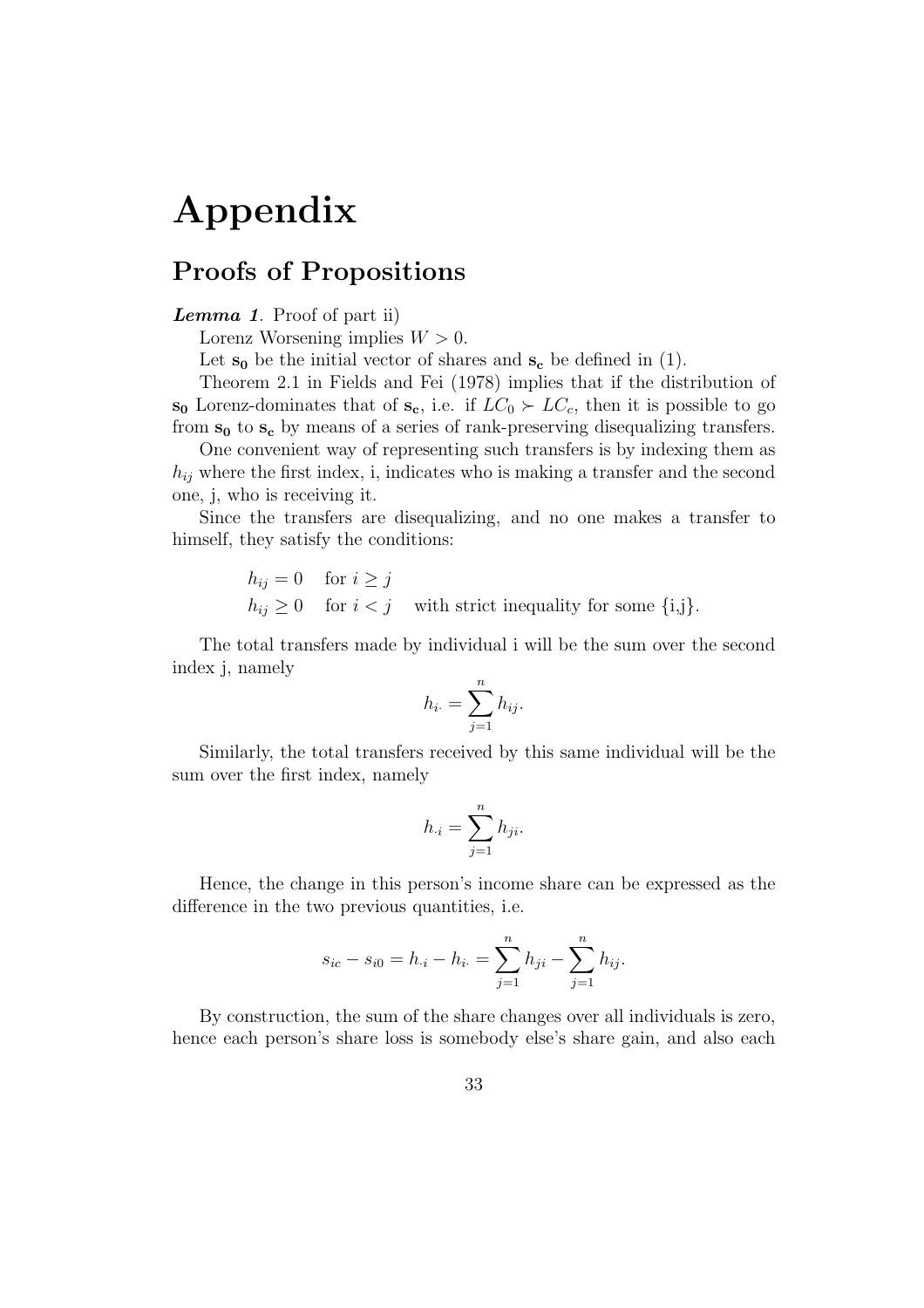share gain is somebody else's loss. In other words, the transfers  $h_{ij}$  appear with a positive sign in the share change of individual j, and with a negative sign in the share change of individual i. Furthermore, the sender i is always poorer than the receiver j, since the transfer is disequalizing. Hence, for each transfer  $h_{ij}$  we have

$$
h_{ij}s_{j0} - h_{ij}s_{i0} = h_{ij}(s_{j0} - s_{i0}) \ge 0.
$$

Hence, W can be rewritten as

$$
W = n^{-1} \sum_{i} (s_{ic} - s_{i0}) s_{i0}
$$
  
=  $n^{-1} \sum_{i} \left( \sum_{j=1}^{n} h_{ji} - \sum_{j=1}^{n} h_{ij} \right) s_{i0}.$ 

That is, W will be the average of terms  $h_{ij}(s_{j0} - s_{i0})$  for all the transfers  $h_{ij}$ . Since these terms are non-negative, and some will be strictly positive, then  $W$  will be positive.

In other words, we have shown that  $LC_0 \succ LC_c$  implies  $W > 0$ . However, by construction, the Lorenz curve of the vector  $s_c$  is the same as that of the final income vector  $s_1$  (i.e.  $LC_c = LC_1$ ), so we have that  $LC_0 \succ LC_1$  implies  $W > 0$ .

The proof of part i) follows by reproducing the previous steps, now with rank-preserving equalizing transfers.

 $\Box$ 

**Lemma 2.** Recall  $s_c$  is a permutation of  $s_1$ . Since both vectors have the same distribution, the only changes are the ones due to positional swaps. If nobody changes positions  $s_c = s_1$ , and  $X = 0$ , trivially.

Otherwise, any positional swap will imply the transfer of resources  $g_{kl}$ from individual k to individual l where k is initially richer than l, i.e.  $l < k$ . Moving from  $s_c$  to  $s_1$  will imply a series of such positional swaps.

The total transfers made by individual i when going from  $s_c$  to  $s_1$  will be the sum

$$
g_{i\cdot} = \sum_{j=1}^{n} g_{ij},
$$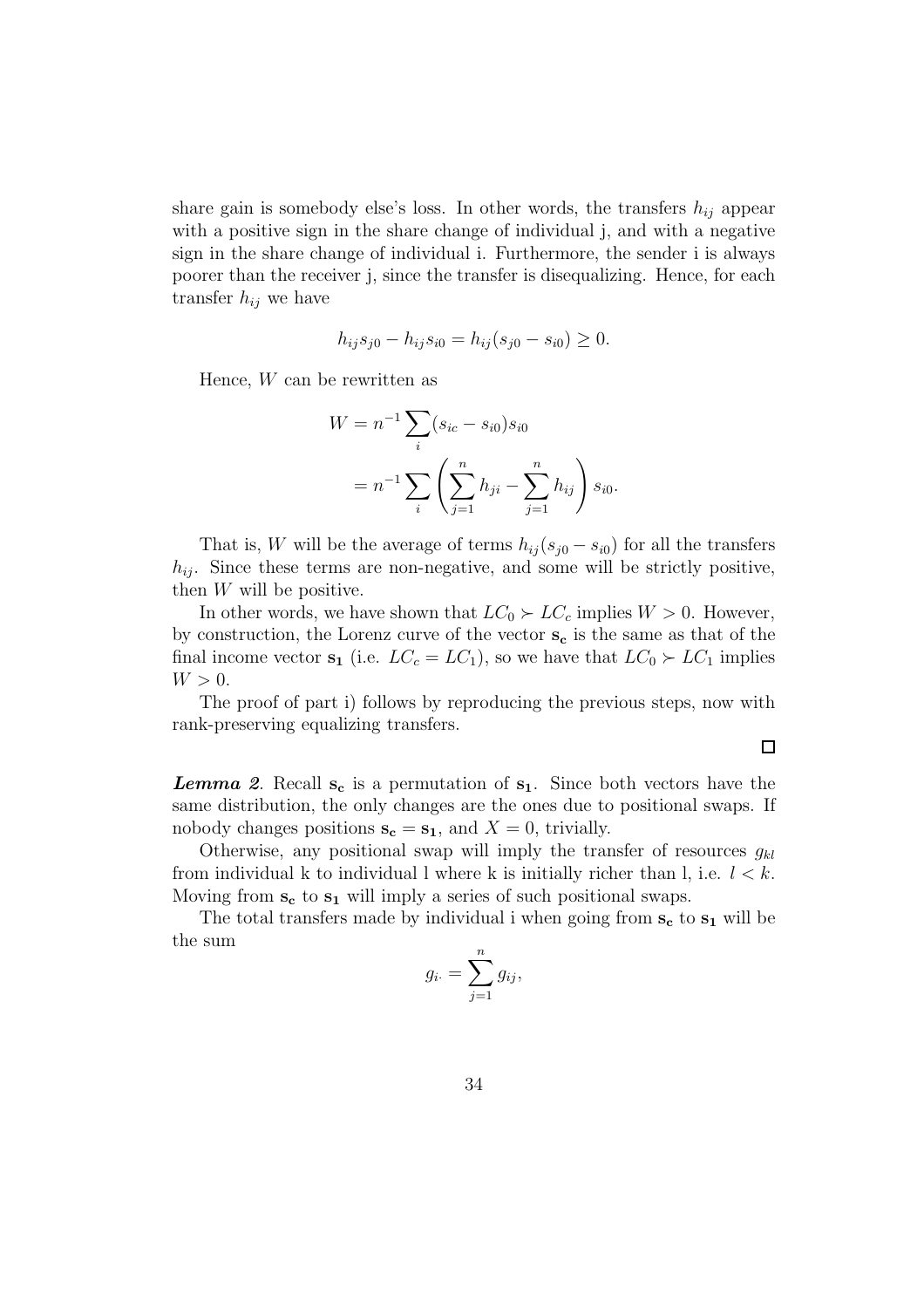while the total transfers received by this same individual during this transition will be the sum

$$
g_{\cdot i} = \sum_{j=1}^n g_{ji}.
$$

The change in this person's income share from such transfers can be then expressed as

$$
s_{i1} - s_{ic} = g_{\cdot i} - g_{i\cdot} = \sum_{j=1}^{n} g_{ji} - \sum_{j=1}^{n} g_{ij}.
$$

The transfers  $g_{kl}$  appear once with a positive sign and once with a negative sign each. Furthermore, as we established before, in both cases the sender is always richer than the receiver. Hence, for each transfer  $g_{kl}$  we have that the product

$$
g_{kl} s_{l0} - g_{kl} s_{k0} = g_{kl} (s_{l0} - s_{k0})
$$

is negative. Hence, the term

$$
X = n^{-1} \sum_{i} (s_{i1} - s_{ic}) s_{i0} = n^{-1} \sum_{i} \left( \sum_{j=1}^{n} g_{ji} - \sum_{j=1}^{n} g_{ij} \right) s_{i0}
$$

will be the average of terms  $g_{kl}(s_{l0} - s_{k0})$  for all transfers  $g_{kl}$ . Since all these terms are non-positive, and some will be strictly negative, then X will be negative as well.  $\Box$ 

**Proposition 1.** Consider the share change regression (3)

$$
\Delta s \equiv s_1 - s_0 = \gamma_s + \delta_s s_0 + u_s
$$

The coefficient  $\delta_s$  equals

$$
\delta_s = \frac{cov(\Delta s, s_0)}{V(s_0)}.
$$

Hence, its sign will be determined by the sign of the covariance

$$
cov(\Delta s, s_0) = n^{-1} \sum_i (s_{i1} - s_{i0}) s_{i0} - \overline{\Delta s} \cdot \overline{s_0}
$$
  
=  $n^{-1} \sum_i (s_{i1} - s_{i0}) s_{i0}$  (since the average share-change is zero)  
=  $n^{-1} \sum_i [(s_{i1} - s_{ic}) + (s_{ic} - s_{i0})] s_{i0}$   
=  $n^{-1} \sum_i (s_{ic} - s_{i0}) s_{i0}$  (since there are no positional changes).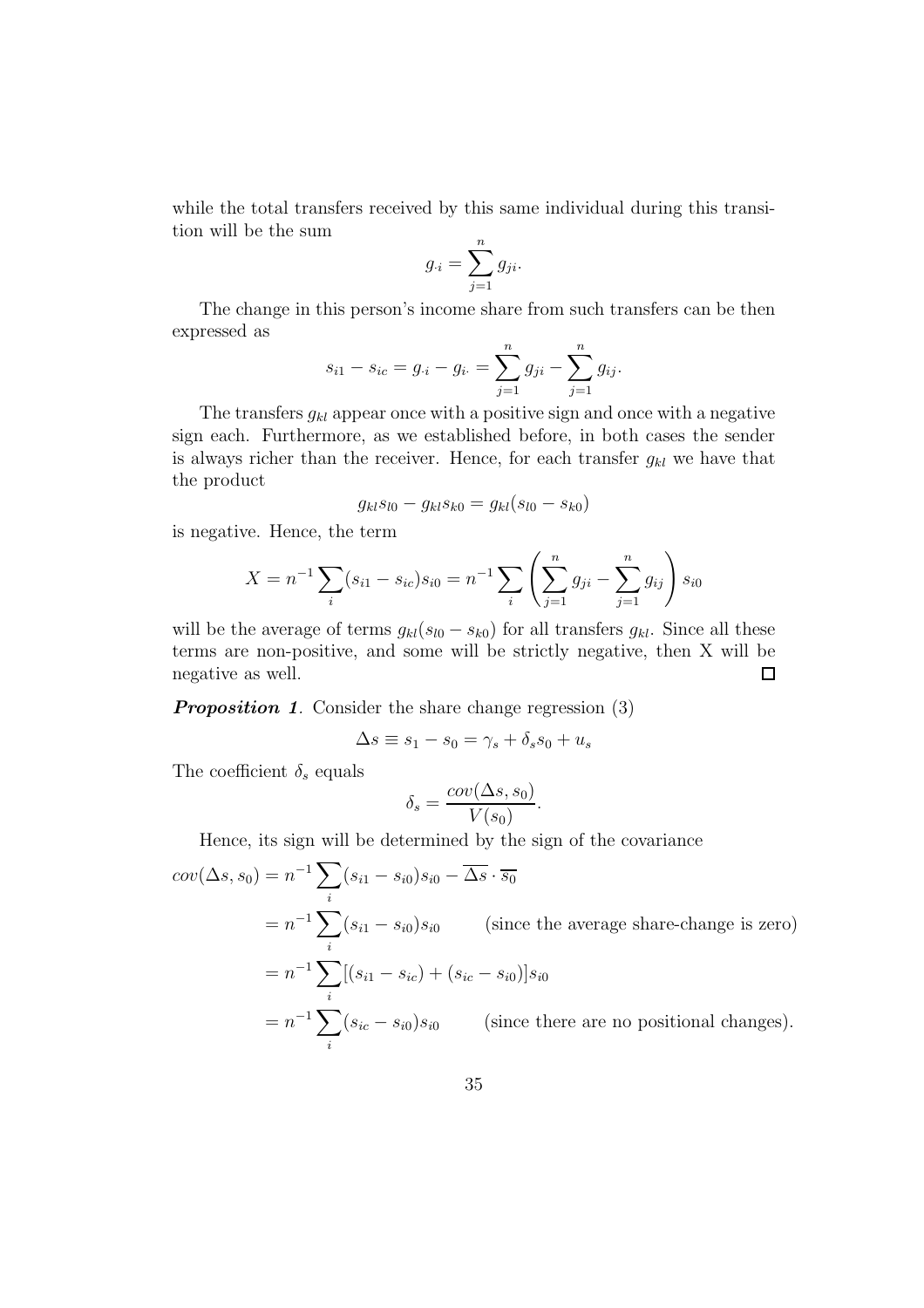Hence, the sign of this covariance will equal the sign of  $W$ , and the result follows from Lemma 1.  $\Box$ 

**Proposition 2.** This proposition is easily proven by noting three important facts.

First, as shown in the proof of Proposition 1, the sign of the coefficient  $\delta_s$  in equation (3) is determined by the sign of the covariance

$$
cov(\Delta s, s_0) = n^{-1} \sum_{i} (s_{i1} - s_{i0}) s_{i0}
$$
  
=  $n^{-1} \sum_{i} [(s_{i1} - s_{ic}) + (s_{ic} - s_{i0})] s_{i0}$   
=  $X + W$ 

for  $X$  and  $W$  defined in (4). Hence,

$$
sign(\delta_s) = sign(X + W).
$$

Second, by Lemma 1,  $LC_1 \succ LC_0 \implies W < 0$ . Finally, by Lemma 2,  $X \leq 0$ .

Hence, if  $LC_1 \succ LC_0$  then  $X + W < 0$ , namely  $\delta_s < 0$ . Part ii) is just the contrapositive of i).

**Lemma 3.** The regression in dollars  $(6)$  is

$$
d_1 = \alpha_d + \beta_d d_0 + u_d.
$$

Dividing this equation by  $\mu_1$  we obtain

$$
s_1 = \frac{\alpha_d}{\mu_1} + \beta_d \frac{d_0}{\mu_1} + \frac{u_d}{\mu_1}
$$
  
=  $\frac{\alpha_d}{\mu_1} + \beta_d \frac{d_0}{\mu_0} \frac{\mu_0}{\mu_1} + \frac{u_d}{\mu_1}$   
=  $\frac{\alpha_d}{\mu_1} + \beta_d s_0 \frac{\mu_0}{\mu_1} + u_s$ .

Hence,

$$
\alpha_s = \frac{\alpha_d}{\mu_1}; \beta_s = \beta_d \frac{\mu_0}{\mu_1}.
$$

The Lemma follows from this last equation.

 $\Box$ 

 $\Box$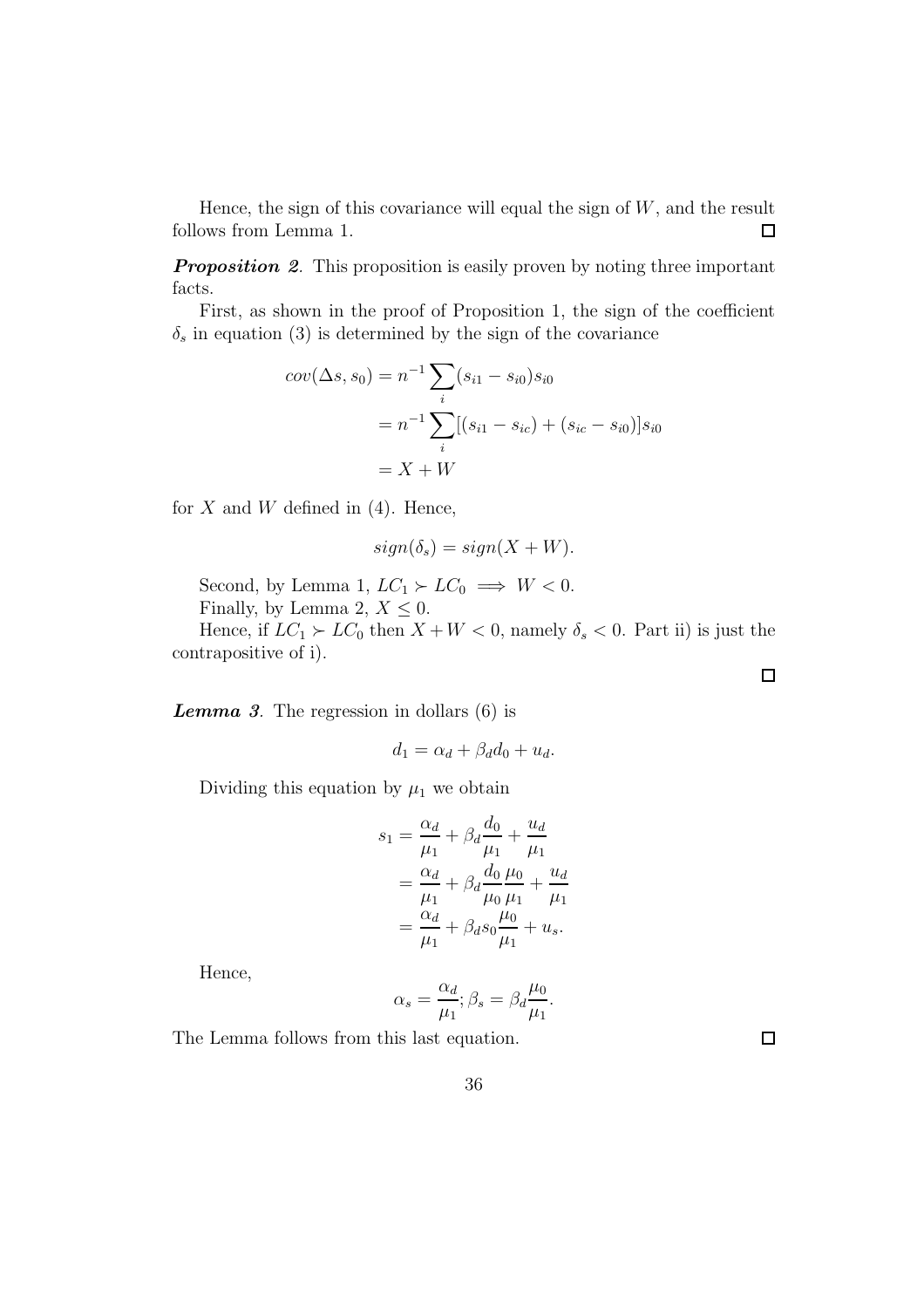**Proposition** 3. By Proposition 2 a Lorenz-improvement  $(LC_1 \succ LC_0)$  implies  $\delta_s < 0$ , (or  $\beta_s < 1$ ). Also, whenever there is negative growth (i.e.,  $g < 0$ ,  $1 + g < 1$ .

Hence, if a Lorenz-improvement occurs in periods with negative growth then  $\beta_d = \beta_s(1+q) < 1$ .

Part ii) is just the contrapositive of i).  $\Box$ 

**Proposition 4.** To prove this result it is useful to have first the following definition.

#### Definition. Translation Improvement.

The income vector  $\mathbf{d}_1$  is obtained from  $\mathbf{d}_0$  by a translation improvement whenever

$$
\mathbf{d_1} = \mathbf{d_0} + \kappa \mathbf{1},
$$

for some  $\kappa > 0$ , where  $\mathbf{1} = (1, 1, \ldots, 1)$ .

Notice also that the sign of  $\delta_d$  is determined by the sign of the covariance

$$
cov(\Delta d, d_0) = n^{-1} \sum_i (d_{i1} - d_{i0}) d_{i0} - (\mu_1 - \mu_0) \mu_0
$$
  
= 
$$
n^{-1} \sum_i [(d_{i1} - d_{ic}) + (d_{ic} - d_{i0})] d_{i0} - (\mu_1 - \mu_0) \mu_0.
$$

Proposition 3.3 in Moyes (1999) implies that if the distribution  $\mathbf{d}_{\mathbf{c}}$  absolutely Lorenz-dominates that of  $\mathbf{d_0}$ , i.e. if  $ALC_c \succ ALC_0$ , then it is possible to go from  $\mathbf{d}_0$  to  $\mathbf{d}_c$  by means of a series of rank-preserving equalizing transfers and translation improvements like the one above defined.

As we established in the proof of Lemma 1 the rank-preserving equalizing transfers  $h_{ij}$  will be such that:

- i) they appear once with a positive sign and once with a negative sign, and
- ii) the sender i is always richer than the receiver j.

Furthermore, the translation improvements will, by construction, addup to the change in means between periods 0 and 1. More specifically, if  $k_s, k_{s+1}, \ldots, k_{s+m}$  are a sequence of translation improvements then

$$
\mu_1 - \mu_0 = \sum_{l=0}^m k_{s+l}.
$$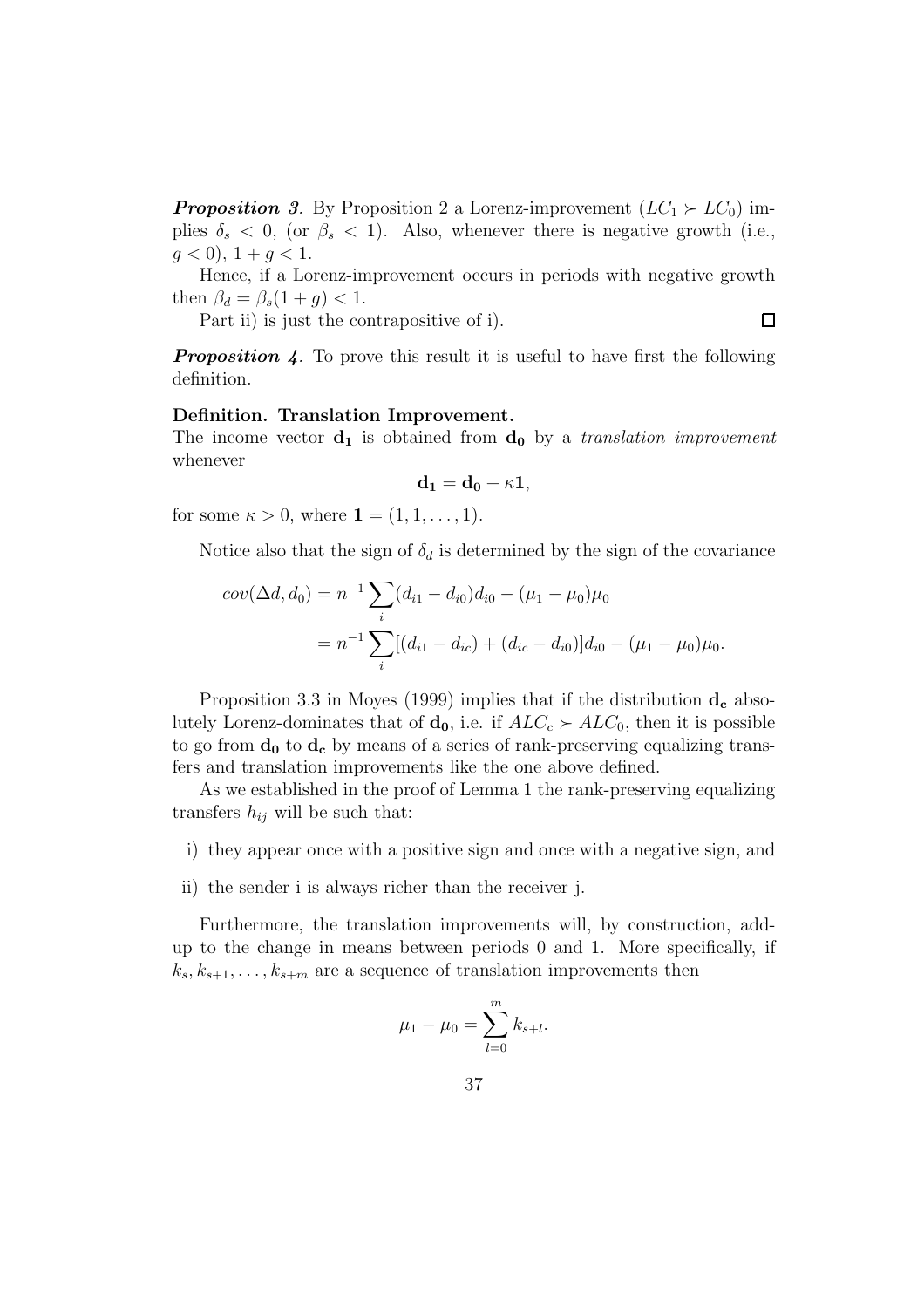Hence, the person's i dollar change when going from  $d_{i0}$  to  $d_{ic}$  is

$$
d_{ic} - d_{i0} = \sum_{j=1}^{n} h_{ji} - \sum_{j=1}^{n} h_{ij} + \mu_1 - \mu_0.
$$
  
=  $h_{\cdot i} - h_{i\cdot} + \mu_1 - \mu_0$ 

This implies that

$$
cov(\Delta d, d_0) = n^{-1} \sum_{i} [(d_{i1} - d_{ic}) + (d_{ic} - d_{i0})] d_{i0} - (\mu_1 - \mu_0) \mu_0
$$
  
=  $n^{-1} \sum_{i} [(d_{i1} - d_{ic}) + (h_{\cdot i} - h_{i\cdot} + \mu_1 - \mu_0)] d_{i0} - (\mu_1 - \mu_0) \mu_0$   
=  $n^{-1} \sum_{i} [(d_{i1} - d_{ic}) + (h_{\cdot i} - h_{i\cdot})] d_{i0} + (\mu_1 - \mu_0) \mu_0 - (\mu_1 - \mu_0) \mu_0$   
=  $n^{-1} \sum_{i} [(d_{i1} - d_{ic}) + (h_{\cdot i} - h_{i\cdot})] d_{i0}$ 

Since the transfers  $h_{ij}$  are equalizing, the term

$$
n^{-1} \sum_{i} (h_{\cdot i} - h_{i\cdot}) d_{i0}
$$

will be negative, similar to what occurs in the proof of Lemma 1. Furthermore, the term

$$
n^{-1} \sum_{i} (d_{i1} - d_{ic}) d_{i0}
$$

will be non-positive by Lemma 2.

In summary, we have proven that  $ALC_1 \succ ALC_0 \implies \delta_d < 0$ . Part ii) is just the contrapositive of i).  $\Box$ 

**Lemma 4.** Let  $gm$  denote the geometric mean of incomes at period  $0$ , i.e.

$$
gm = exp\left(n^{-1} \sum_{i} \ln d_i\right).
$$

Let  $h > 0$  be a sufficiently small rank-preserving transfer. Consider two individuals i and j such that  $d_{i0} > d_{i0} > gm * exp(1)$  and assume that the only income change when going from period 0 to 1 is the transfer h between i and j.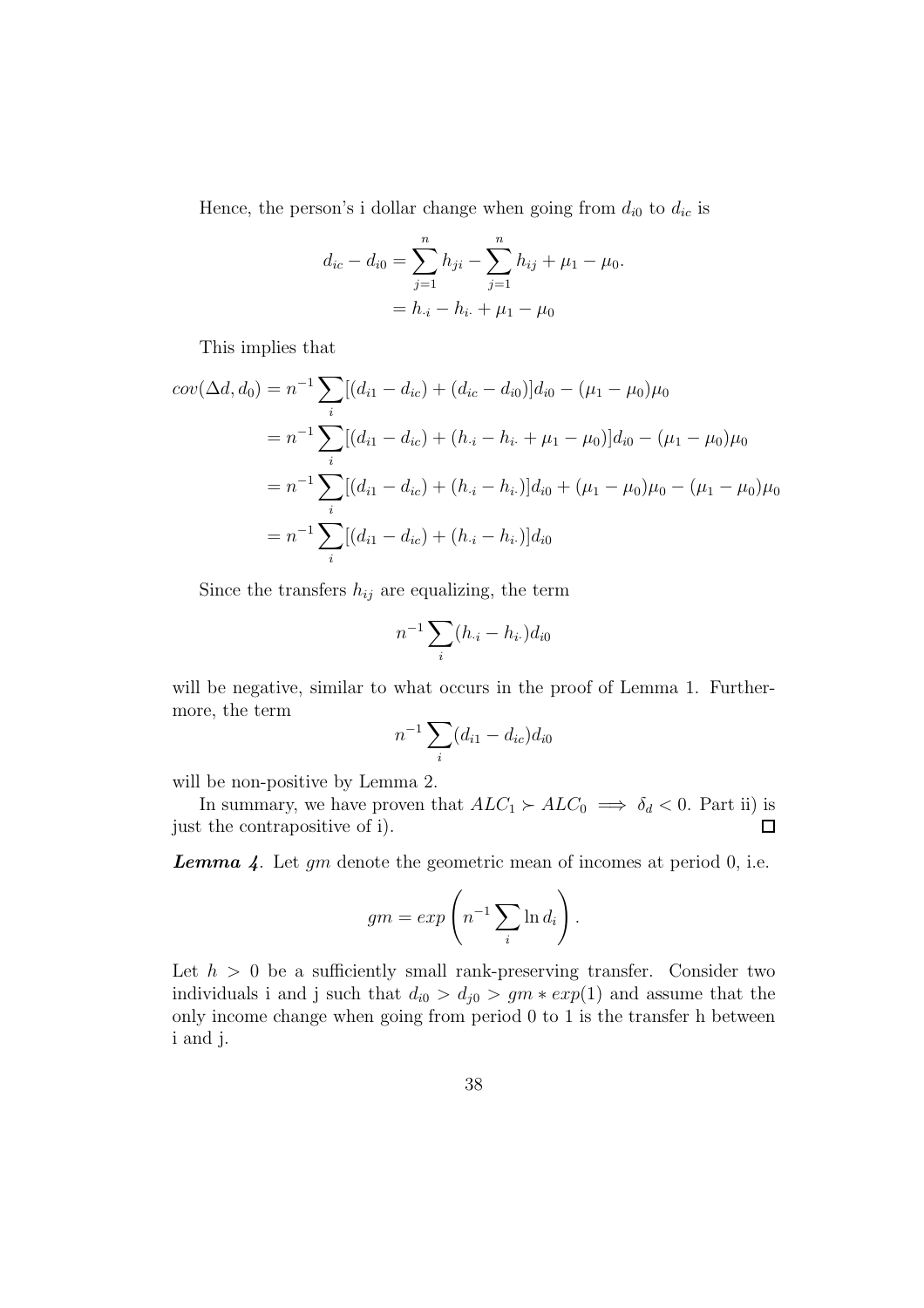It follows from Fields and Fei (1978) that if the transfer is equalizing it will lead to a Lorenz-improvement, and the opposite will occur if the transfer is disequalizing. The only result to establish is the sign of the coefficient  $\delta_{\ln}$ in a log-change regression (9) under the stated conditions.

Consider the case a) of a single rank-preserving equalizing transfer. That is the transfer goes from the richer person i to the poorer person j. Under the stated assumptions the sign of  $\delta_{\ln}$  will be determined by the covariance

$$
cov(\Delta \ln d, \ln d_0) = n^{-1} \sum_{l} (\ln d_{l1} - \ln d_{l0}) \ln d_{l0} - \overline{\Delta \ln d} \cdot \overline{\ln d_0}
$$

Note that all terms in the summation are zero except for  $l \in \{i, j\}$ , so we have

$$
cov(\Delta \ln d, \ln d_0) = n^{-1} [(\Delta \ln d_i) \ln d_{i0} + (\Delta \ln d_j) \ln d_{i0}] - \overline{\Delta \ln d} \cdot \overline{\ln d_0}
$$
  
=  $n^{-1} [(\ln(d_{i0} - h) - \ln d_{i0}) \ln d_{i0}] + \cdots$   
 $\cdots + n^{-1} [(\ln(d_{j0} + h) - \ln d_{j0}) \ln d_{j0}] - \overline{\Delta \ln d} \cdot \overline{\ln d_0}$ 

A First-order Taylor expansion around  $h = 0$  for the first two terms is

$$
n^{-1} [(\ln(d_{i0} - h) - \ln d_{i0}) \ln d_{i0}] \approx -\frac{\ln d_{i0} h}{d_{i0} n}
$$

$$
n^{-1} [(\ln(d_{j0} + h) - \ln d_{j0}) \ln d_{j0}] \approx \frac{\ln d_{j0} h}{d_{j0} n}.
$$

A similar expansion for the average log-income change is

$$
\overline{\Delta \ln d} \cong \frac{h}{n} \left( \frac{1}{d_{j0}} - \frac{1}{d_{i0}} \right).
$$

Hence, for a marginal transfer  $h$ 

$$
cov(\Delta \ln d, \ln d_0) \cong \frac{h}{n} \left( \frac{\ln d_{j0} - \overline{\ln d_0}}{d_{j0}} - \frac{\ln d_{i0} - \overline{\ln d_0}}{d_{i0}} \right).
$$

The sign of this covariance will be determined by the behavior of the function

$$
\frac{\ln x - \overline{\ln d_0}}{x}
$$

with derivative

$$
\frac{1 - \ln x + \overline{\ln d_0}}{x^2}
$$

.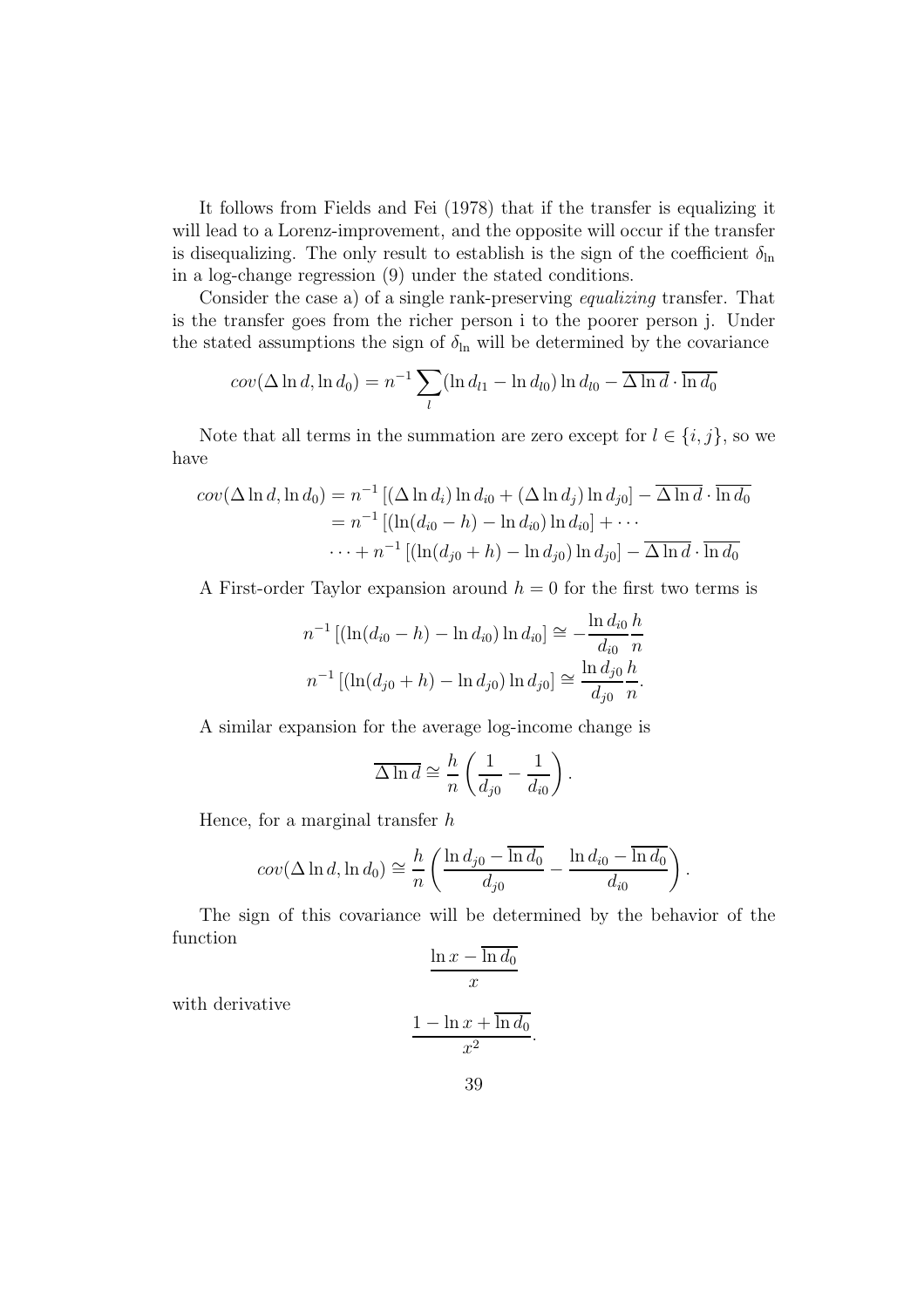This derivative will be negative when

$$
x > exp(1) * gm.
$$

Hence, if individuals have income  $d_{i0} > d_{j0} > exp(1) * gm$ ,

$$
\frac{\ln d_{j0} - \overline{\ln d_0}}{d_{j0}} - \frac{\ln d_{i0} - \overline{\ln d_0}}{d_{i0}}
$$

will have a positive sign and so  $\delta_{\ln} > 0$ . The case of a disequalizing transfer  $\Box$ is proved similarly.

**Proposition 5.** Rewrite the proportional change regression (10) as

$$
\frac{d_1}{d_0} = (\phi + 1) + \theta d_0 + e.
$$

Then the sign of  $\theta$  will depend on the sign of the covariance

$$
cov\left(\frac{d_1}{d_0}, d_0\right) = E\left(\frac{d_1}{d_0}d_0\right) - E\left(\frac{d_1}{d_0}\right)\mu_0
$$

$$
= \mu_1 - E\left(\frac{d_1}{d_0}\right)\mu_0.
$$

Hence, there will be divergence (i.e.  $\theta > 0$ ) whenever  $\mu_1 > E(\frac{d_1}{d_0})$  $\frac{d_1}{d_0}\big)\mu_0,$ convergence (i.e.  $\theta < 0$ ) whenever  $\mu_1 < E(\frac{d_1}{d_0})$  $\frac{d_1}{d_0}$ ) $\mu_0$ , otherwise the profiles will be parallel.

This condition for convergence can be re-expressed as

$$
E\left(\frac{d_1}{d_0}\right)\mu_0 - \mu_1 > 0
$$

$$
E\left(\frac{d_1}{d_0}\right)\frac{\mu_0}{\mu_1} - 1 > 0
$$

$$
E\left(\frac{s_1}{s_0}\right) - 1 > 0
$$

So we can express these conditions as: Convergence  $(\theta < 0) \iff 0 < E\left[\frac{s_1 - s_0}{s_0}\right]$  $\frac{-s_0}{s_0}$ ] Divergence  $(\theta > 0) \iff 0 > E[\frac{s_1 - s_0}{s_0}]$  $\frac{-s_0}{s_0}$ ] Parallel Profiles  $(\theta = 0) \iff 0 = E\left[\frac{s_1 - s_0}{s_0}\right]$  $\frac{-s_0}{s_0}$ .

As we established in the proofs of Lemmas 1 and 2, and of Proposition 2, when there is a Lorenz-improvement we can go from  $s_0$  to  $s_1$  through a series of transfers  $h_{ij}$  and  $g_{kl}$  that: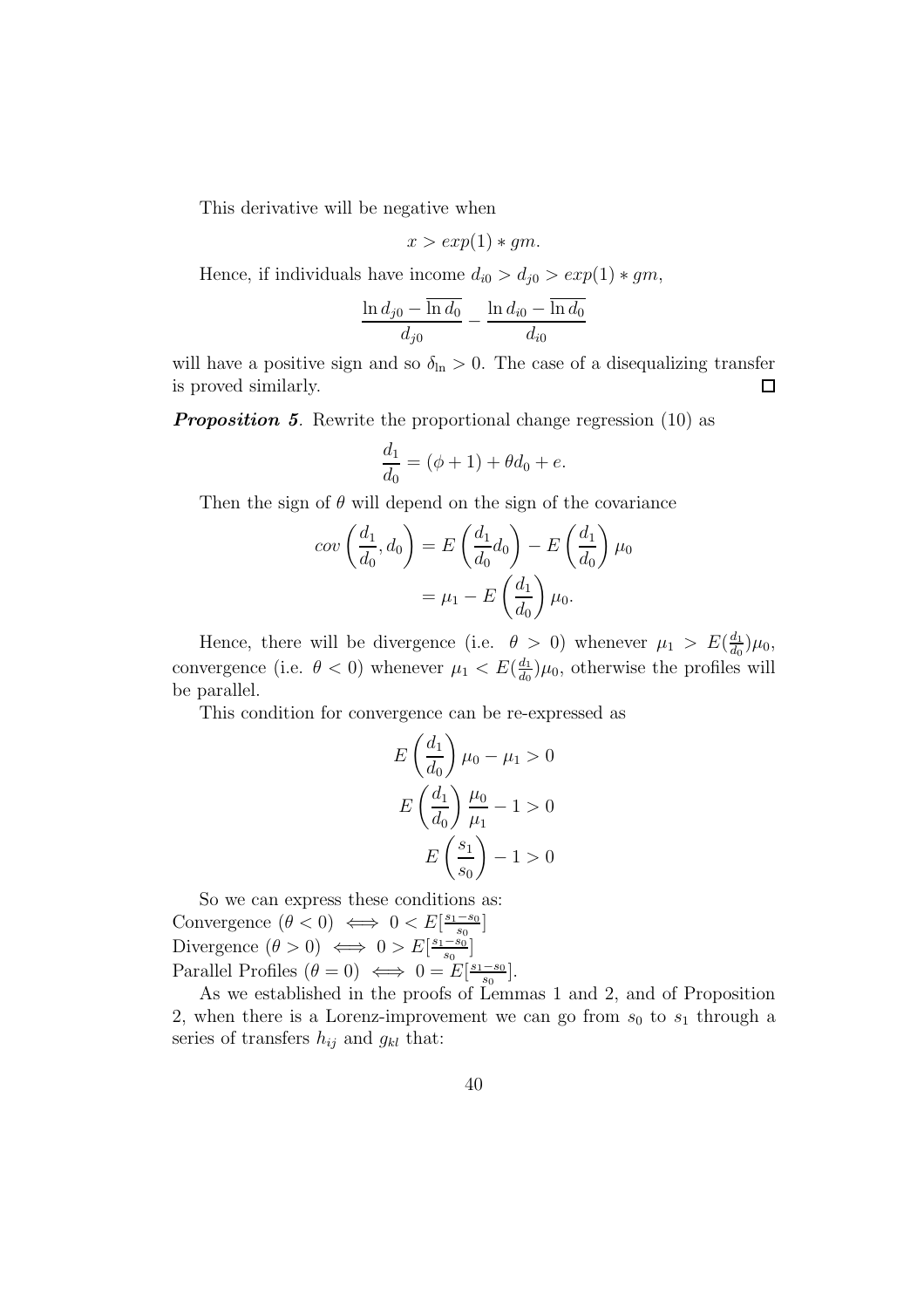- i) appear once with a positive sign and once with a negative sign, and
- ii) the sender i (or k) is always richer than the receiver j (or l)

Hence, for each transfer  $h_{ij}$  and  $g_{kl}$  we have that the products

$$
\frac{h_{ij}}{s_{j0}} - \frac{h_{ij}}{s_{i0}} = h_{ij} \left( \frac{1}{s_{j0}} - \frac{1}{s_{i0}} \right)
$$

$$
\frac{g_{kl}}{s_{l0}} - \frac{g_{kl}}{s_{k0}} = g_{kl} \left( \frac{1}{s_{l0}} - \frac{1}{s_{k0}} \right)
$$

are both positive.

This in turn implies that

$$
E\left(\frac{\Delta s}{s_0}\right) = \frac{1}{n} \sum_i \frac{s_{i1} - s_{i0}}{s_{i0}}
$$
  
= 
$$
\frac{1}{n} \sum_i \frac{(s_{i1} - s_{ic}) + (s_{ic} - s_{i0})}{s_{i0}}
$$
  
= 
$$
\frac{1}{n} \sum_i \frac{\left(\sum_{j=1}^n g_{ji} - \sum_{j=1}^n g_{ij}\right) + \left(\sum_{j=1}^n h_{ji} - \sum_{j=1}^n h_{ij}\right)}{s_{i0}}
$$

will be the sum of terms  $h_{ij}(\frac{1}{s_i})$  $\frac{1}{s_{j0}}-\frac{1}{s_{i0}}$  $\frac{1}{s_{i0}}$ ) and  $g_{kl}(\frac{1}{s_{li}})$  $\frac{1}{s_{l0}}-\frac{1}{s_k}$  $\frac{1}{s_{k0}}$  for all the transfers  $h_{ij}$  and  $g_{kl}$ . Since all these terms are non-negative, and some will be strictly positive, then the average percentage change in shares will be positive, and by our previous derivation the coefficient  $\theta$  will be negative. Namely, the exact proportional change regression will be convergent.  $\Box$ 

**Corollary 1.** From the proof of Proposition 5 we know that  $\theta < 0 \iff$ 

$$
E\left(\frac{\Delta s}{s_0}\right) = \frac{1}{n} \sum_i \frac{(s_{i1} - s_{ic}) + (s_{ic} - s_{i0})}{s_{i0}}
$$
  
= 
$$
\frac{1}{n} \sum_i \frac{\left(\sum_{j=1}^n g_{ji} - \sum_{j=1}^n g_{ij}\right) + \left(\sum_{j=1}^n h_{ji} - \sum_{j=1}^n h_{ij}\right)}{s_{i0}}
$$

is positive. The terms  $h_{ij} (1/s_{j0} - 1/s_{i0})$  representing the transfers to go from  $s_0$  to  $s_c$  can be positive in the case of a Lorenz-improvement (the receiver j is poorer than the sender), or negative in the case of a Lorenz-worsening (the opposite case).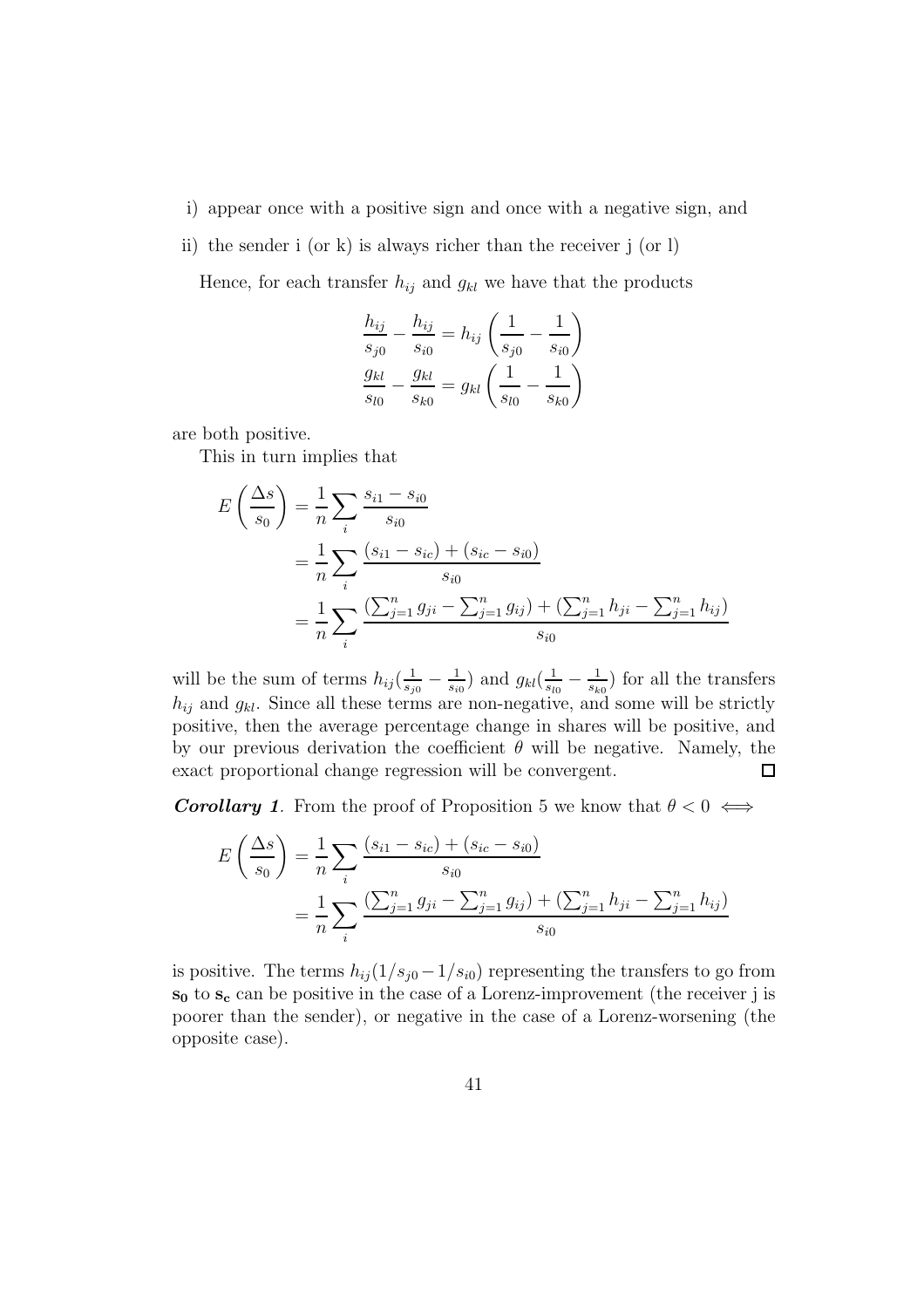The terms  $g_{kl}(1/s_{l0} - 1/s_{k0})$  representing the transfers to go from  $s_c$  to s<sup>1</sup> are always positive because in the case of a positional swap the receiver l is always poorer than the sender k.

Hence, we can have both rising inequality (i.e. Lorenz-worsening) and convergent proportional changes as long as

$$
\frac{1}{n} \sum_{i} \frac{s_{i1} - s_{ic}}{s_{i0}} > \left| \frac{1}{n} \sum_{i} \frac{s_{ic} - s_{i0}}{s_{i0}} \right|
$$

 $\Box$ 

Proposition 6. By definition

$$
r_l = \frac{cov(d_1, d_0)}{\sqrt{V(d_1)}\sqrt{V(d_0)}}
$$

and

$$
\beta_d = r_l \frac{\sqrt{V(d_1)}}{\sqrt{V(d_0)}}.
$$

However,

$$
\frac{\sqrt{V(d_1)}}{\sqrt{V(d_0)}} = \frac{\sqrt{V(d_1)}/\mu_1}{\sqrt{V(d_0)}/\mu_0} \frac{\mu_1}{\mu_0}
$$

$$
= \frac{CV(d_1)}{CV(d_0)} \frac{\mu_1}{\mu_0}.
$$

Moreover,

$$
\mu_1 = (1+g)\mu_0
$$

where  $g$  is the economy-wide income growth rate. Combining these equations together we obtain equation (11).  $\Box$ 

**Proposition 7.** First express the regression  $(12)$  in its final-on-initial form

$$
y_1 = \alpha_y + (\delta_y + 1)y_0 + u_y.
$$

Take the variance of both sides

$$
V(y_1) = (\delta_y + 1)^2 V(y_0) + V(u_y).
$$